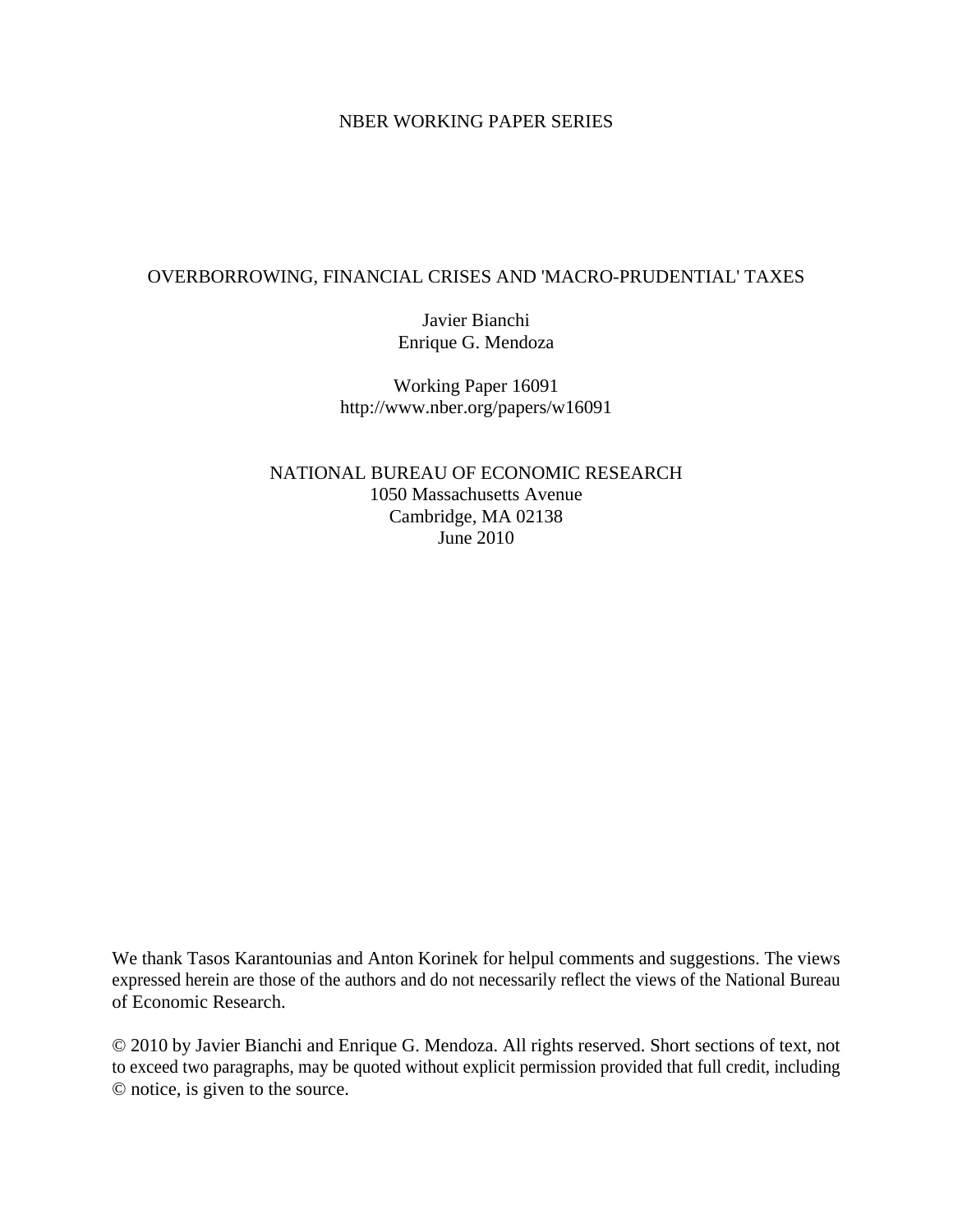Overborrowing, Financial Crises and 'Macro-prudential' Taxes Javier Bianchi and Enrique G. Mendoza NBER Working Paper No. 16091 June 2010 JEL No. D62,E32,E44,F32,F41

# **ABSTRACT**

We study overborrowing and financial crises in an equilibrium model of business cycles and asset prices with collateral constraints. Private agents in a decentralized competitive equilibrium do not internalize the effects of their individual borrowing plans on the market price of assets at which collateral is valued and on the wage costs relevant for working capital financing. Compared with a constrained social planner who internalizes these effects, they undervalue the benefits of an increase in net worth when the constraint binds and hence they borrow "too much" ex ante. Quantitatively, average debt and leverage ratios are only slightly larger in the competitive equilibrium, but the incidence and magnitude of financial crises is much larger. Excess asset returns, Sharpe ratios and the market price of risk are also much larger. A state-contingent tax on debt of about 1 percent on average supports the planner's allocations as a competitive equilibrium and increases social welfare.

Javier Bianchi University of Maryland, College Park bianchi@econ.umd.edu

Enrique G. Mendoza Department of Economics University of Maryland College Park, MD 20742 and NBER mendozae@econ.umd.edu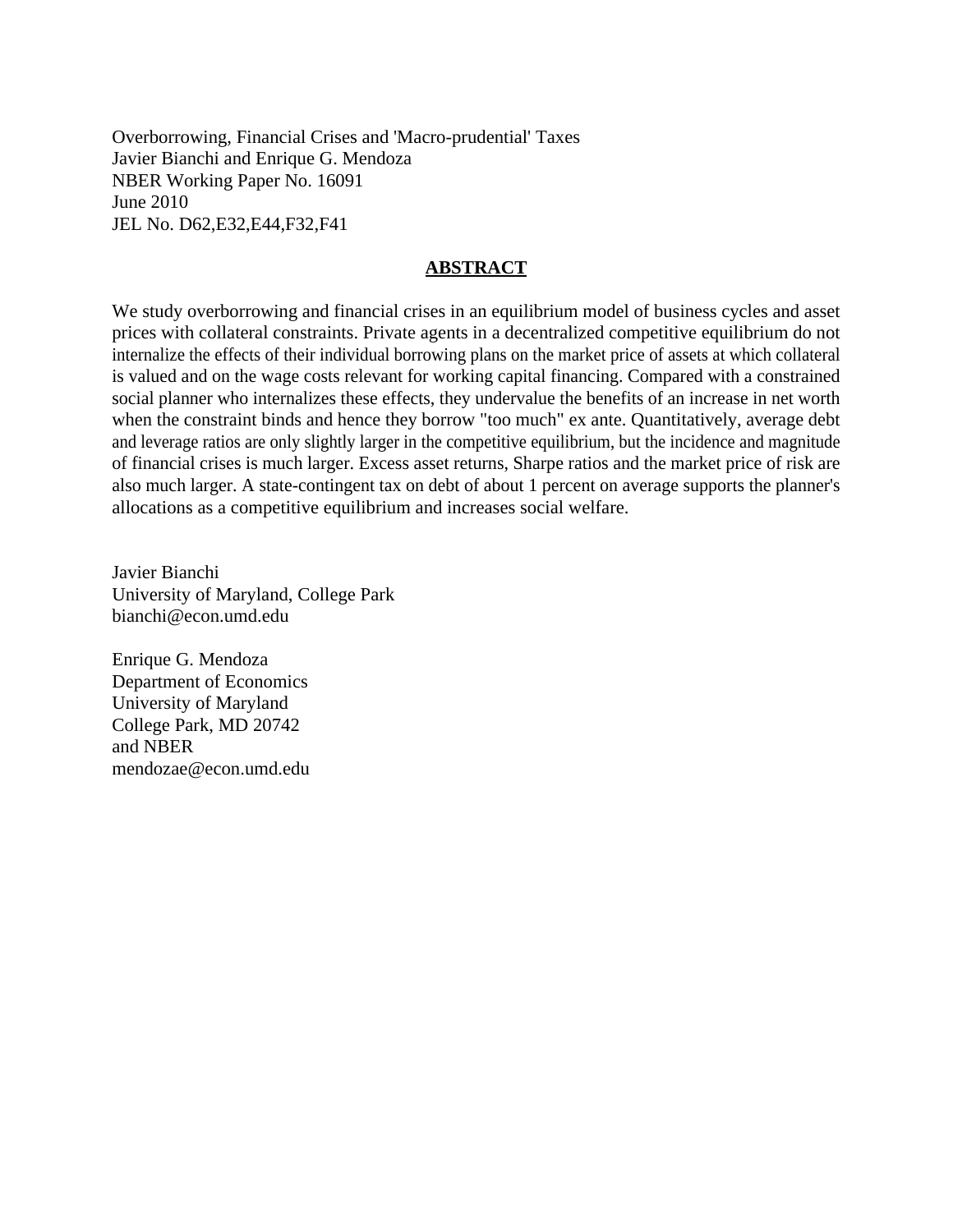# **1 Introduction**

A common argument in narratives of the causes of the 2008 global financial crisis is that economic agents "borrowed too much." The notion of "overborrowing," however, is often vaguely defined or presented as a value judgment on borrowing decisions, in light of the obvious fact that a prolonged credit boom ended in collapse. This lack of clarity makes it difficult to answer three key questions: First, is overborrowing a significant macroeconomic problem, in terms of playing a central role in driving macro dynamics during ordinary business cycles and financial crises? Second, are the social welfare implications of overborrowing significant so as to justify policy intervention? And third, are policy instruments like the so-called 'macro-prudential' taxes on debt effective to contain overborrowing and reduce financial fragility, and if so what quantitative features should these taxes have?

In this paper, we answer these questions using a dynamic stochastic general equilibrium model of asset prices and business cycles with credit frictions. We provide a formal definition of overborrowing and use quantitative methods to determine how much overborrowing the model predicts and how it affects business cycles, financial crises, and social welfare. We also compute a state-contingent schedule of taxes on debt that can solve the overborrowing problem.

Our definition of overborrowing is in line with the one used in the academic literature (e.g. Lorenzoni, 2008, Korinek, 2009, Bianchi 2009): The difference between the amount of credit that an agent obtains acting atomistically in an environment with a given set of credit frictions, and the amount obtained by a social planner who faces the same frictions but internalizes the general-equilibrium effects of its borrowing decisions. In the model, the credit friction is in the form of a collateral constraint on debt that has two important features. First, it drives a wedge between the marginal costs and benefits of borrowing considered by individual agents and those faced by a social planner. Second, when the constraint binds, it triggers Irving Fisher's classic debt-deflation financial amplification mechanism, which causes a financial crisis.

This paper contributes to the literature by providing a quantitative assessment of overborrowing in an equilibrium model of business cycles and asset prices. The model is similar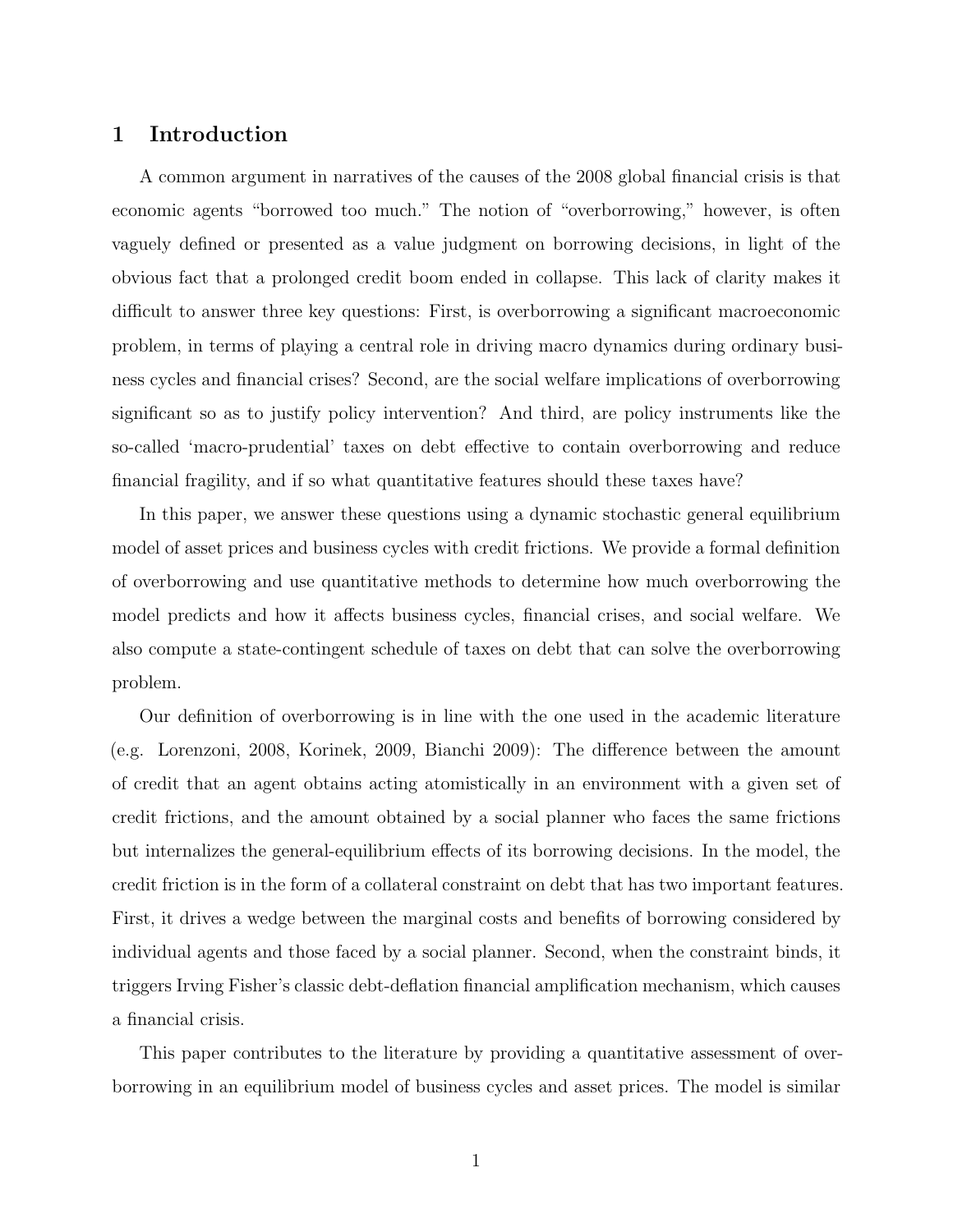to those examined by Mendoza and Smith (2006) and Mendoza (2010). These studies showed that cyclical dynamics in a competitive equilibrium lead to periods of expansion in which leverage ratios raise enough so that the collateral constraint becomes binding, triggering a Fisherian deflation that causes sharp declines in credit, asset prices, and macroeconomic aggregates. In this paper, we study instead the efficiency properties of the competitive equilibrium, by comparing its allocations with those attained by a benevolent social planner subject to the same credit frictions as agents in the competitive equilibrium. Thus, while previous studies focused on the amplification and asymmetry of the responses of macro variables to aggregate shocks induced by collateral constraints in competitive equilibria, we focus here on the differences between competitive equilibria and constrained social optima.

In the model, the collateral constraint limits private agents not to borrow more than a fraction of the market value of their collateral assets, which take the form of an asset in fixed aggregate supply (e.g. land). Private agents take the price of this asset as given, and hence a "credit externality" arises, because they do not internalize that, when the collateral constraint binds, fire-sales of assets cause a Fisherian debt-deflation spiral that causes asset prices to decline and the economy's borrowing ability to shrink in an endogenous feedback loop. Moreover, when the constraint binds, production plans are also affected, because working capital financing is needed in order to pay for a fraction of labor costs, and working capital loans are also subject to the collateral constraint. As a result, when the credit constraint binds output falls because of a sudden increase in the effective cost of labor. This affects dividend streams and therefore equilibrium asset prices, and introduces an additional vehicle for the credit externality to operate, because private agents do not internalize the supply-side effects of their borrowing decisions.

We conduct a quantitative analysis in a version of the model calibrated to U.S. data. The results show that the constrained-efficient allocations exhibit a substantially lower degree of financial fragility than those of the competitive equilibrium. This is reflected in lower incidence and severity of financial crises, lower volatility of consumption, employment, and output, and lower risk premia in asset returns. The decentralized equilibrium accounts for important regularities of actual financial crises, particularly the large drops in output, credit, consumption and asset prices. In contrast, the constrained-efficient allocations show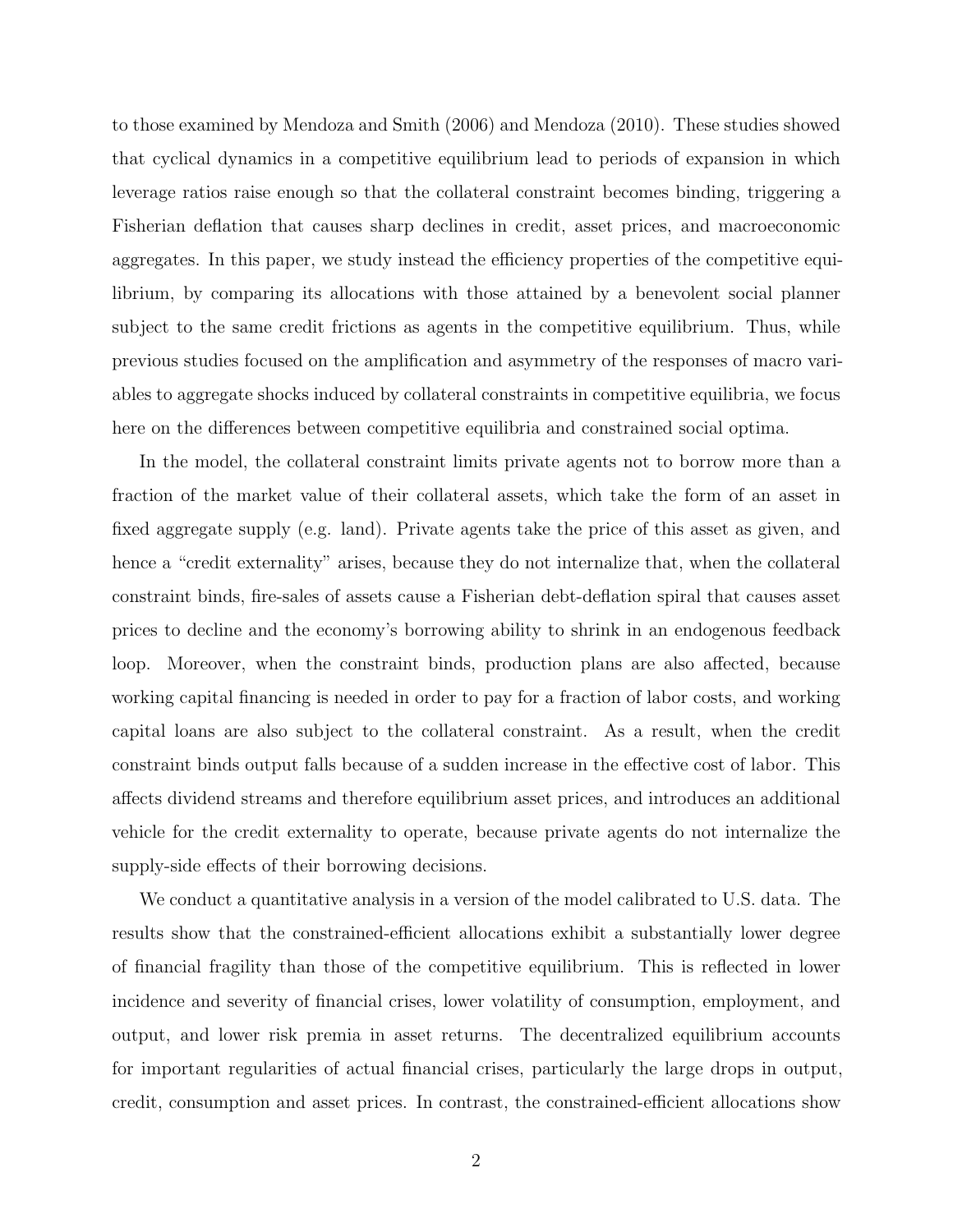only mild crises as a result of the prudential decisions of the social planner during normal business cycles. These allocations can be implemented as a decentralized equilibrium with a tax on debt of about 1 percent on average, and this tax also reduces sharply the probability and severity of financial crises.

The existing macro literature on credit externalities provides important background for our work. The externality we study is similar to those examined in the theoretical studies of Caballero and Krishnamurthy (2001), Lorenzoni (2008), and Korinek (2009). Our work is also related to the quantitative studies of Bianchi (2009) and Benigno, Chen, Otrok, Rebucci, and Young (2009) and (2010). These authors studied a credit externality at work in the model of emerging markets crises of Mendoza (2002), in which agents do not internalize the effect of their individual debt plans on the market price of nontradable goods relative to tradables, which influences their ability to borrow from abroad. Bianchi examined how this externality leads to excessive debt accumulation and showed that a tax on debt can restore constrained efficiency and reduce the vulnerability to financial crises. Benigno et al. studied how policy intervention via a subsidy on non-tradables during financial crisis can be welfare improving and studied how the credit externality interacts with labor supply effects.

Our analysis differs from the above quantitative studies in that we focus on asset prices as a key factor driving debt dynamics and the credit externality, instead of the relative price of nontradables. This is important because private debt contracts, particularly mortgage loans like those that drove the high household leverage ratios of many industrial countries in the years leading to the 2008 crisis, use assets as collateral. Moreover, from a theoretical standpoint, a collateral constraint linked to asset prices introduces forward-looking effects that are absent when the constraint is linked to goods prices. In particular, expectations of a future financial crisis affect the discount rates applied to future dividends and distort asset prices even in periods of financial tranquility. In addition, because in our model working capital financing is subject to the collateral constraint, the credit externality distorts production plans and dividend rates, and thus again asset prices.

The quantitative studies by Nikolov (2009) and Jeanne and Korinek (2010) examine models in which assets serve as collateral. Nikolov found that tighter collateral requirements to prevent overborrowing may not be welfare-improving in a setup in which collateral require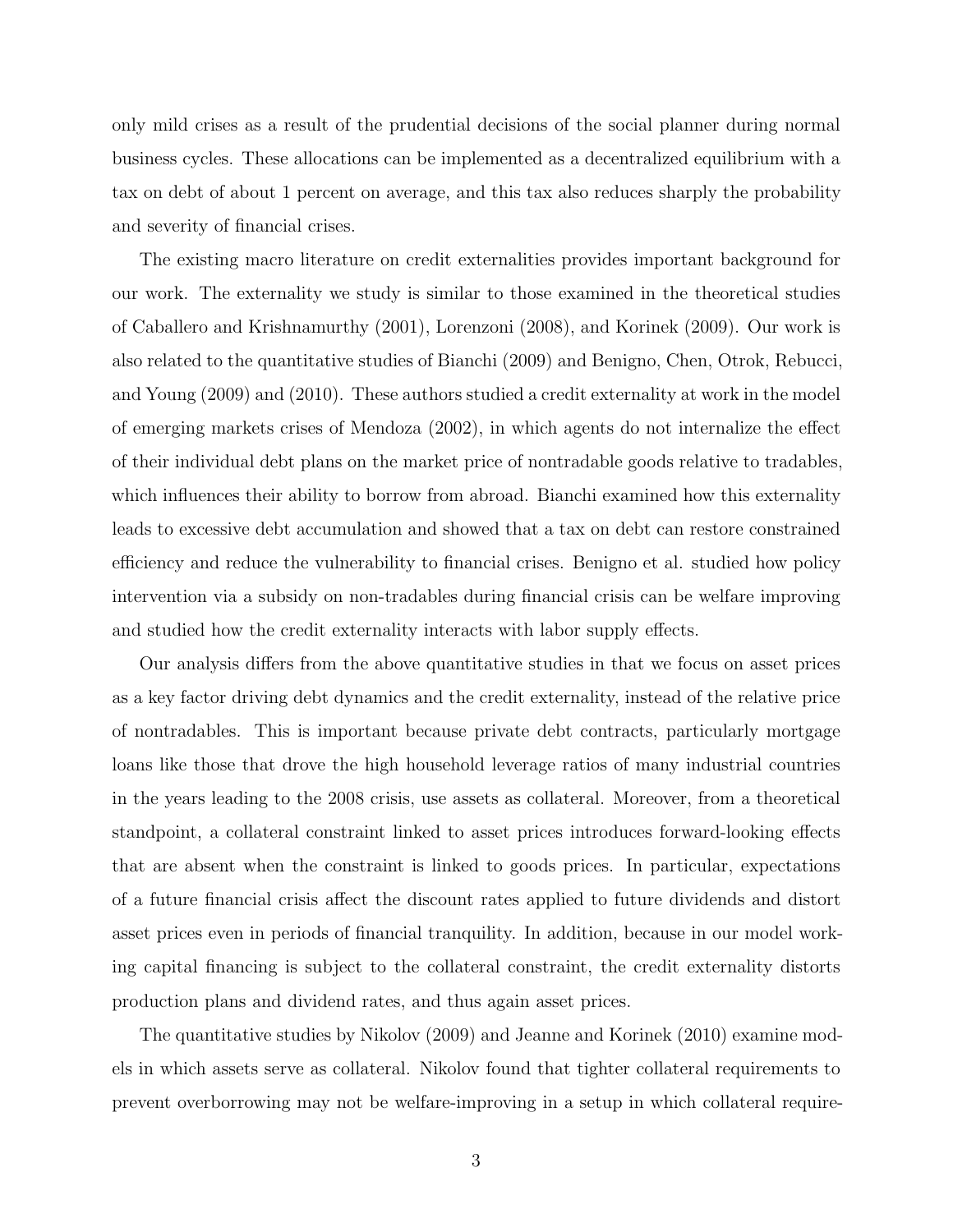ments and consumption are linear functions that are not influenced by precautionary savings. In contrast, precautionary savings are critical determinants of optimal borrowing decisions in our model, because of the strong non-linear amplification effects caused by the collateral constraint, and for the same reason we find that debt taxes are welfare improving. Jeanne and Korinek construct quantitative estimates of a Pigouvian tax in a model similar to ours but in which output is a stochastic endowment.<sup>1</sup> In contrast, our model provides a transmission mechanism that links the credit externality with output dynamics, which produces large output drops when the constraint binds that feed back into larger declines in asset prices and in access to debt.

Our results also contrast with the findings of Uribe (2006). He found that an environment in which agents do not internalize an aggregate borrowing limit yields identical borrowing decisions to an environment in which the borrowing limit is internalized.<sup>2</sup> An essential difference in our analysis is that the social planner internalizes not only the borrowing limit but also the price effects that arise from borrowing decisions. Still, our results showing small differences in average debt ratios across competitive and constrained-efficient equilibria are in line with his findings.

The rest of the paper is organized as follows: Section 2 presents the analytical framework. Section 3 analyzes constrained efficiency. Section 4 presents the quantitative analysis. Section 5 provides conclusions.

# **2 Analytical Framework**

We follow Mendoza (2010) in specifying the economic environment in terms of a representative firm-household who makes production and consumption decisions. Preferences are given by:

$$
E_0 \left[ \sum_{t=0}^{\infty} \beta^t u(c_t - G(n_t)) \right]
$$
 (1)

In this expression,  $E(\cdot)$  is the expectations operator,  $\beta$  is the subjective discount factor,  $n_t$  is labor supply and  $c_t$  is consumption. The period utility function  $u(\cdot)$  is assumed to have the

<sup>&</sup>lt;sup>1</sup>They also examined the existence of deterministic cycles in a non-stochastic version of the model.

<sup>2</sup>He provided analytical results for a canonical endowment economy model with a credit constraint where there is an exact equivalence between the two sets of allocations. In addition, he examined a model in which the exact equivalence of his first example does not hold, but still overborrowing is negligible.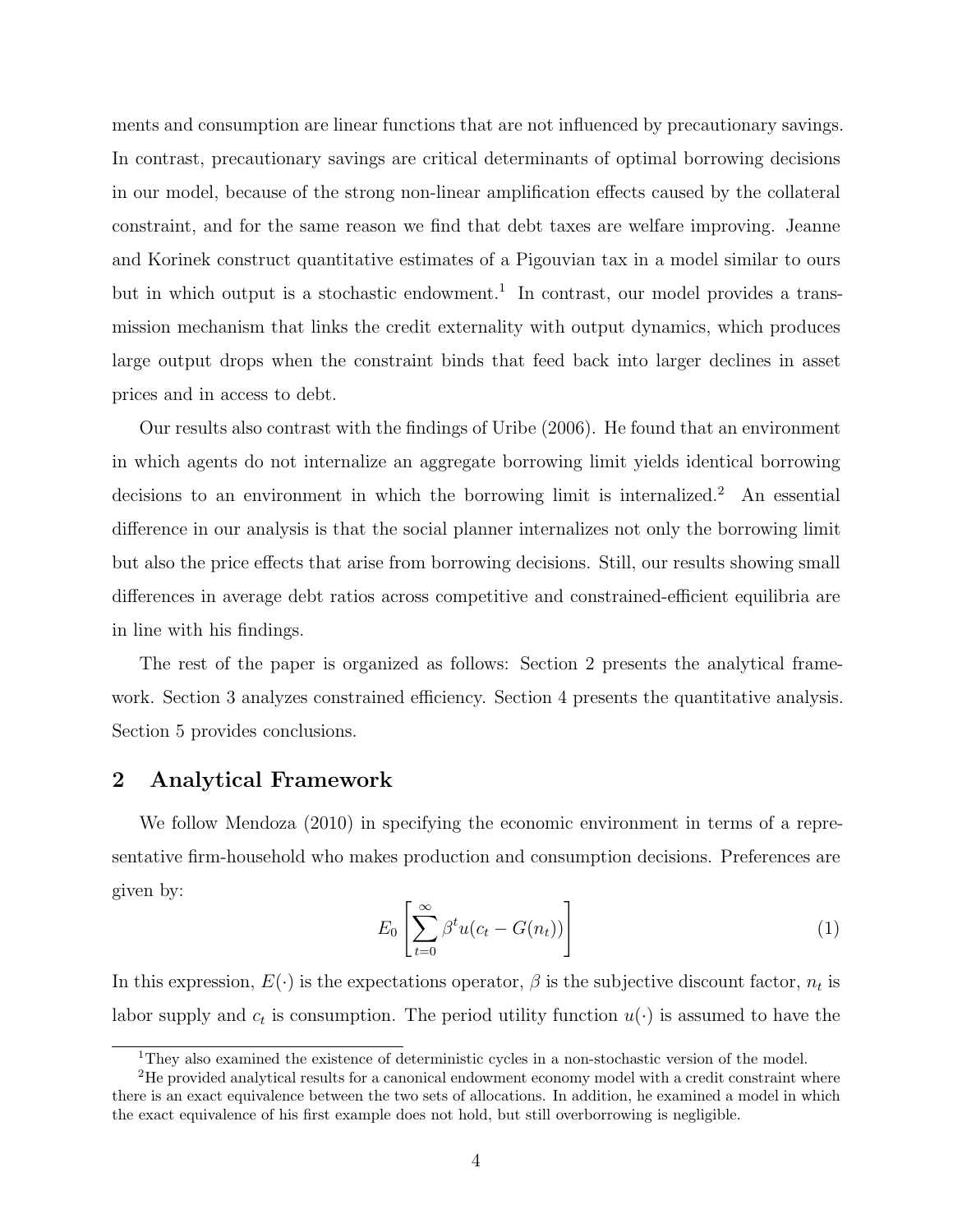constant-relative-risk-aversion (CRRA) form. The argument of  $u(\cdot)$  is the composite commodity  $c_t - G(n_t)$  defined by Greenwood et al. (1988).  $G(n)$  is a convex, strictly increasing and continuously differentiable function that measures the disutility of labor supply. This formulation of preferences removes the wealth effect on labor supply by making the marginal rate of substitution between consumption and labor depend on labor only.

The budget constraint faced by the representative firm-household is:

$$
q_t k_{t+1} + c_t + \frac{b_{t+1}}{R_t} = \varepsilon_t f(k_t, n_t) + q_t k_t + b_t
$$
\n(2)

where  $b_t$  denotes holdings of one-period, non-state-contingent discount bonds at the beginning of date  $t$ ,  $q_t$  is the market price of land,  $R_t$  is the real interest rate,  $k_t$  are individual land holdings,  $f(k_t, n_t)$  is a constant-returns-to-scale production function, and  $\varepsilon_t$  is a productivity shock which has compact support and follows a finite-state, stationary Markov process.

The interest rate is assumed to be exogenous. This is equivalent to assuming that the economy is a price-taker in world credit markets, as in other studies of the U.S. financial crisis like those of Boz and Mendoza (2010), Corbae and Quintin (2009) and Howitt (2010). This assumption is adopted for simplicity, but is also in line with the evidence indicating that in the era of financial globalization even the U.S. risk-free rate has been significantly influenced by outside factors, such as the surge in reserves in emerging economies and the persistent collapse of investment rates in South East Asia after 1998. Warnock and Warnock (2009) provide econometric evidence of the significant effect of foreign capital inflows on U.S. T-bill rates since the mid 1980s. Mendoza and Quadrini (2009) document that about 1/2 of the surge in net credit in the U.S. economy since then was financed by foreign capital inflows, and more than half of the stock of U.S. treasury bills is now owned by foreign agents.

A fraction  $\theta$  of the wages bill  $w_t n_t$ , where  $w_t$  is the wage rate, has to be paid in advance using working capital loans. Since the labor market is competitive, the wage rate equals the marginal disutility of labor of the representative firm-household  $(w_t = G'(n_t))$ . Working capital loans are obtained at the beginning of each period and repaid at the end of the same period. The typical working capital model features an interest rate on working capital loans that is the same as that on one-period bonds, so that the effective marginal cost of labor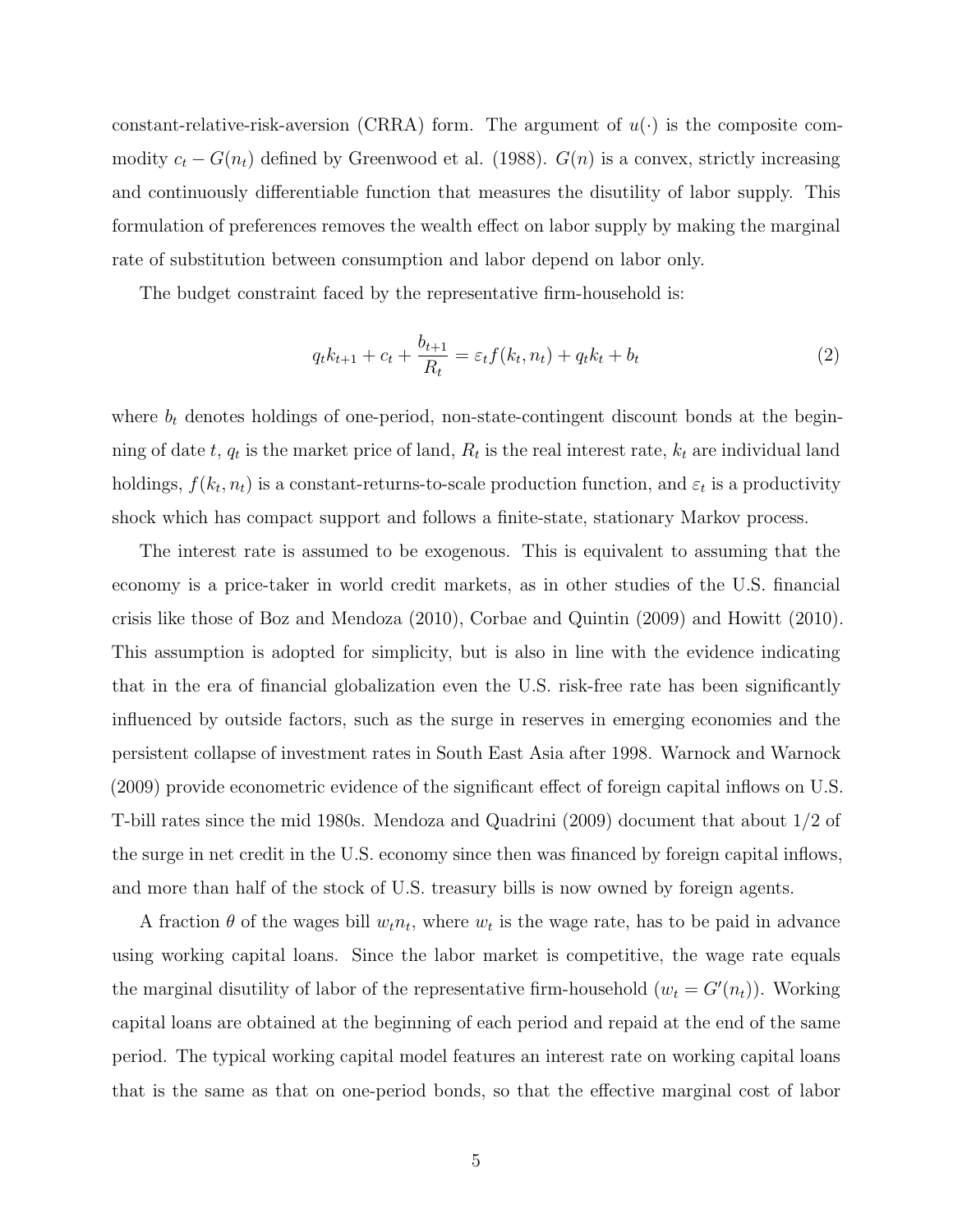becomes  $w_t(1 + \theta(R_t - 1))$ . We assume instead that the interest rate on within-period loans is zero, in line with some recent studies on the business cycle implications of working capital and credit frictions (e.g. Chen and Song (2009)). We follow this approach so as to show that the effects of working capital in our model hinge only on the need to provide collateral for working capital loans, as explained below, and not on the effect of interest rate fluctuations on effective labor costs.<sup>3</sup>

As in Mendoza (2010), agents face a collateral constraint that limits total debt, including both intertemporal debt and atemporal working capital loans, not to exceed a fraction *κ* of the market value of asset holdings (i.e. *κ* imposes a ceiling on the leverage ratio):

$$
-\frac{b_{t+1}}{R_t} + \theta w_t n_t \le \kappa q_t k_{t+1}
$$
\n<sup>(3)</sup>

Following Kiyotaki and Moore (1997) and Aiyagari and Gertler (1999), we interpret this constraint as resulting from an environment where limited enforcement prevents lenders to collect more than a fraction  $\kappa$  of the value of a defaulting debtor's assets, but we abstract from modeling the contractual relationship explicitly.

#### **2.1 Private Optimality Conditions**

In the competitive equilibrium, agents maximize (1) subject to (2) and (3) taking land prices and wages as given. This maximization problem yields the following Euler equations for bond and land holdings at each date *t*:

$$
u'(t) = \beta RE_t \left[ u'(t+1) \right] + \mu_t \tag{4}
$$

$$
q_t(u'(t) - \mu_t \kappa) = \beta E_t \left[ u'(t+1) \left( \varepsilon_{t+1} F_k(k_{t+1}, n_{t+1}) + q_{t+1} \right) \right]
$$
(5)

where  $\mu_t \geq 0$  is the Lagrange multiplier on the collateral constraint.

<sup>&</sup>lt;sup>3</sup>Mendoza (2010) assumes that working capital requires collateral in a setup with the standard DSGE treatment of financing costs. However, interest rate effects on effective factors costs are negligible because calibration to actual data implies that  $\theta = 0.26$  and  $R = 1.086$ , and hence working capital only adds 2.2 percent to the cost of labor. This is consistent with Oviedo's (2004) findings suggesting that the standard effects of working capital on factor costs are quantitatively small unless  $\theta$  and/or  $R$  are set at very high levels.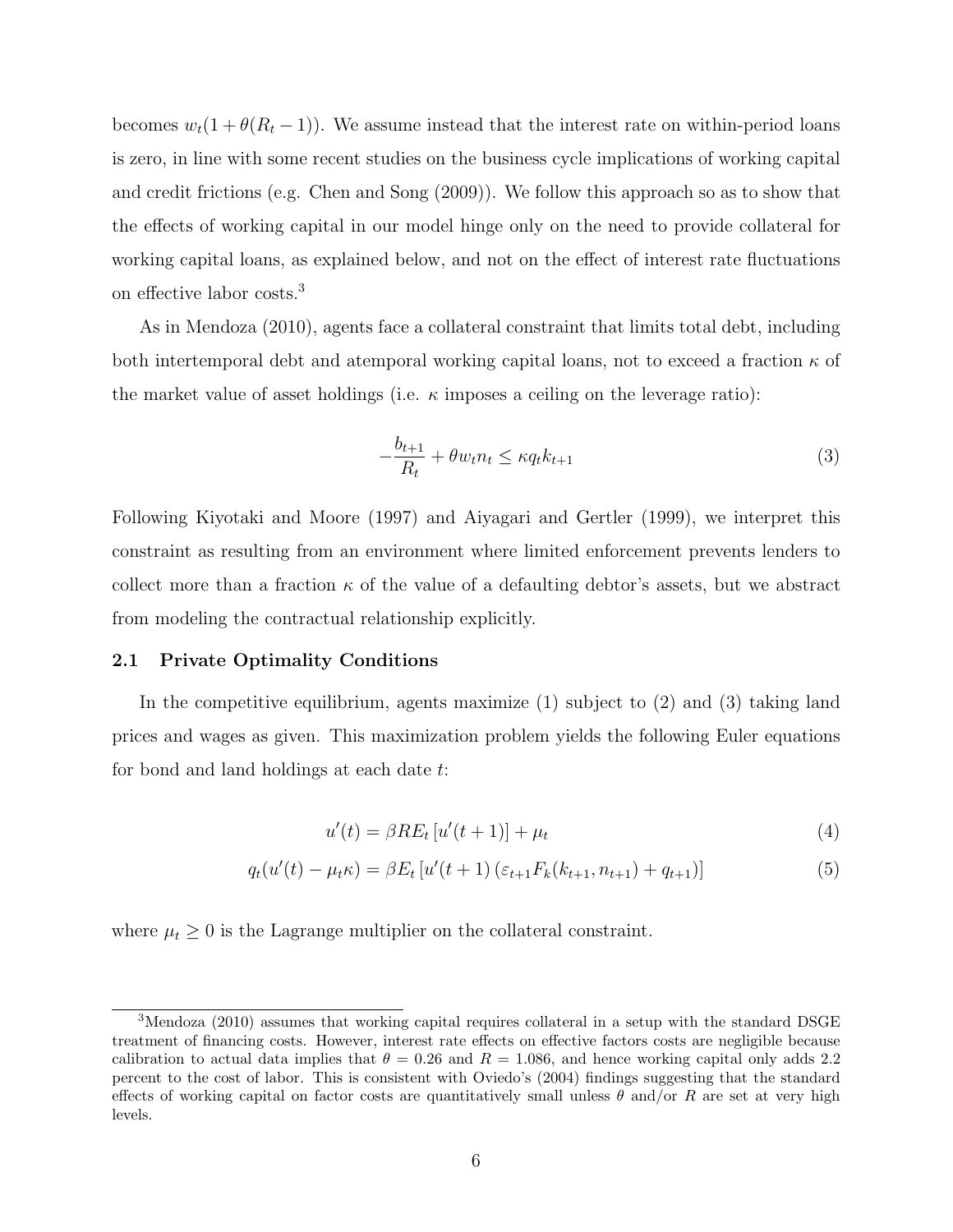These conditions equate the marginal costs and benefits of savings in bonds and land respectively. When the collateral constraint binds, condition (4) implies that the marginal utility of reallocating consumption to the present exceeds the expected marginal utility cost of borrowing in the bond market by an amount equal to the shadow price of relaxing the credit constraint. Condition (5) equates the marginal cost of an extra unit of land investment with its marginal gain. The marginal cost nets out from the marginal utility of foregone current consumption a fraction  $\kappa$  of the shadow value of the credit constraint, because the additional unit of land holdings contributes to relax the borrowing limit.

Condition (5) yields the following forward solution for land prices:

$$
q_t = E_t \left[ \sum_{j=0}^{\infty} \left( \prod_{i=0}^j m_{t+1+i} \right) d_{t+j+1} \right], \quad m_{t+1+i} \equiv \frac{\beta u'(t+1+i)}{u'(t+i) - \mu_{t+i} \kappa} , \quad d_t \equiv \varepsilon_t F_k(k_t, n_t) \tag{6}
$$

Thus, we obtain what seems a standard asset pricing condition stating that, at equilibrium, the date-*t* price of land is equal to the expected present value of the future stream of dividends discounted using the stochastic discount factors  $m_{t+1+i}$ , for  $i = 0, ..., \infty$ . The key difference with the standard asset pricing condition, however, is that the discount factors are adjusted to account for the shadow value of relaxing the credit constraint by purchasing an extra unit of land whenever the collateral constraint binds (at any date  $t+i$  for  $i=0,...,\infty$  ).

Combining (4), (5) and the definition of asset returns  $(R_{t+1}^q \equiv \frac{d_{t+1}+q_{t+1}}{q_t}$  $\frac{+q_{t+1}}{q_t}$ , it follows that the expected excess return on land relative to bonds (i.e. the equity premium),  $R_{t+1}^{ep} \equiv$  $E_t(R_{t+1}^q - R)$ , satisfies the following condition:

$$
R_{t+1}^{ep} = \frac{\mu_t (1 - \kappa)}{(u'(t) - \mu_t \kappa) E_t [m_{t+1}]} - \frac{cov_t(m_{t+1}, R_{t+1}^q)}{E_t [m_{t+1}]}, \tag{7}
$$

where  $cov_t(m_{t+1}, R_{t+1}^q)$  is the date-*t* conditional covariance between  $m_{t+1}$  and  $R_{t+1}^q$ .

Following Mendoza and Smith (2006), we characterize the first term in the right-hand-side of (7) as the direct effect of the collateral constraint on the equity premium, which reflects the fact that a binding collateral constraint exerts pressure to fire-sell land, depressing its current price. This is a first-order effect. This effect vanishes when  $\kappa = 1$ , because when 100 percent of the value of land can be collateralized, the shadow value of relaxing the constraint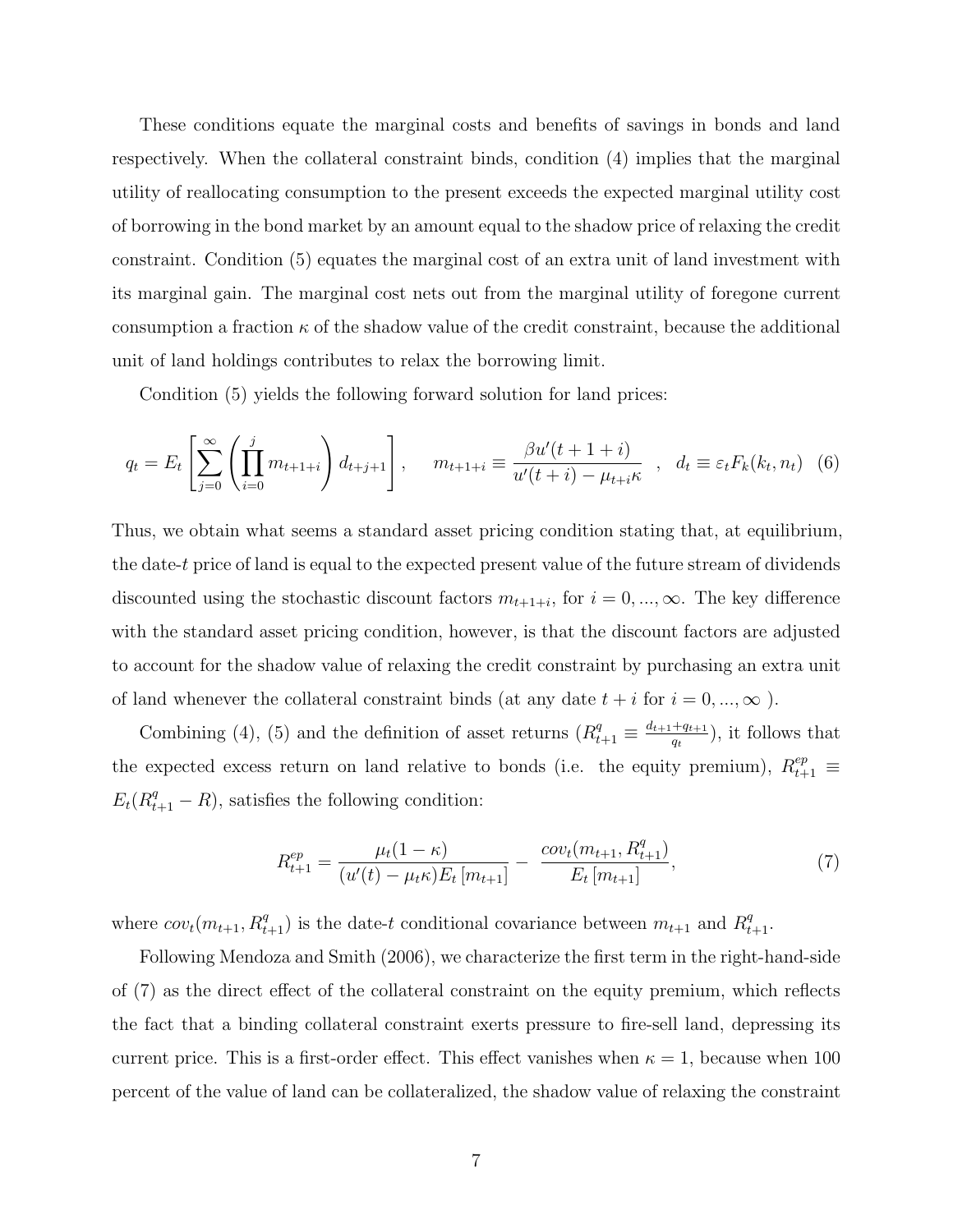by acquiring an extra unit of land equals the shadow value of relaxing it by reducing the debt by one unit. There is also a second-order indirect effect given by the fact that  $cov_t(m_{t+1}, R_{t+1}^q)$ is likely to become more negative when the constraint binds, because the collateral constraint makes it harder for agents to smooth consumption.

Given the definitions of the Sharpe ratio  $(S_t \equiv \frac{R_{t+1}^{ep}}{\sigma_t(R_{t+1}^q)} )$  and the price of risk  $(s_t \equiv$  $\sigma_t(m_{t+1})/E_t m_{t+1}$ , we can rewrite the expected excess return and the Sharpe ratio as:

$$
R_{t+1}^{ep} = S_t \sigma_t(R_{t+1}^q), \qquad S_t = \frac{\mu_t(1-\kappa)}{(u'(t) - \mu_t \kappa)E_t[m_{t+1}]\sigma_t(R_{t+1}^q)} - \rho_t(R_{t+1}^q, m_{t+1})s_t \qquad (8)
$$

where  $\sigma_t(R_{t+1}^q)$  is the date-t conditional standard deviation of land returns and  $\rho_t(R_{t+1}^q, m_{t+1})$ is the conditional correlation between  $R_{t+1}^q$  and  $m_{t+1}$ . Thus, the collateral constraint has direct and indirect effects on the Sharpe ratio analogous to those it has on the equity premium. The indirect effect reduces to the usual expression in terms of the product of the price of risk and the correlation between asset returns and the stochastic discount factor. The direct effect is normalized by the variance of land returns. These relationships will be useful later to study the quantitative effects of the credit externality on asset pricing.

Since  $q_t E_t[R_{t+1}^q] \equiv E_t[d_{t+1} + q_{t+1}]$ , we can rewrite the asset pricing condition in this way:

$$
q_t = E_t \sum_{j=0}^{\infty} \left( \prod_{i=0}^{j} E_{t+i} R_{t+1+i}^q \right)^{-1} d_{t+j+1}, \tag{9}
$$

Notice that (7) and (9) imply that a binding collateral constraint at date *t* implies an increase in expected excess land returns and a drop in asset prices at *t*. Moreover, since expected returns exceed the risk free rate whenever the collateral constraint is expected to bind at any future date, asset prices at *t* are affected by collateral constraint not just when the constraints binds at *t*, but whenever it is expected to bind at any future date.

The optimality condition for the allocation of labor is:

$$
\varepsilon_t F_n(k_t, n_t) = w_t \left[ 1 + \theta \mu_t / u'(t) \right] \tag{10}
$$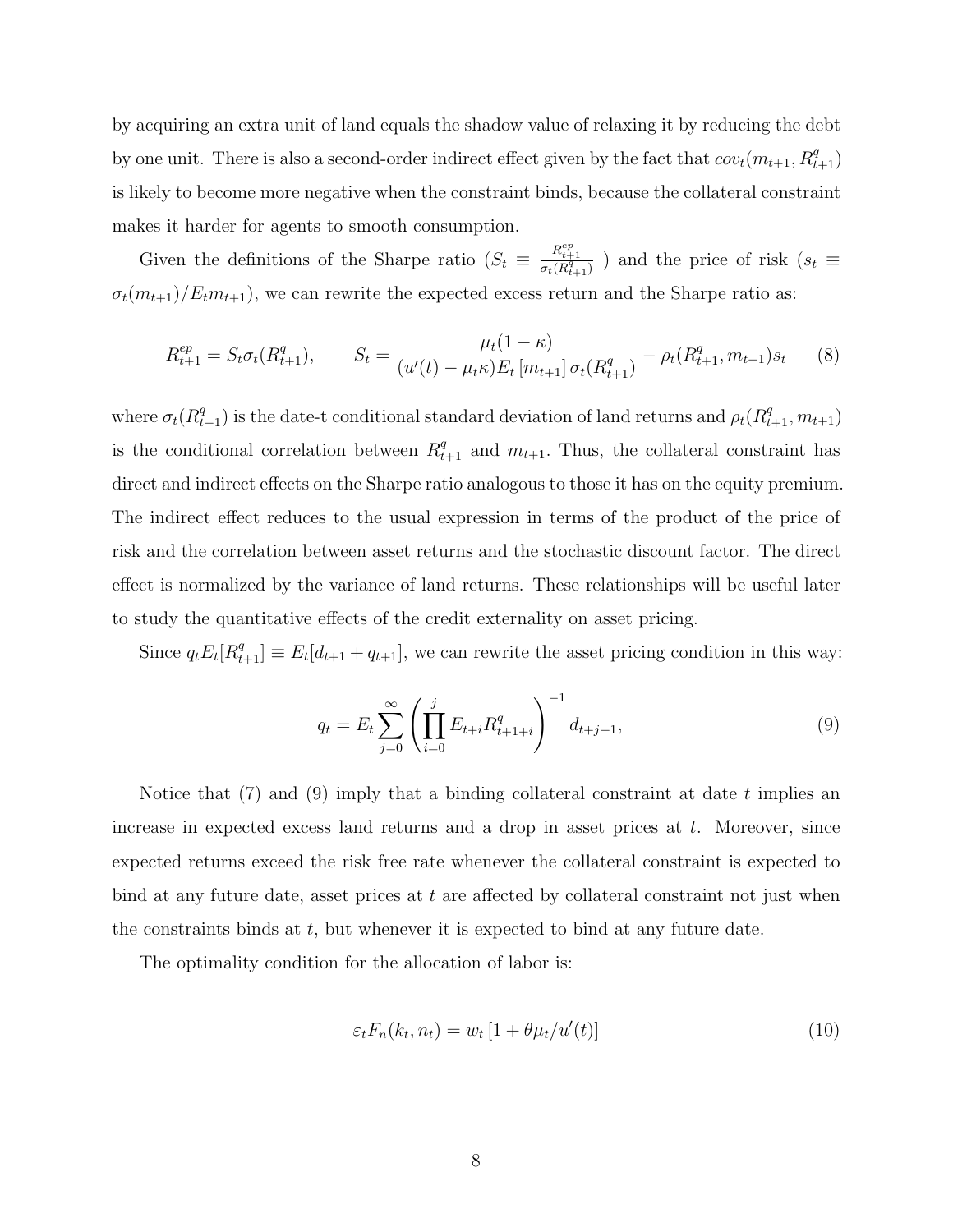This condition equates the marginal product of labor with its effective marginal cost. The term  $\theta \mu_t / u'(t)$  reflects the higher effective marginal financing cost of labor when a binding collateral constraint limits access to working capital loans.

#### **2.2 Recursive Competitive Equilibrium**

The competitive equilibrium is defined by stochastic sequences of allocations  ${c_t, k_{t+1}, b_{t+1}, n_t}_{t=0}^{\infty}$  and prices  ${q_t, w_t}_{t=0}^{\infty}$  such that: (A) the representative agent maximizes utility (1) subject to the sequence of budget and credit constraints given by (2) and (3) for  $t = 0, ..., \infty$ , taking as given  $\{q_t, w_t\}_{t=0}^{t=\infty}$ . (B) the markets of goods and land clear at each date *t*. Since land is in fixed supply  $\bar{K}$ , the market-clearing condition for land is  $k_t = \bar{K}$ . The market clearing condition in the goods market is  $c_t + \frac{b_{t+1}}{R} = \varepsilon_t F(\bar{K}, n_t) + b_t$ 

We now characterize the competitive equilibrium in recursive form. The state variables for a particular individual's optimization problem at time *t* are the individual bond holdings (*b*), aggregate bond holdings (*B*), individual land holdings (*k*), and the TFP realization  $(\varepsilon)$ . Aggregate land holdings are not carried as a state variable because land is in fixed supply. Denoting by  $\Gamma(B,\varepsilon)$  the agents' perceived law of motion of aggregate bonds and  $q(B, \varepsilon)$  and  $w(B, \varepsilon)$  the pricing functions for land and labor respectively, the agents' recursive optimization problem is:

$$
V(b, k, B, \varepsilon) = \max_{b', k', c, n} u(c - G(n)) + \beta E_{\varepsilon'|\varepsilon} V(b', k', B', \varepsilon')
$$
(11)  
s.t. 
$$
q(B, \varepsilon)k' + c + \frac{b'}{R} = \varepsilon f(k, n) + q(B, \varepsilon)k + b
$$

$$
B' = \Gamma(B, \varepsilon)
$$

$$
-\frac{b'}{R} + \theta w(B, \varepsilon) n \le \kappa q(B, \varepsilon) k'
$$

The solution to this problem is given by the decision rules  $\hat{b}'(b, k, B, \varepsilon)$ ,  $\hat{k}'(b, k, B, \varepsilon)$ ,  $\hat{c}(b, k, B, \varepsilon)$ , and  $\hat{n}(b, k, B, \varepsilon)$ . The decision rule for bond holdings induces an actual law of motion for aggregate bonds, which is given by  $\hat{b}'(B,\bar{K},B,\varepsilon)$ . In a recursive rational expectations equilibrium, as defined below, the actual and perceived laws of motion must coincide.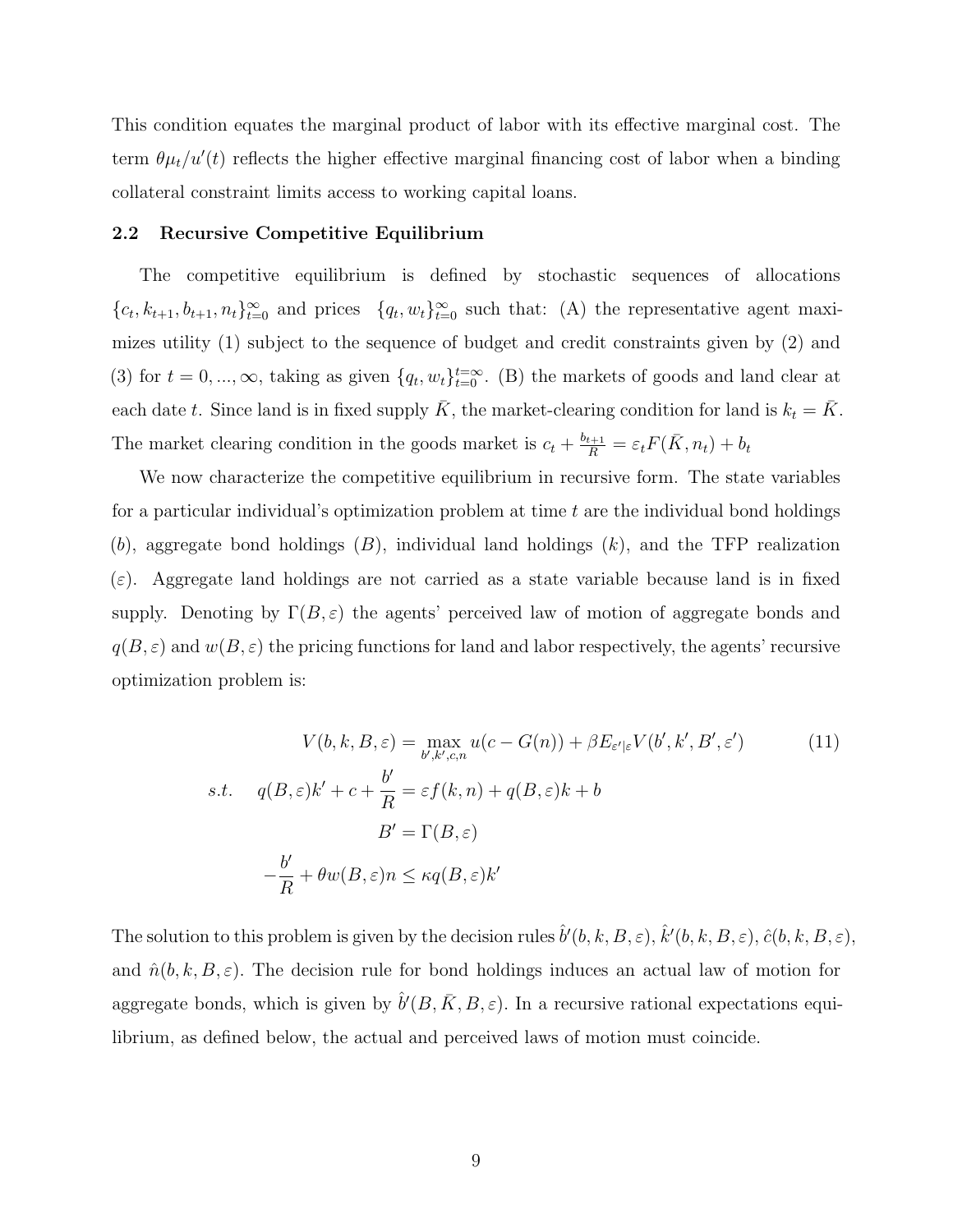#### **Definition 1** *(Recursive Competitive Equilibrium)*

*A recursive competitive equilibrium is defined by an asset pricing function*  $q(B,\varepsilon)$ , *a pricing function for labor*  $w(B, \varepsilon)$ *, a perceived law of motion for aggregate bond holdings*  $\Gamma(B, \varepsilon)$ *, and a* set of decision rules  $\left\{ \hat{b}^{\prime}(b,k,B,\varepsilon),\hat{k}^{\prime}(b,k,B,\varepsilon),\hat{c}(b,k,B,\varepsilon),\hat{n}(b,k,B,\varepsilon) \right\}$  with associated *value function*  $V(b, k, B, \varepsilon)$  *such that:* 

- 1.  $\{\hat{b}'(b,k,B,\varepsilon), \hat{k}'(b,k,B,\varepsilon), \hat{c}(b,k,B,\varepsilon), \hat{n}(b,k,B,\varepsilon)\}$  and  $V(b,k,B,\varepsilon)$  solve the agents *recursive optimization problem, taking as given*  $q(B, \varepsilon), w(B, \varepsilon)$  *and*  $\Gamma(B, \varepsilon)$ *.*
- *2. The perceived law of motion for aggregate bonds is consistent with the actual law of motion:*  $\Gamma(B,\varepsilon) = \hat{b}'(B,\bar{K},B,\varepsilon)$ *.*
- *3. Wages satisfy*  $w(B, \varepsilon) = G'(\hat{n}(B, \bar{K}, B, \varepsilon))$  *and land prices satisfy*  $q(B, \varepsilon) =$  $E_{\varepsilon'|\varepsilon}$  $\int \quad \beta u' \big( \hat{c}(\Gamma(B,\varepsilon),\bar{K},\Gamma(B,\varepsilon),\varepsilon') \big) \quad \big[ \varepsilon' f_k \Big( \bar{K}, \hat{n}(\Gamma(B,\varepsilon),\bar{K},\Gamma(B,\varepsilon),\varepsilon') \Big) + q(\Gamma(B,\varepsilon),\varepsilon') \big]$  $u'\big(\hat{c}(B,\bar{K},B,\varepsilon)\big)-\kappa\max\!\left[0,u'\Big(\hat{c}(B,\bar{K},B,\varepsilon)\Big)\!-\!\beta RE_{\varepsilon'\mid\varepsilon}u'\big(\hat{c}(\Gamma(B,\varepsilon),\bar{K},\Gamma(B,\varepsilon),\varepsilon')\Big]$  $\mathcal{L}$
- *4.* Goods and asset markets clear: $\frac{\hat{b}'(B,\bar{K},B,\varepsilon)}{R} + \hat{c}(B,\bar{K},B,\varepsilon) = \varepsilon f(\bar{K},\hat{n}(B,\bar{K},B,\varepsilon)) + B$ ,  $and \hat{k}(B,\bar{K},B,\varepsilon)=\bar{K}$ .

# **3 Constrained-Efficient Equilibrium**

## **3.1 Equilibrium without collateral constraint**

We start studying the efficiency properties of the competitive equilibrium by briefly characterizing an efficient equilibrium in the absence of the collateral constraint (3). The allocations of this equilibrium can be represented as the solution to the following standard planning problem:

$$
H(B, \varepsilon) = \max_{b', c, n} u(c - G(n)) + \beta E_{\varepsilon'|\varepsilon} H(B', \varepsilon')
$$
(12)  
s.t. 
$$
c + \frac{B'}{R} = \varepsilon f(\bar{K}, n) + B
$$

and subject also to either the natural debt limit, which is defined by  $B' > \frac{\varepsilon^{\min} f(\bar{K}, n^*(\varepsilon^{\min}))}{B-1}$  $\frac{R, n^*(\varepsilon^{\text{mm}}))}{R-1},$ where  $\varepsilon^{\min}$  is the lowest possible realization of TFP and  $n^*(\varepsilon^{\min})$  is the optimal labor allocation that solves  $\varepsilon^{\min} f_n(\bar{K}, n) = G'(n)$ , or to a tighter ad-hoc time- and state-invariant borrowing limit.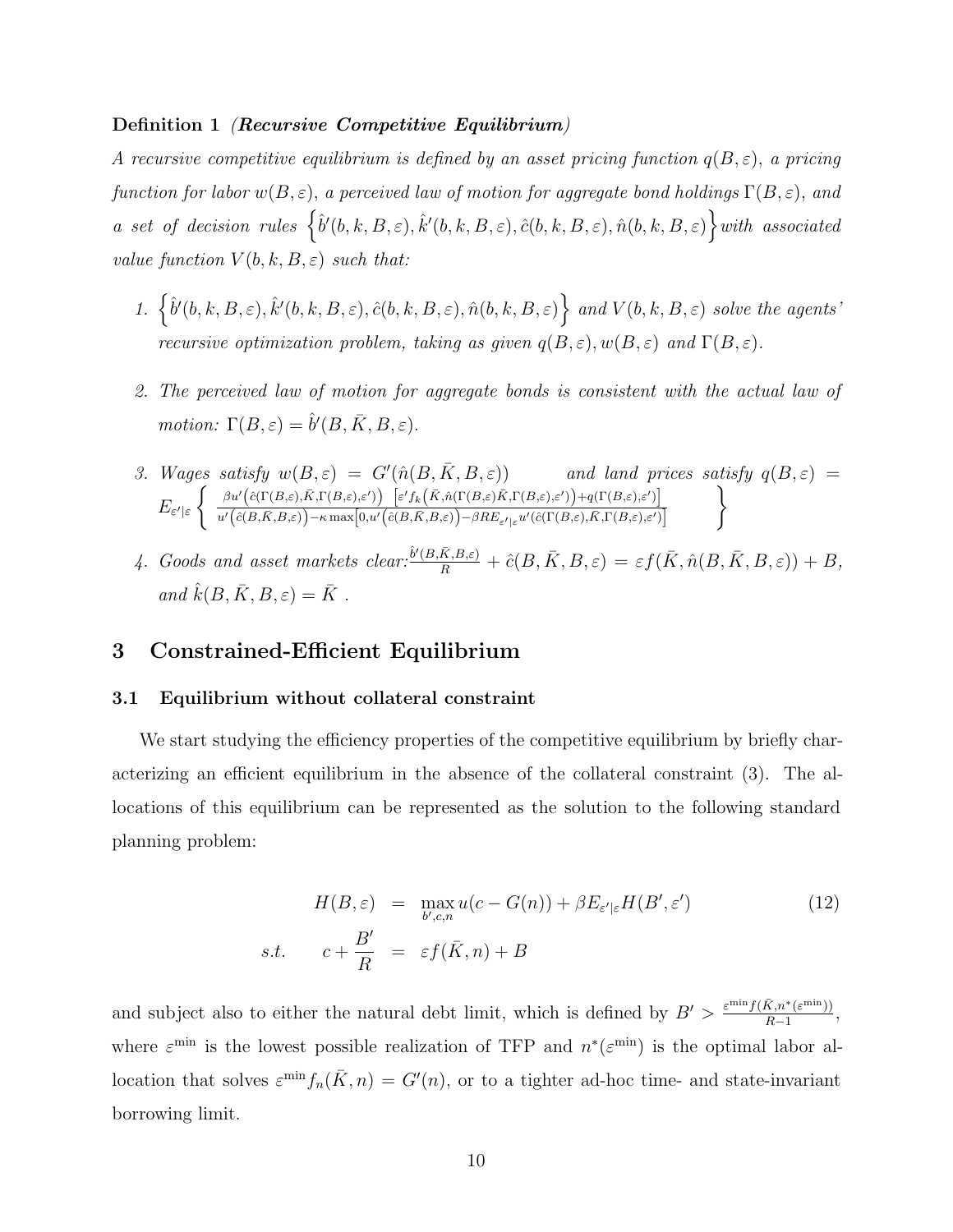The common strategy followed in quantitative studies of the macro effects of collateral constraints (see, for example, Mendoza and Smith, 2006 and Mendoza, 2010) is to compare the allocations of the competitive equilibrium with the Fisherian collateral constraint with those arising from the above benchmark case. Because of the Fisherian debt-deflation channel, the competitive equilibria with and without the collateral constraint differ in that in the former private agents borrow *less* (since the collateral constraint limits the amount they can borrow and they build precautionary savings to self-insure against the risk of the occasionally binding credit constraint), and there is financial amplification of the effects of the underlying exogenous shocks (since binding collateral constraints produce large recessions and drops in asset prices). Compared with the constrained-efficient equilibrium we define next, however, we will show that the competitive equilibrium with collateral constraints displays overborrowing (i.e. agents borrow *more* than in the competitive equilibrium).

#### **3.2 Recursive Constrained-Efficient Equilibrium**

Consider a benevolent social planner who maximizes the agents' utility subject to the resource constraint, the collateral constraint and the same menu of assets of the competitive equilibrium.<sup>4</sup> The social planner is constrained to have the same "borrowing ability" (the same market-determined value of collateral assets, i.e.  $\kappa q(B,\varepsilon)K$  at every given state as agents in the decentralized equilibrium, but with the key difference that the planner internalizes the effects of its borrowing decisions on the market prices of assets and labor.<sup>5</sup>

The recursive problem of the social planner is defined as follows:

$$
W(B,\varepsilon) = \max_{B',c,n} u(c - G(n)) + \beta E_{\varepsilon'|\varepsilon} W(B',\varepsilon')
$$
\n(13)

<sup>4</sup>We refer to the social planner's equilibrium and constrained-efficient equilibrium interchangeably. Our focus is on second-best allocations, so when we refer to the social planner's choices it should be understood that we mean the constrained social planner.

<sup>&</sup>lt;sup>5</sup>We could also allow the social planner to manipulate the borrowing ability state by state. Allowing for this possibility would increase the welfare losses resulting from the externality but the macroeconomic effects remain very similar. For example, when the collateral constraint binds, the social planner may want to increase consumption in order to reduce the marginal utility of consumption and prop up the price of land. In addition, it would like to commit to increase future savings in order to reduce future excess expected returns and raise the price as well. Even with this constrained notion of efficiency, we will show that the competitive equilibrium is significantly suboptimal.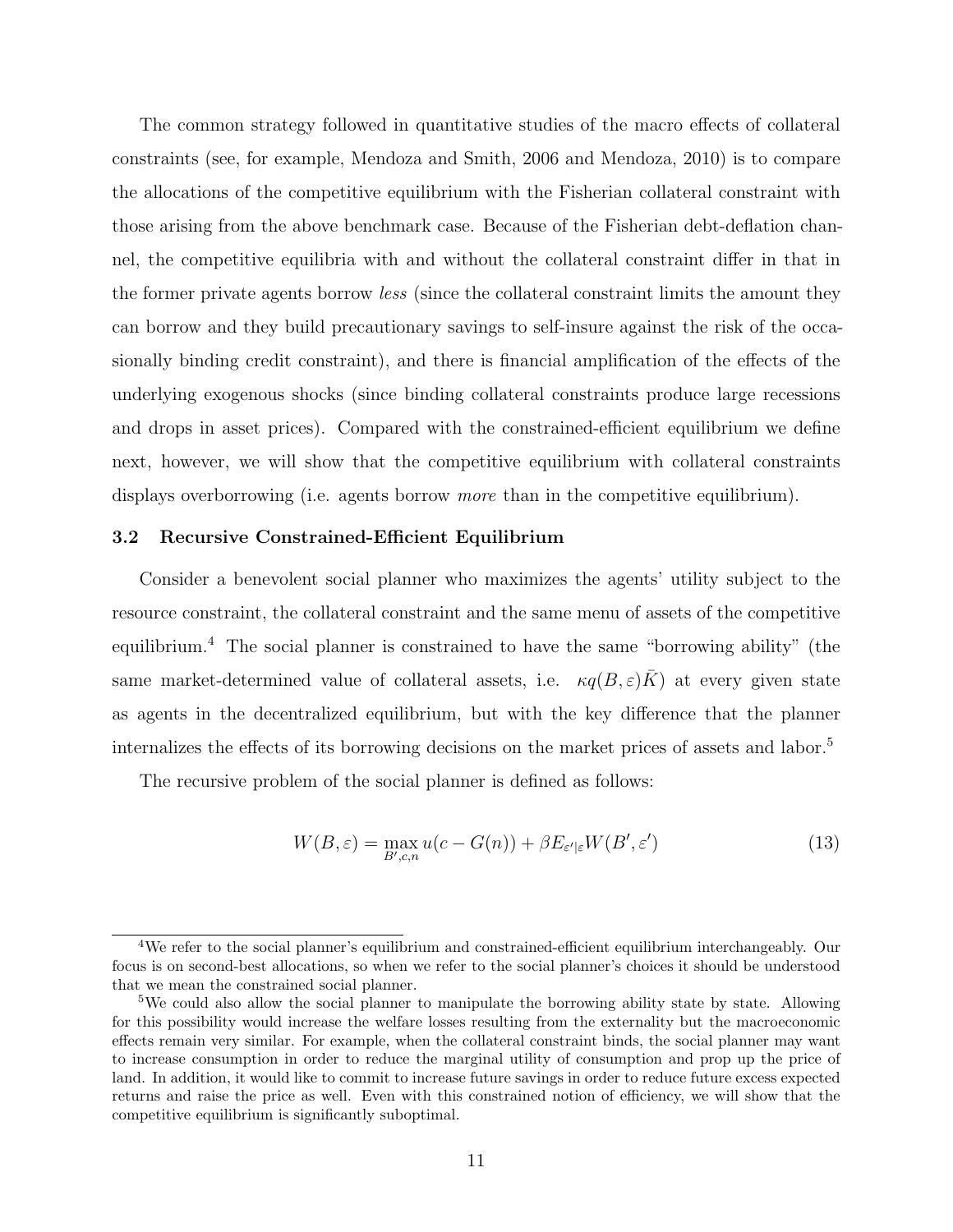$$
s.t. \quad c + \frac{B'}{R} = \varepsilon f(\bar{K}, n) + B
$$

$$
-\frac{B'}{R} + \theta w(B, \varepsilon) n \le \kappa q(B, \varepsilon) \bar{K}
$$

where  $q(B, \varepsilon)$  is the equilibrium pricing function of the competitive equilibrium and wages continue to satisfy  $w(B, \varepsilon) = G'(n)$ . Using the envelope theorem, this optimization problem yields the following first-order conditions for bonds and labor:

$$
u'(t) = \beta RE_t \left[ u'(t+1) + \mu_{t+1} \psi_{t+1} \right] + \mu_t, \qquad \psi_{t+1} \equiv \kappa \bar{K} \frac{\partial q_{t+1}}{\partial b_{t+1}} - \theta n_{t+1} \frac{\partial w_{t+1}}{\partial b_{t+1}} \tag{14}
$$

$$
\varepsilon_t F_n(\bar{K}, n_t) = G'(n_t) \left[ 1 + \theta \mu_t / u'(t) \right] \tag{15}
$$

The key difference between the competitive equilibrium and the constrained-efficient allocations follows from examining the above Euler equation for bond holdings. In particular, the term  $\mu_{t+1}\psi_{t+1}$  represents the additional marginal benefit of savings for the social planner, because it takes into account how an extra unit of bond holdings alters the tightness of the credit constraint through its effects on the prices of land and labor. Note that, since  $\frac{\partial q_{t+1}}{\partial b_{t+1}} > 0$ and  $\frac{\partial w_{t+1}}{\partial b_{t+1}} \geq 0$ ,  $\psi_{t+1}$  is the difference of two opposing effects and hence its sign is in principle ambiguous. The term  $\frac{\partial q_{t+1}}{\partial b_{t+1}}$  is positive, because an increase in net worth increases demand for land and land is in fixed supply. The term  $\frac{\partial w_{t+1}}{\partial b_{t+1}}$  is positive, because the effective cost of hiring labor increases when the collateral constraint binds, reducing labor demand and pushing wages up. The value of  $\psi_{t+1}$ , however, is positive in all our quantitative experiments with baseline parameter values and variations around them. In particular, we will show in the quantitative analysis that  $\frac{\partial q_{t+1}}{\partial b_{t+1}}$  is large and positive when the credit constraint binds.

## **Definition 2** *(Recursive Constrained-Efficient Equilibrium)*

*The recursive constrained-efficient equilibrium is given by a set of decision rules*  $\left\{\hat{B}'(B,\varepsilon),\hat{c}(B,\varepsilon),\hat{n}(B,\varepsilon)\right\}$  with associated value function  $W(B,\varepsilon)$ *, and wages*  $w(B,\varepsilon)$  such *that:*

1.  $\left\{\hat{B}^{\prime}(B,\varepsilon),\hat{c}(B,\varepsilon),\hat{n}(B,\varepsilon)\right\}$  and  $W(B,\varepsilon)$  solve the planner's recursive optimization *problem, taking as given*  $w(B, \varepsilon)$  *and the competitive equilibrium's asset pricing function*  $q(B, \varepsilon)$ *.*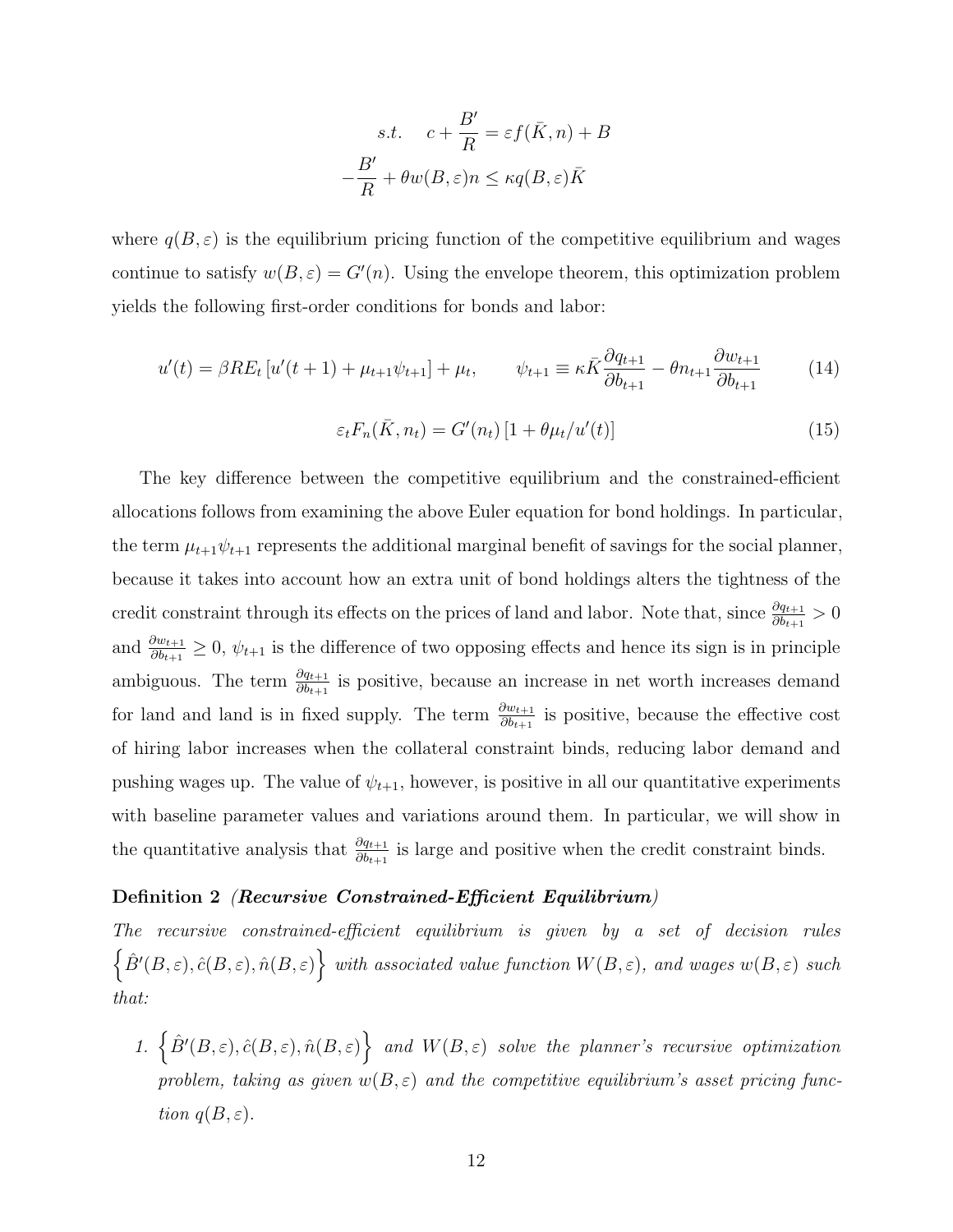2. *Wages satisfy*  $w(B, \varepsilon) = G'(\hat{n}(B, \varepsilon))$ .<sup>6</sup>

#### **3.3 Comparison of Equilibria & 'Macro-prudential' Taxes**

Using a simple variational argument, we can show that the allocations of the competitive equilibrium are inefficient, in the sense that they violate the conditions that support the constrained-efficient equilibrium. In particular, private agents undervalue net worth in periods during which the collateral constraint binds. To see this, consider first the marginal utility of an increase in individual bond holdings. By the envelope theorem, in the competitive equilibrium this can be written as  $\frac{\partial V}{\partial b} = u'(t)$ . For the constrained-efficient economy, however, the marginal benefit of an increase in bond holdings takes into account the fact that prices are affected by the increase in bond holdings, and is therefore given by  $\frac{\partial W}{\partial b} = u'(t) + \psi_t \mu_t$ . If the collateral constraint does not bind,  $\mu_t = 0$  and the two expressions coincide. If the collateral constraint binds, the social benefits of a higher level of bonds include an extra term given by  $\psi_t \mu_t$ , because one more unit of aggregate bonds increases the inter-period ability to borrow by  $\psi_t$  which has a marginal value of  $\mu_t$ .

The above argument explains why bond holdings are valued differently by the planner and the private agents "ex post," when the collateral constraint binds. Since both the planner and the agents are forward looking, it follows that those differences in valuation lead to differences in the private and social benefits of debt accumulation "ex ante," when the constraint is not binding. Consider the marginal cost of increasing the level of debt at date *t* evaluated at the competitive equilibrium in a state in which the constraint is not binding. This cost is given solely by the discounted expected marginal utility from the implied reduction in consumption next period  $\beta RE[u'(t+1)]$ . In contrast, the social planner internalizes the effect by which the larger debt reduces tomorrow's borrowing ability by  $\psi_{t+1}$ , and hence the marginal cost of borrowing at period t that is not internalized by private agents is given by  $\beta RE_t \left[ \mu_{t+1} \left( \kappa \bar{K} \frac{\partial q_{t+1}}{\partial b_{t+1}} - \theta n_{t+1} \frac{\partial w_{t+1}}{\partial b_{t+1}} \right) \right]$ .

We can now show that the planner can implement the constrained-efficient allocations as a competitive equilibrium in the decentralized economy. In particular, the planner can

<sup>&</sup>lt;sup>6</sup>This condition implies that the social planner does not internalize the direct effects of current labor on wages. We have also investigated the possibility of having the planner internalize the effects of labor on wages but results are very similar. We keep this formulation because the social planner's equilibrium can be decentralized in a simpler way.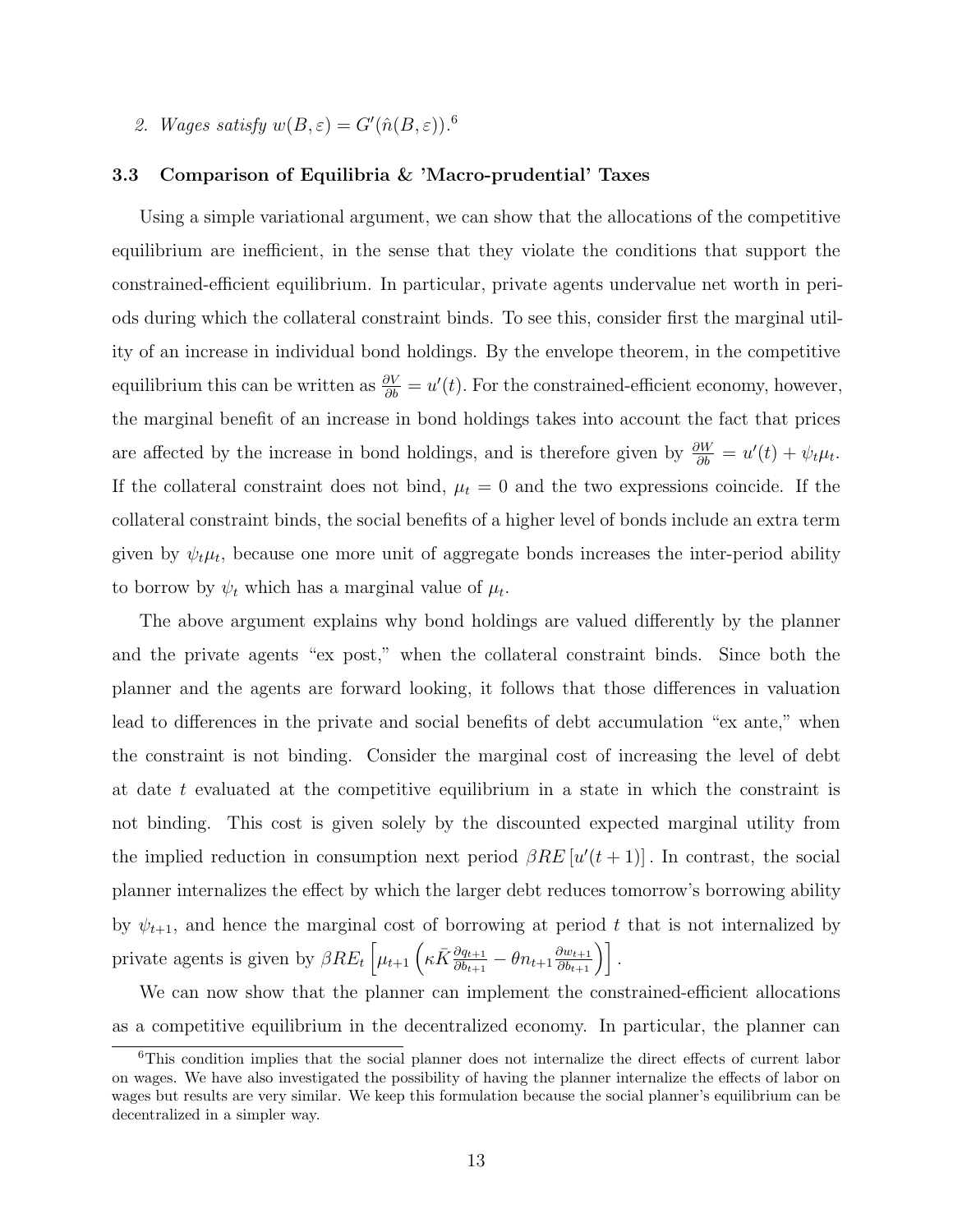do this by constructing a schedule of state-contingent taxes or subsidies on bond purchases  $(\tau_t)$  and land dividends  $(\delta_t)$ , with the cost (revenues) financed (rebated) as lump-sum taxes (transfers). The tax on bonds ensures that the planner's optimal plans for consumption and bond holdings are consistent with the Euler equation for bonds in the competitive equilibrium. The tax/subsidy on land dividends ensures that these optimal plans and the pricing function  $q(B, \varepsilon)$  are consistent with the private agents' Euler equation for land holdings. The Euler equations of the competitive equilibrium with these taxes become:

$$
u'(t) = \beta R(1 + \tau_t) E[u'(t+1)] + \mu_t
$$
\n(16)

$$
q_t(u'(t) - \mu_t \kappa) = \beta E \left[ u'(t+1) \left( \varepsilon_{t+1} f_k(k_{t+1}, n_{t+1}) (1 + \delta_{t+1}) + q_{t+1} \right) \right]
$$
(17)

By combining the planner's Euler equation for bonds (eq. (14)) with the above Euler equation for land we can derive the expected excess return on land paid in the land market when the social planner's allocations are implemented with the taxes on land and debt. In this case, after-tax returns on land and bonds are defined as  $\tilde{R}^q_{t+1} \equiv \frac{d_{t+1}(1+\delta_{t+1})+q_{t+1}}{q_t}$  $\frac{q_{t+1}+q_{t+1}}{q_t}$  and  $\tilde{R}_{t+1} \equiv R(1 + \tau_t)$  respectively, and the after-tax expected equity premium reduces to the same expression as in the decentralized equilibrium:

$$
\tilde{R}_{t+1}^{ep} = \frac{\mu_t (1 - \kappa)}{E_t \left[ (u'(t) - \mu_t \kappa) m_{t+1} \right]} - \frac{Cov_t(m_{t+1}, \tilde{R}_{t+1}^q)}{E_t \left[ m_{t+1} \right]}
$$
(18)

This excess return also has a corresponding interpretation in terms of the Sharpe ratio, the price of risk, and the correlation between land returns and the pricing kernel as in the case of the competitive equilibrium without taxes.

It follows from comparing expressions  $R_{t+1}^{ep}$  and  $\tilde{R}_{t+1}^{ep}$  that differences in the after-tax expected equity premia with and without taxes are determined by differences in the direct and indirect effects of the credit constraint in the two environments. As shown in the next Section, these effects are stronger in the decentralized equilibrium without taxes, in which tax policy is not correcting the inefficiencies of the credit externality. Intuitively, higher leverage and debt in this environment implies that the constraint binds more often, which strengthens the direct effect. In addition, lower net worth implies that the stochastic discount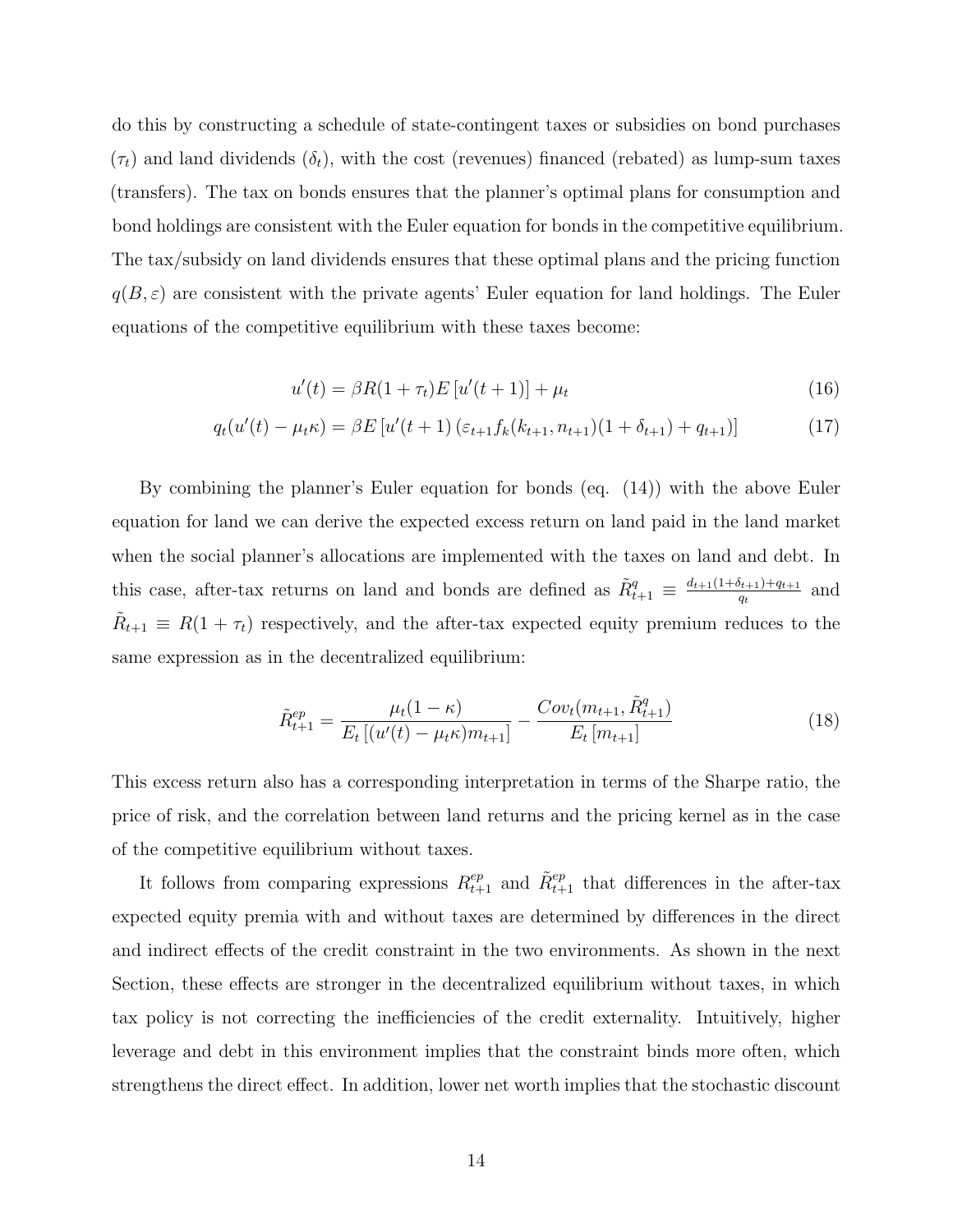factor covaries more strongly with the excess return on land, which strengthens the indirect effect. Notice also that dividends in the constrained-efficient allocations are discounted at a rate which depends positively on the tax on debt. This premium is required by the social planner so that the excess returns reflect the social costs of borrowing.

# **4 Quantitative Analysis**

## **4.1 Calibration**

We calibrate the model to annual frequency using data from the U.S. economy. The functional forms for preferences and technology are the following:

$$
u(c - G(n)) = \frac{\left[c - \varkappa \frac{n^{1+\omega}}{1+\omega}\right]^{1-\sigma} - 1}{1-\sigma} \quad \omega > 0, \sigma > 1 \tag{19}
$$

$$
f(k,n) = \varepsilon k^{\alpha_K} n^{\alpha_n}, \qquad \alpha_n, \alpha_n \ge 0 \quad \alpha_K + \alpha_n < 1 \tag{20}
$$

The real interest rate is set to  $R-1 = 0.028$  per year, which is the ex-post average real interest rate on U.S. three-month T-bills during the period 1980-2005. We set  $\sigma = 2$ and  $\beta = 0.96$ , standard values in quantitative DSGE models. The Frisch elasticity of labor supply  $(1/\omega)$  is set equal to 1, in line with evidence by Kimball and Shapiro (2008). The parameter  $\varkappa$  is inessential and is set so that mean hours are equal to 1, which requires  $\varkappa = 0.64$ . Aggregate land is normalized to  $\bar{K} = 1$  without loss of generality and the share of labor in output  $\alpha_n$  is equal to 0.64, the standard value.

We follow Schmitt-Grohe and Uribe (2007) in taking M1 money balances in possession of firms as a proxy for working capital. Based on the observations that about two-thirds of M1 are held by firms (Mulligan, 1997) and that M1 was on average about 14 percent of annual GDP over the period 1980 to 2009, we calibrate the working capital-GDP ratio to be  $(2/3)0.14 = 0.093$ . Given the 64 percent labor share in production, and assuming the collateral constraint does not bind, we obtain  $\theta = 0.093/0.64 = 0.146$ .

The values of  $\kappa, \alpha_K$  and the TFP process are calibrated to match targets from U.S. data by simulating the model. We set  $\alpha_K$  so as to match the average ratio of housing to GDP at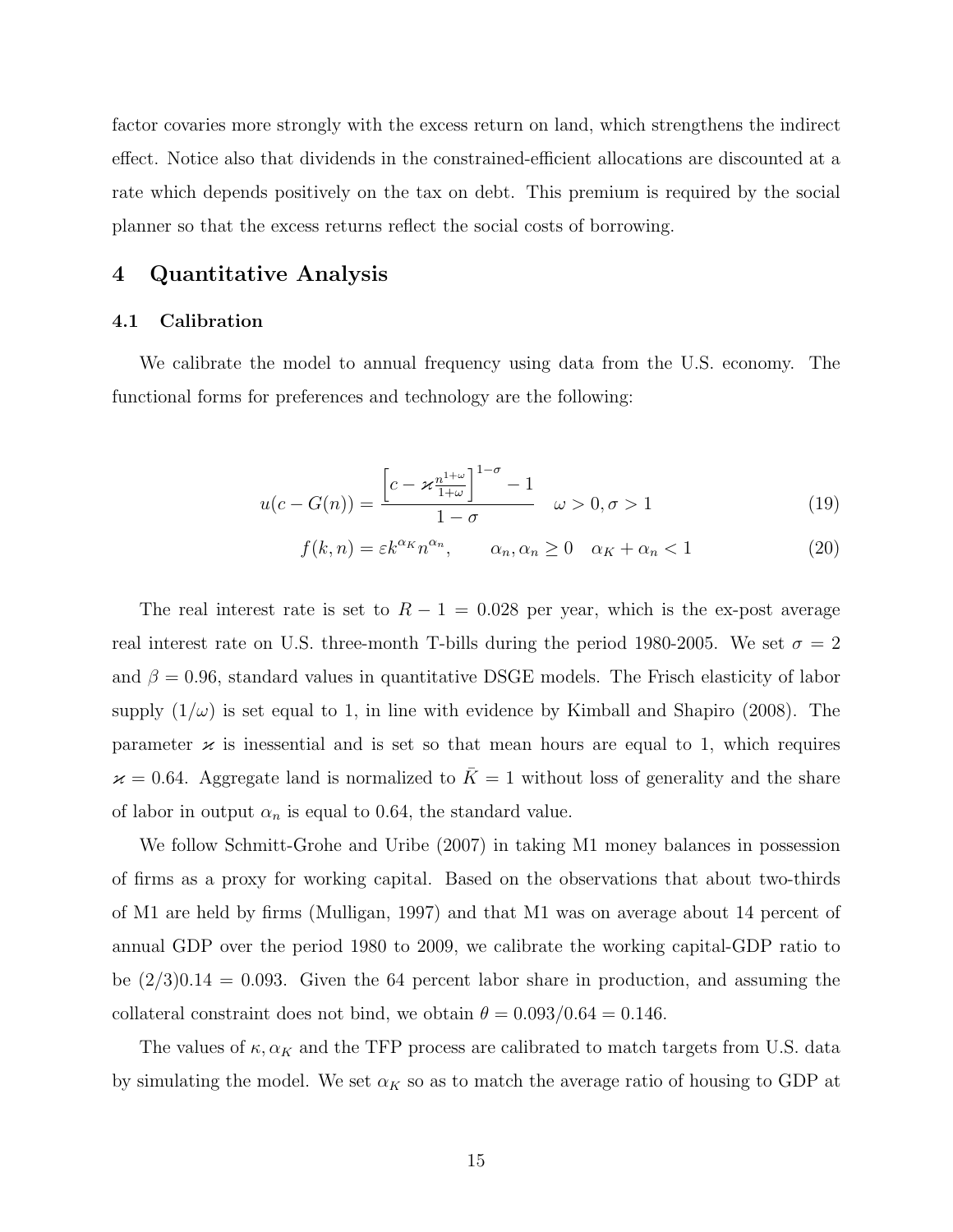current prices, which is equal to 1.35. The value of housing is taken from the *Flow of Funds* accounts, and is measured as real state tangible assets owned by households (reported in Table B.100, row 4). The model matches this ratio when we set  $\alpha_K = 0.05$ .<sup>7</sup>

TFP shocks follow a log-normal AR(1) process  $log(\varepsilon_t) = \rho log(\varepsilon_{t-1}) + \eta_t$ . We construct a discrete approximation to this process with the quadrature procedure of Tauchen and Hussey (1991) using 15 points. The values of  $\sigma_{\varepsilon}^2$  and  $\rho$  are set so that the autocorrelation and standard deviation of the output series produced by the model matches the corresponding moments for the cyclical component of U.S. GDP in the sample period 1947-2007 (which are 2.1 percent and 0.5 respectively). The estimation yields  $\sigma_{\varepsilon}^2 = 0.014$  and  $\rho = 0.53$ .

|                              | <b>Table 1:</b> Calibration                               |                                  |
|------------------------------|-----------------------------------------------------------|----------------------------------|
|                              |                                                           | Source / target                  |
| Interest rate                | $R - 1 = 0.028$                                           | U.S. data                        |
| Discount factor              | $\beta = 0.96$                                            | Standard DSGE value              |
| Risk aversion                | $\sigma = 2$                                              | Standard DSGE value              |
| Share of labor               | $\alpha_n = 0.64$                                         | U.S. data                        |
| Labor disutility coefficient | $\chi = 0.64$                                             | Normalization                    |
| Frisch elasticity parameter  | $\omega = 1$                                              | Kimball and Shapiro (2008)       |
| Supply of land               | $\bar{K}=1$                                               | Normalization                    |
| Working capital coefficient  | $\theta = 0.14$                                           | Working Capital-GDP= $9\%$       |
| Collateral coefficient       | $\kappa = 0.36$                                           | Frequency of Crisis $= 3\%$      |
| Share of land                | $\alpha_K = 0.05$                                         | Housing-GDP ratio $= 1.35$       |
| TFP process                  | $\sigma_{\varepsilon} = 0.014, \rho_{\varepsilon} = 0.53$ | Std. dev. and autoc. of U.S. GDP |

| Table 1: Calibration |  |
|----------------------|--|
|----------------------|--|

Finally, we set the value of *κ* so as to match the frequency of financial crises in U.S. data. Following Calvo, Izquierdo, and Loo-Kung (2006), we define a financial crisis as an event in which the credit constraint is binding and there is a decrease in credit of more than one standard deviation. Then, we set  $\kappa$  so that financial crises in the baseline model simulation occur about 3 percent of the time, which is consistent with the fact that the U.S. has experienced three major financial crises in the last hundred years.<sup>8</sup> This yields the value of  $\kappa = 0.36$ *.* 

 $7a_K$  represents the share of fixed assets in GDP, and not the standard share of capital income in GDP. There is little empirical evidence about the value of this parameter, with estimates that vary depending, for example, on whether we consider land used for residential or commercial purposes, or owned by government at different levels. We could also calibrate  $\alpha_K$  using the fact that, in a deterministic steady state where the collateral constraint does not bind, the value-of-land-GDP ratio is equal to  $\alpha_K/(R-1)$ , which would imply  $\alpha_K = 1.35(0.028) = 0.038$ . This yields very similar results as  $\alpha_K = 0.05$ .

<sup>&</sup>lt;sup>8</sup>The three crises correspond to the Great Depression, the Savings and Loans Crisis and the Subprime Mortgage Crisis (see Reinhart and Rogoff (2008)). While a century may be a short sample for estimating accurately the probability of a rare event in one country, Mendoza (2010) estimates a probability of about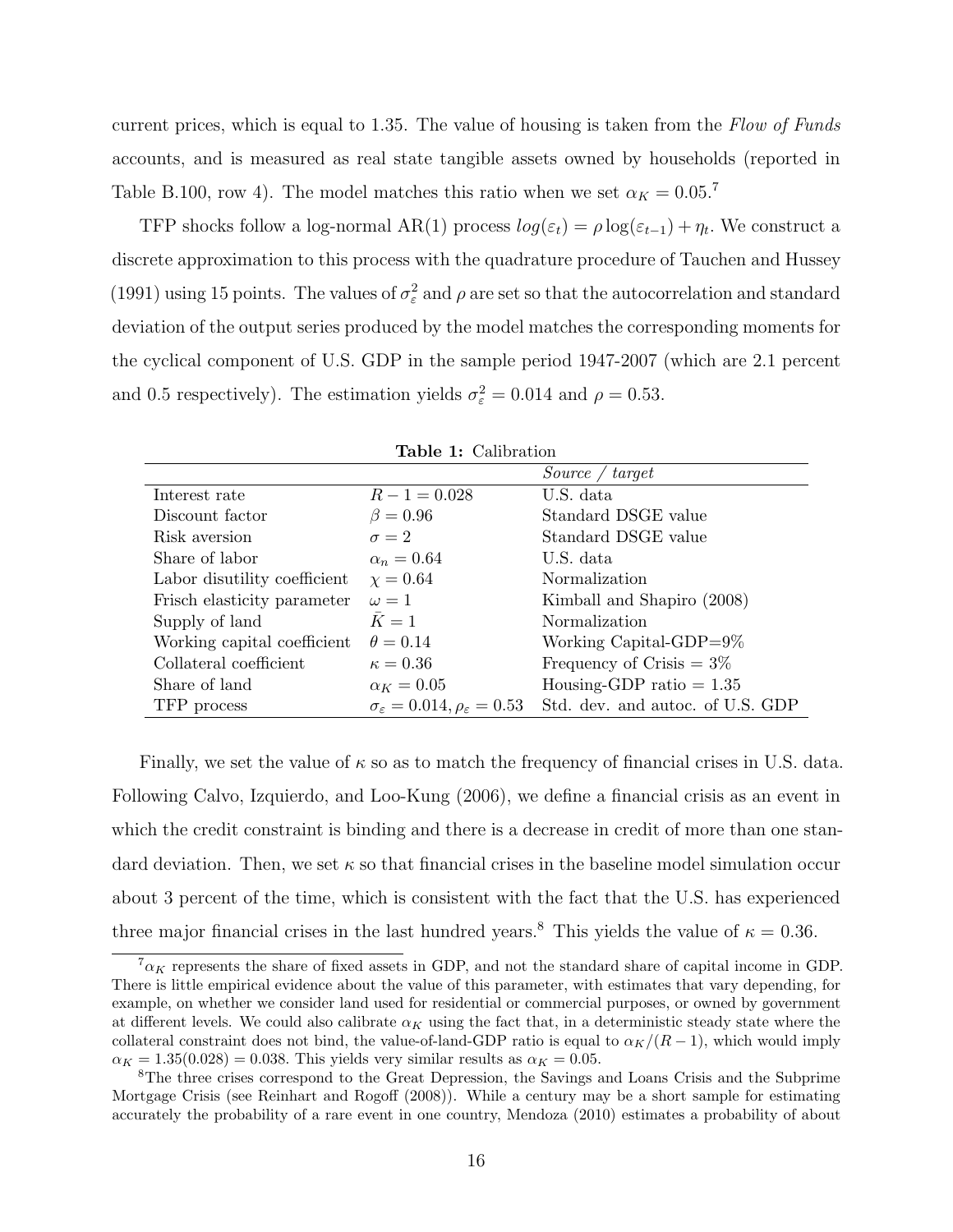We recognize that several of the parameter values are subject of debate (e.g. there is a fair amount of disagreement about the Frisch elasticity of labor supply), or relate to variables that do not have a clear analog in the data (as is the case with  $\kappa$  or  $\theta$ ). Hence, we will perform sensitivity analysis to examine the robustness of our results to changes in the model's key parameters.

#### **4.2 Borrowing decisions**

We start the quantitative analysis by exploring the effects of the credit externality on optimal borrowing plans. Since mean output is normalized to 1, all quantities can be interpreted as fractions of mean output.

Figure 1 shows the bond decision rules of private agents and the social planner as a function of initial bond holdings, both for a negative two-standard-deviations TFP shock. The Fisherian deflation mechanism generates non-monotonic policy functions, instead of the typical increasing policy functions. The point at which bond decision rules switch slope corresponds to the value of initial bond holdings at which the collateral constraint holds with equality but does not bind. To the right of this point, the collateral constraint does not bind and the bond decision rules display the usual upward-sloping shape. To the left of this point, the bond decision rules are *decreasing* in *b*, because a reduction in current bond holdings reduces the price of land and tightens the borrowing constraint, thus increasing  $b'$ .

We follow Bianchi (2009) in distinguishing three regions in the bond decision rules: a "constrained region", a "high-externality region" and a "low-externality region." The "constrained region" is given by the range of *b* in the horizontal axis with sufficiently high initial debt (i.e. low b) such that the collateral constraint binds in the constrained-efficient equilibrium. This is the range with *b ≤ −*0*.*385. In this region, the collateral constraint binds in both constrained-efficient and competitive equilibria, because the credit externality implies that the constraint starts binding at higher values of *b* in the latter than in the former, as we show below.

By construction, *the total amount of debt* (i.e. the sum of bond holdings and working capital) in the constrained region is the same under the constrained-efficient allocations and

<sup>3.6</sup> percent for financial crises using a similar definition but applied to all emerging economies using data since 1980.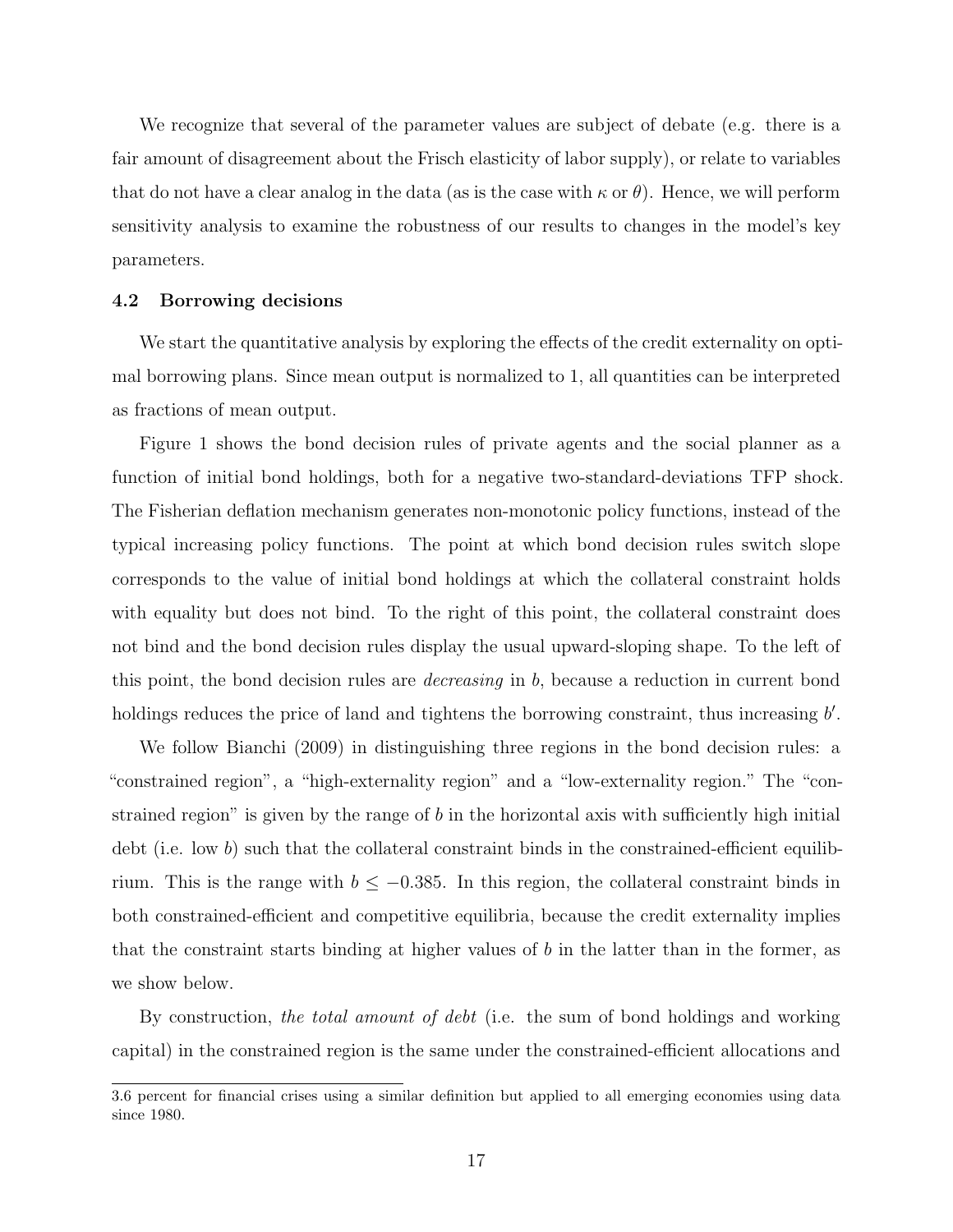

**Figure 1:** Bond Decision Rules for a Negative Two-standard-deviation TFP Shock

the competitive equilibrium. If working capital were not subject to the collateral constraint, the two *bond decision rules* would also be identical. But with working capital in the constraint the two can differ. This is because the effective cost of labor differs between the two equilibria, since the increase in the marginal financing cost of labor when the constraint binds,  $\theta \mu_t / u'(t)$ , is different. These differences, however, are extremely small in the numerical experiments, and thus the bond decision rules are approximately the same in the constrained region.<sup>9</sup>

The high-externality region is located to the right of the constrained region, and it includes the interval *−*0*.*385 *< b < −*0*.*363. Here, the social planner chooses uniformly higher bond positions (lower debt) than private agents, because of the different incentives driving

<sup>&</sup>lt;sup>9</sup>The choice of *b'* becomes slightly higher for the social planner as *b* gets closer to the upper bound of the constrained region, because the deleveraging that occurs around this point is small enough for the probability of a binding credit constraint next period to be strictly positive. As a result, for given allocations, conditions (14) and (4) imply that  $\mu$  is lower in the constrained-efficient allocations.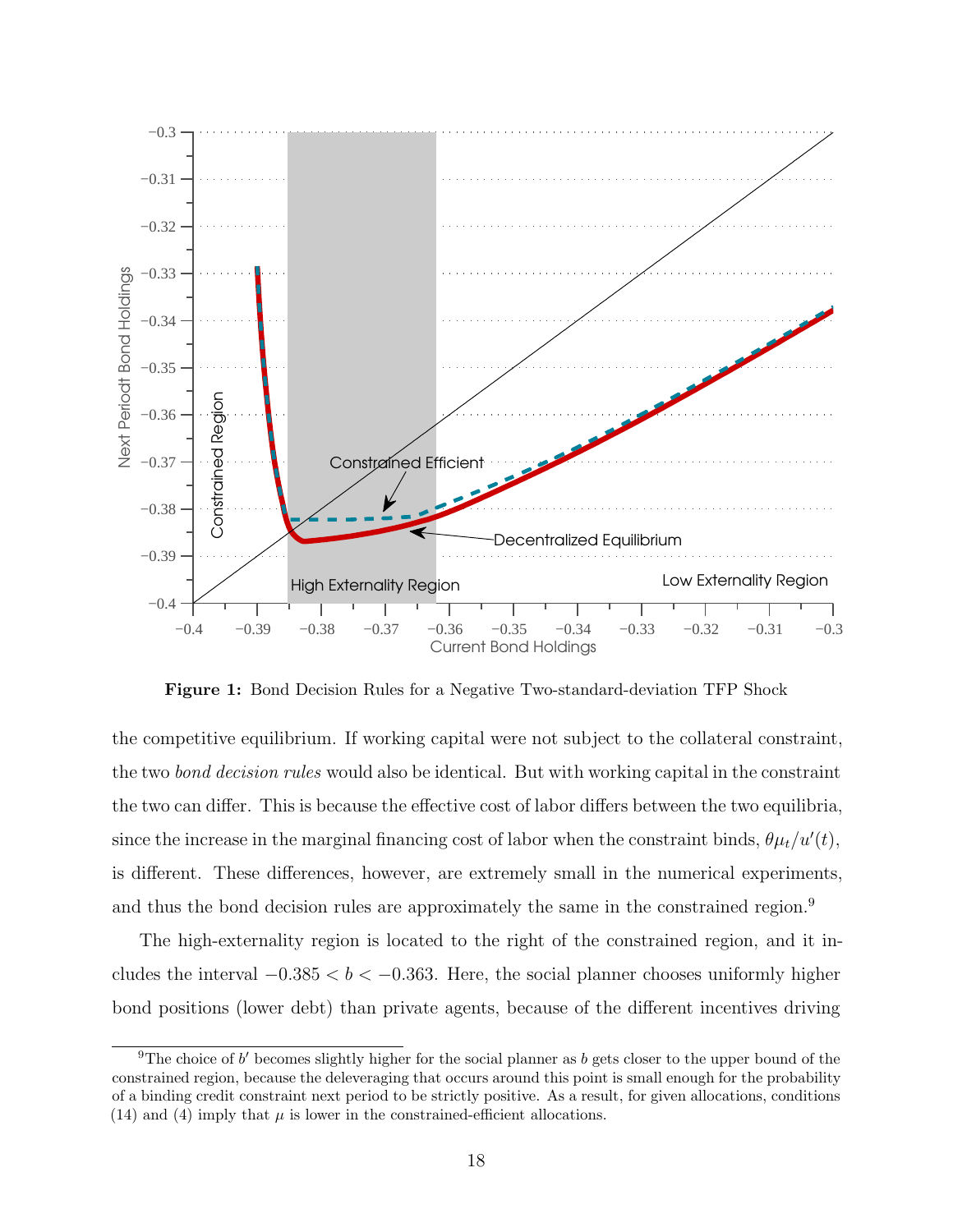the decisions of the two when the constrained region is near. In fact, private agents hit their debt limit at  $b = -0.383$ , while at that initial b the social planner still retains some borrowing capacity. Moreover, this region is characterized by "financial instability," in the sense that the levels of debt chosen for  $t + 1$  are high enough so that a negative shock of standard size in that period can lead to a binding credit constraint that leads to large falls in consumption, output, land prices and credit. We will show later that this is also the region of the state space in which the planner uses actively taxes on debt to manage the inefficiencies of the competitive equilibrium.

The low-externality region is the interval for which  $b \ge -0.363$ . In this region, the probability of a binding constraint next period is zero. As a result, the social planner would not set a tax on debt, because negative shocks do not lead to a binding credit constraint in the following period. The bond decision rules still differ, however, because expected marginal utilities differ for the two equilibria.

The long-run probabilities with which the constrained-efficient (competitive) economy visits the three regions of the bond decision rules are 2 (4) percent for the constrained region, 69 (70) percent for the high-externality region, and 29 (27) percent for the low-externality region. Both economies spend more than 2/3rds of the time in the high-externality region, but the prudential actions of the social planner reduce the probability of entering in the constrained region by a half. Later we will show that this is reflected also in financial crises that are much less frequent and much less severe than in the competitive equilibrium.

The larger debt (i.e. lower bond) choices of private agents relative to the social planner, particularly in the high-externality region, constitute our first measure of the overborrowing effect at work in the competitive equilibrium. The social planner accumulates extra precautionary savings above and beyond what private individuals consider optimal in order to self-insure against the risk of financial crises. This effect is quantitatively small in terms of the difference between the two decision rules, but this does not mean that its macroeconomic effects and its normative implications are negligible, as we show below.

Overborrowing can also be assessed by comparing the long-run distributions of debt and leverage across the competitive and constrained-efficient equilibria. The fact that the planner accumulates more precautionary savings implies that its ergodic distribution concentrates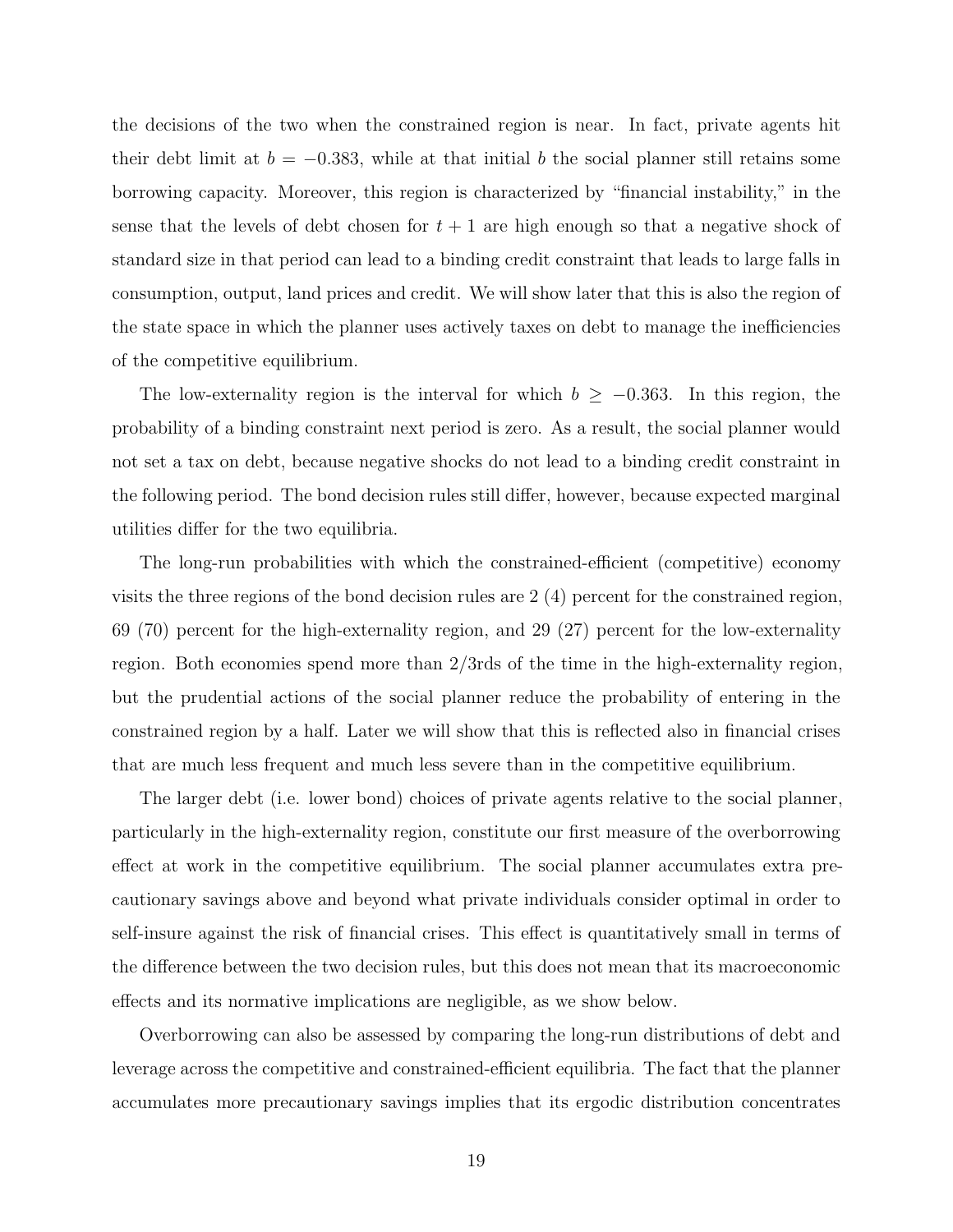less probability at higher leverage ratios than in the competitive equilibrium. Figure 2 shows the ergodic distributions and cumulative ergodic distributions of leverage ratios (measured as *<sup>−</sup>bt*+*θwtn<sup>t</sup> qtLt* ) in the two economies. The maximum leverage ratio with positive long-run probability for the social planner is less than 38 percent, but in the competitive equilibrium this maximum reaches 50 percent. Moreover, the competitive equilibrium's leverage ratio exceeds the maximum leverage ratio of the planner with a long-run probability of 3 percent. Comparing averages across these ergodic distributions, however, mean leverage ratios differ by less than 1 percent. Hence, overborrowing is relatively small again if measured by comparing differences in unconditional long-run averages of leverage ratios, even though leverage ratios in the competitive equilibrium exceed the maximum of those of the planner 3 percent of the time and by up to 12 percentage points.



**Figure 2:** Ergodic Distribution of Leverage

(Leverage is calculated as debt-asset ratio at the beginning of the period.)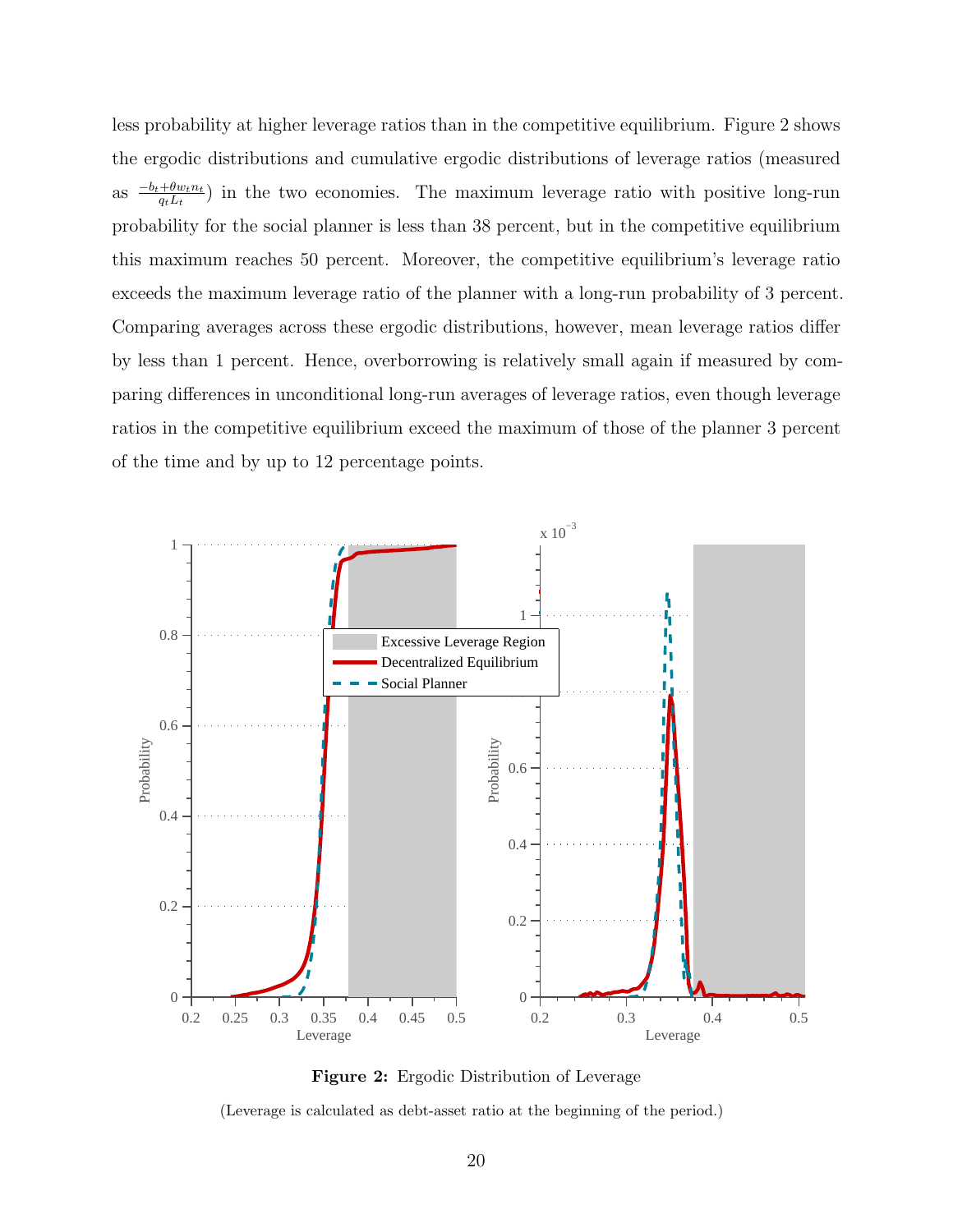#### **4.3 Asset Returns**

Overborrowing has important quantitative implications for asset returns and their determinants. To study this issue, we report in Table 2 statistics that characterize the main properties of asset returns in the constrained-efficient and competitive equilibria. We also report statistics for a competitive equilibrium in which land in the collateral constraint is valued at a fixed price equal to the average price  $\bar{q}$  (i.e. the credit constraint becomes  $-\frac{b_{t+1}}{B}$  $\frac{f_{t+1}}{R_t} + \theta w_t n_t \leq \kappa \bar{q} k_{t+1}$ .<sup>10</sup> This fixed-price scenario allows us to compare the properties of asset returns in the competitive and social planner equilibria with a setup in which a collateral constraint exists but the Fisherian deflation channel is removed.

Table 2 lists expected excess returns after taxes, the direct and indirect (covariance) effects of the credit constraint on excess returns, the (log) standard deviation of returns, the price of risk, the Sharpe ratio and the mean debt tax. These moments are reported for the unconditional long-run distributions of each model economy, as well as for distributions conditional on the collateral constraint being binding and not binding.

The mean unconditional excess return is 1.09 percent in the competitive equilibrium v. only 0.17 percent in the constrained-efficient equilibrium and 0.86 percent in the fixed-price economy. The premium in the competitive equilibrium is large, about half as large as the risk-free rate. The fact that the other two economies produce lower premia indicates that the high equity premium of the competitive equilibrium is the combined result of the Fisherian deflation mechanism and the asset price and wage inefficiencies induced by the credit externality. Note also that the high premium produced by our model contrasts sharply with the findings of Heaton and Lucas (1996), who found that credit frictions without Fisherian deflation mechanisms do not produce large premia, unless transactions costs are very large.

The excess returns conditional on the collateral constraint not binding in the constrainedefficient or fixed-prices economies are in line with those obtained in classic asset pricing models that display the "equity premium puzzle." The equity premia we obtained in these two scenarios are driven only by the covariance effect, as in the classic models, and they

<sup>&</sup>lt;sup>10</sup>Because the asset is in fixed supply, these allocations would be the same if we use instead an ad-hoc borrowing limit such that  $-\frac{b_{t+1}}{R}$  $\frac{H_t+1}{R_t} + \theta w_t n_t \leq \kappa \bar{q} \bar{K}$ . The price of land, however, would be lower since with the ad-hoc borrowing constraint land does not have collateral value.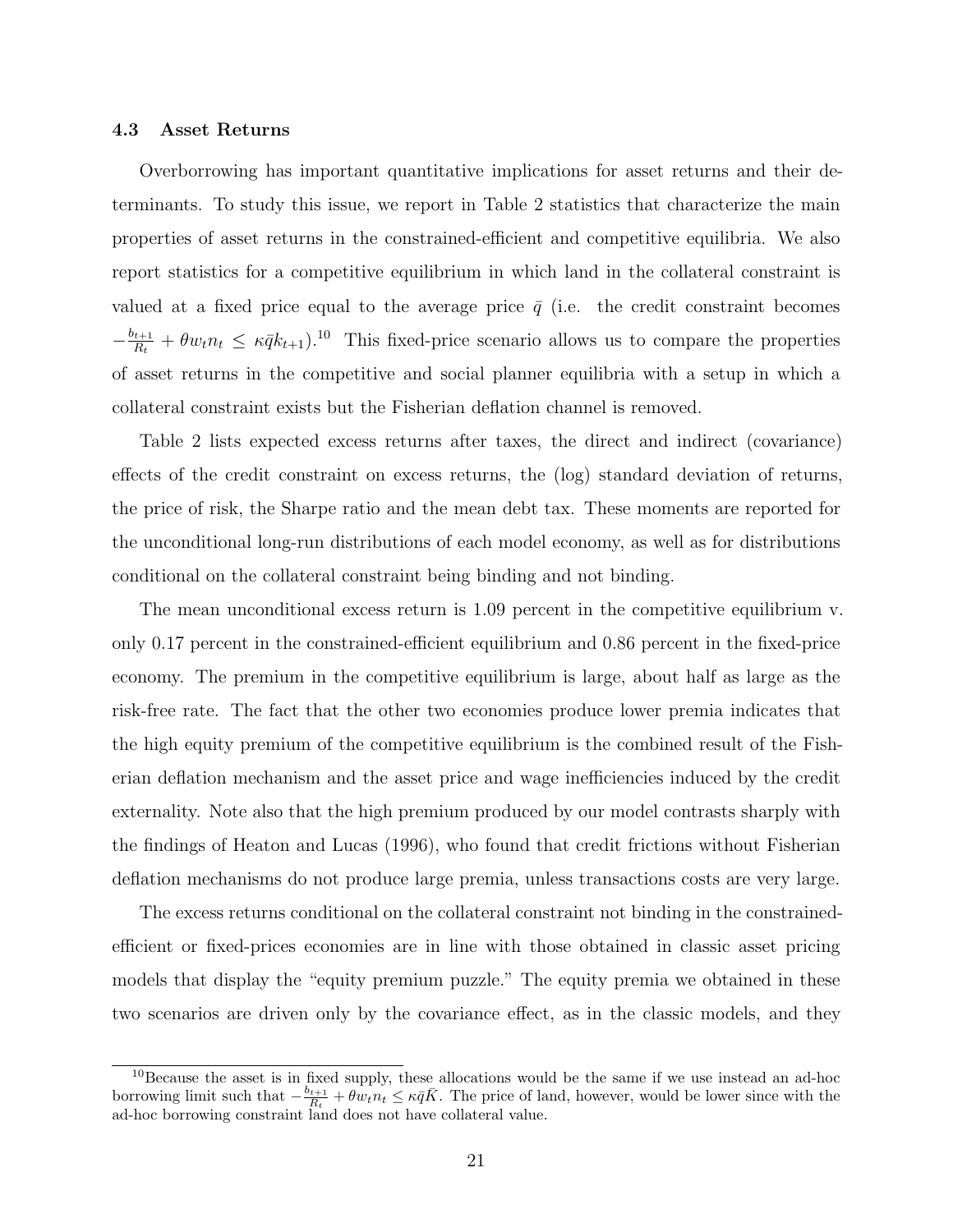are negligible: 0.03 percent in the fixed-price economy and 0.06 percent in the constrainedefficient economy. This is natural because, without the constraint binding and with the effects of the credit externality and the Fisherian deflation removed or weakened, the model is in the same class as those that display the equity premium puzzle.

Conditional on the collateral constraint being binding, mean excess returns in the competitive equilibrium are nearly 14 percent, 4.86 percent for the social planner, and 1.29 percent in the fixed-price economy. Interestingly, the lowest unconditional premium is the one for the constrained-efficient economy (0.17 percent), but conditional on the constraint binding, the lowest premium is the one for the fixed-price economy (1.29 percent). This is because on one hand the Fisherian deflation effect is still at work when the collateral constraint binds in the constrained-efficient economy, but not in the fixed-price economy, while on the other hand the constrained-efficient economy has a lower probability of hitting the collateral constraint (so that the higher premium when the constraint binds does not weigh heavily when computing the unconditional average). In turn, the probability of hitting the collateral constraint is higher for the fixed-price economy because the incentive to build precautionary savings is weaker when there is no Fisherian amplification, and this increases the probability of hitting the constraint.

The unconditional direct and covariance effects of the collateral constraint on excess returns are significantly stronger in the competitive equilibrium than in the constrainedefficient and fixed-price economies, and even more so if we compare them conditional on the constraint being binding. Again, the direct and covariance effects are larger in the competitive equilibrium because of the effects of the overborrowing externality and the Fisherian deflation mechanism.

In terms of the decomposition of excess returns based on condition (8), Table 2 shows that the unconditional average of the price of risk is about twice as large in the decentralized equilibrium than in the constrained-efficient and the fixed-price economies. The Sharpe ratio and the volatility of land returns are also much larger in the competitive equilibrium. In contrast, the correlations between land returns and the stochastic discount factor, not shown in the Table, are very similar under the three equilibria and very close to 1. Hence differences in excess returns cannot be attributed to differences in this correlation.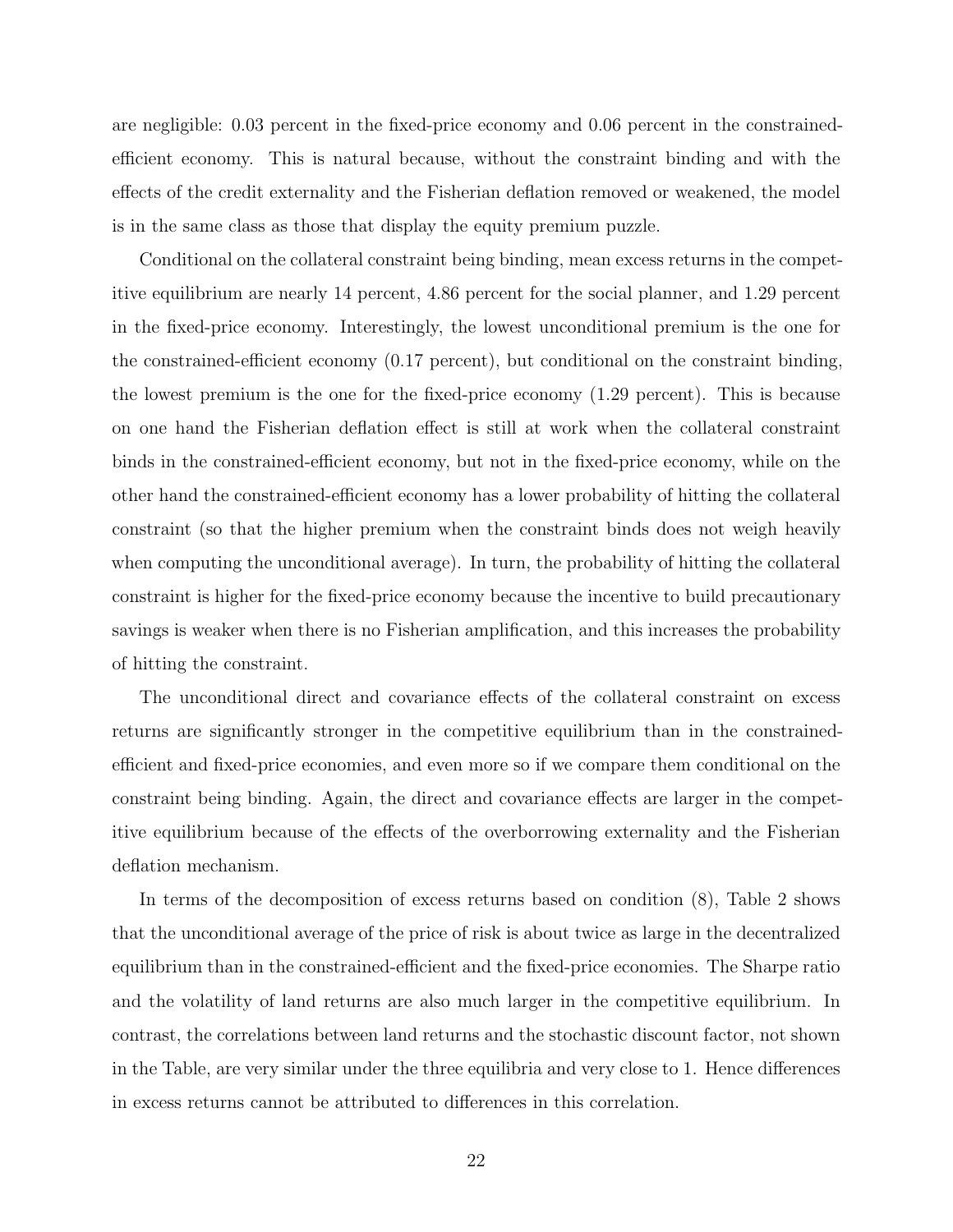|                                        | Excess Return                                       | Direct Effect                                        | Covariance Effect                                   | $\boldsymbol{s}_t$                                  | $\sigma_t(R^q_{t+1})$      | $S_t$                                               | Tax on Debt                                         |
|----------------------------------------|-----------------------------------------------------|------------------------------------------------------|-----------------------------------------------------|-----------------------------------------------------|----------------------------|-----------------------------------------------------|-----------------------------------------------------|
| Decentralized Equilibrium              |                                                     |                                                      |                                                     |                                                     |                            |                                                     |                                                     |
| Unconditional                          |                                                     |                                                      |                                                     |                                                     |                            |                                                     |                                                     |
| Constrained                            | $\frac{1.09}{13.94}$                                | $\begin{array}{c} 0.87 \\ 13.78 \\ 0.00 \end{array}$ | $\begin{array}{c} 0.22 \\ 0.16 \\ 0.23 \end{array}$ | 5.22<br>4.05<br>0.23                                | 5.78<br>3.78               | $\frac{0.79}{11.75}$                                | $\begin{array}{c} 0.00 \\ 0.00 \\ 0.00 \end{array}$ |
| Unconstrained                          |                                                     |                                                      |                                                     |                                                     |                            |                                                     |                                                     |
| mu<br>Constrained-Efficient Equilibrin |                                                     |                                                      |                                                     |                                                     |                            |                                                     |                                                     |
| Unconditional                          |                                                     |                                                      |                                                     |                                                     |                            |                                                     |                                                     |
| Constrained                            | $0.17$<br>$4.86$<br>$0.06$                          | $\begin{array}{c} 0.11 \\ 4.80 \\ 0.00 \end{array}$  | $0.06$<br>$0.06$<br>$0.06$                          | $2.88$<br>$3.02$<br>$0.06$                          | $1.85$<br>$2.07$<br>$1.85$ | $\begin{array}{c} 0.88 \\ 2.33 \\ 0.03 \end{array}$ | $\begin{array}{c} 1.07 \\ 0.09 \\ 1.09 \end{array}$ |
| Unconstrained                          |                                                     |                                                      |                                                     |                                                     |                            |                                                     |                                                     |
| Fixed Price Equilibrium                |                                                     |                                                      |                                                     |                                                     |                            |                                                     |                                                     |
| Unconditional                          |                                                     |                                                      |                                                     |                                                     |                            |                                                     |                                                     |
| Constrained                            | $\begin{array}{c} 0.86 \\ 1.29 \\ 0.03 \end{array}$ | $\begin{array}{c} 0.82 \\ 1.23 \\ 0.00 \end{array}$  | $0.05$<br>$0.03$                                    | $\begin{array}{c} 2.59 \\ 2.81 \\ 0.03 \end{array}$ | $1.39$<br>$1.39$           | $0.69$<br>$0.62$                                    | $\begin{array}{c} 0.00 \\ 0.00 \\ 0.00 \end{array}$ |
| <b>Jnconstrained</b>                   |                                                     |                                                      |                                                     |                                                     |                            |                                                     |                                                     |

| - 22                        |
|-----------------------------|
| טעט<br>ב<br><b>SCIEN</b>    |
| <b>GO2</b><br>$\frac{1}{2}$ |
| j<br>Ć                      |
| $\mathbf{a}$                |

Note: The table reports average of the conditional excess return after taxes, the direct effect, the covariance effect, the price of risk  $s_t$ , the (log) volatility of the return of land denoted  $\sigma_t(R_{t+1}^q)$ , the Sharpe Note: The table reports average of the conditional excess return after taxes, the direct effect, the covariance effect, the price of risk *st* , the (log) volatility of the return of land denoted  $\sigma_t(R_{t+1}^q)$ , the Sharpe ratio and the tax on debt calculated as  $E_t\mu_{t+1}\psi_{t+1}/E_t u'(t+1)$ . All numbers except the Sharpe ratios are in percentage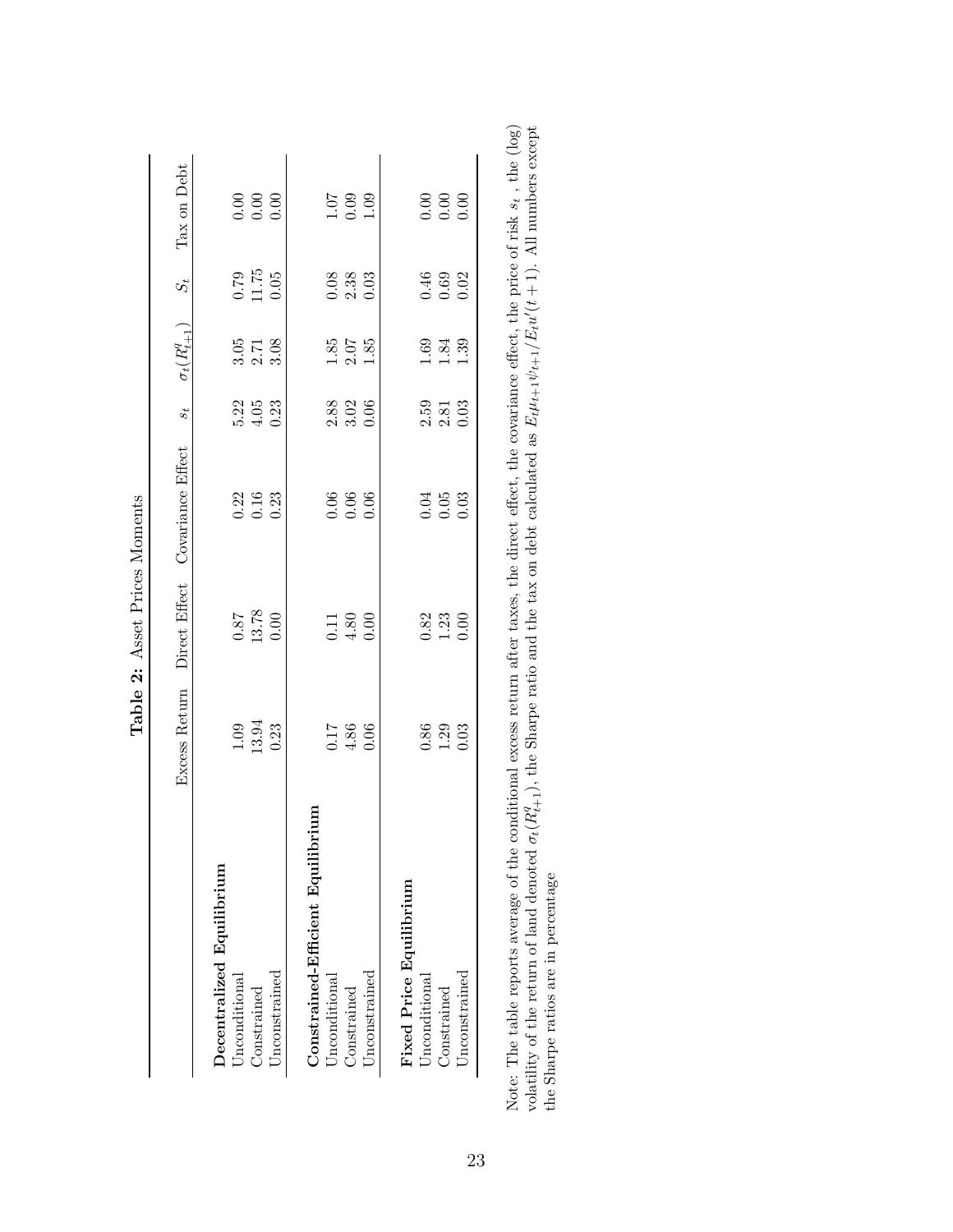The tax on debt is listed in Table 2 because it affects the rate at which dividends are discounted when the planner implements the constrained-efficient equilibrium in a competitive economy. Intuitively, the tax represents the additional premium that the social planner imposes so as to equalize the social benefits of investing in bonds and land. The unconditional average of the tax is 1.07 percent, v. 0.09 when the constraint binds and 1.09 when it does not.



**Figure 3:** Ergodic Distribution of Land Returns

The tax on debt remains positive, albeit small, on average when the collateral constraint binds because the social planner wants to allocate its borrowing ability across bonds and working capital in a way that differs from the competitive equilibrium. If there is a positive probability that the credit constraint will bind again next period, the social planner allocates less debt capacity to bonds and more to working capital. As a result, a tax on debt is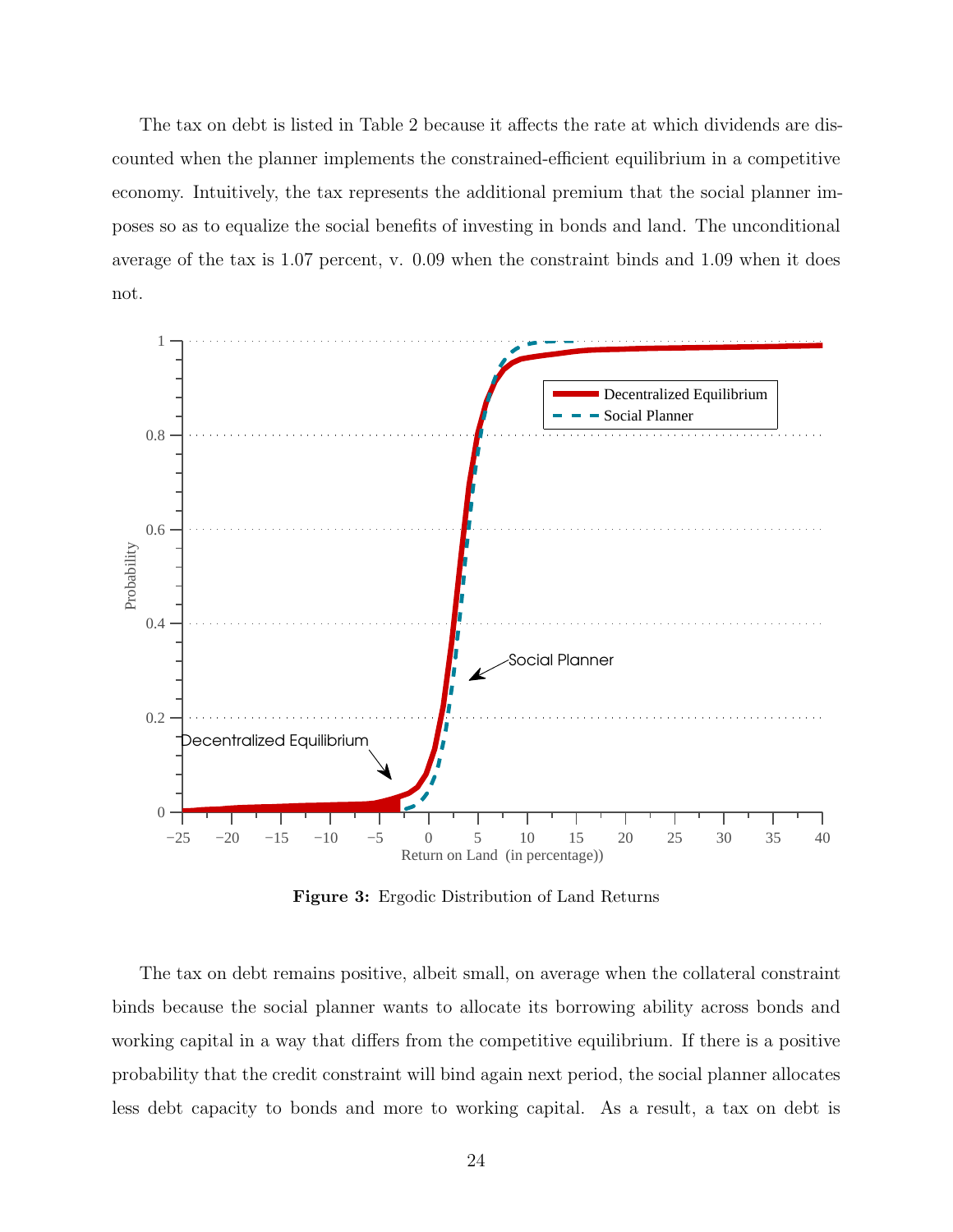necessary in a subset of the constrained region. Note, however, that these states are not associated with financial crisis events in our simulations. They correspond to events in which the collateral constraint binds but the deleveraging that occurs is not strong enough for a crisis to occur.

Figure 3 shows the long-run distribution of land returns for the competitive equilibrium and the social planner. There is a key difference in these two distributions in that the distribution of the competitive equilibrium features a fatter left tail. The 99th percentile is -17.5 percent in the decentralized equilibrium v. -1.6 percent in the constrained-efficient equilibrium. The left tail in the former correspond to states in which a negative TFP shock hits when agents have a relatively high level of debt. Intuitively, as a negative TFP shock hits, expected dividends decrease which puts downward pressure on asset returns. In addition, if the collateral constraint becomes binding, fire-sales lead to a further drop in asset prices.<sup>11</sup>

#### **4.4 Incidence and Magnitude of Financial Crises**

We show now that overborrowing in the competitive equilibrium increases the incidence and severity of financial crises. To demonstrate this result we construct an event analysis of financial crisis with simulated data. The simulated data are obtained by performing long (100,000-period) stochastic time-series simulations of the competitive, constrained-efficient and fixed-price model economies, removing the first 1,000 periods. A financial crisis episode is defined as a period in which the credit constraint binds and this causes a decrease in credit that exceeds one standard deviation of the first-difference of credit in the corresponding ergodic distribution.

The first important result of this exercise is that the incidence of financial crises is significantly higher in the competitive equilibrium. The competitive economy experiences financial crises with a long-run probability of 3.0 percent. In the constrained-efficient economy, by contrast, financial crises occur only with 0.9 percent probability. Thus, the credit externality increases the frequency of financial crises by a factor of  $3.33^{12}$ 

<sup>11</sup>Note that the decentralized equilibrium also has a fatter right-tail distribution. These high returns correspond to periods with positive TFP shocks which were preceded by low asset prices due to fire sales.

 $12\text{We could also define crises in the constrained-efficient equilibrium by using the value of the credit.}$ threshold obtained in the competitive equilibrium. However, with this criterion we would obtain an even lower probability of crises, because credit declines equal to at least one standard deviation of the first-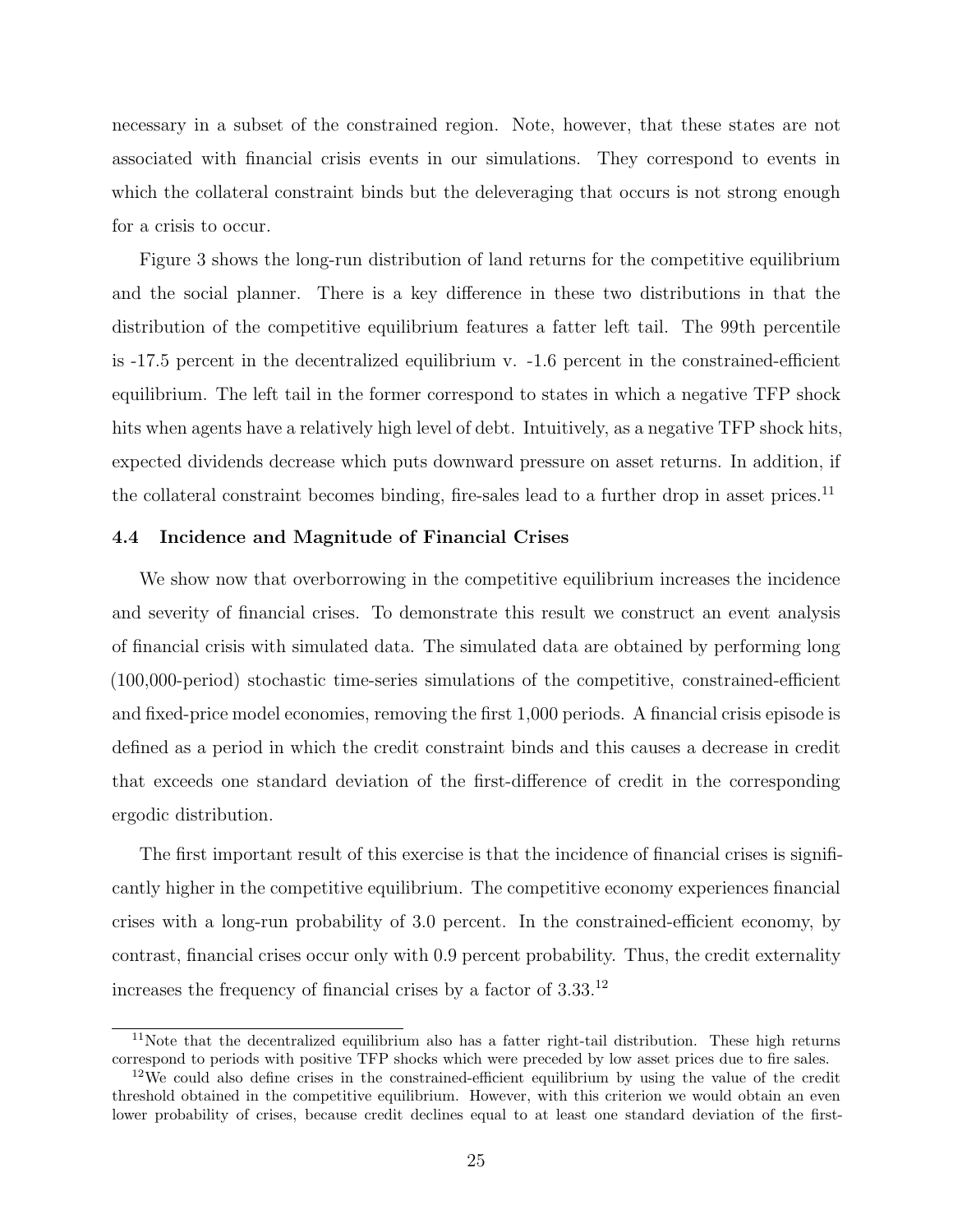The second important result is that financial crises are more severe in the competitive equilibrium. This is illustrated in the event analysis plots shown in Figure 4. The event windows are for total credit, consumption, labor, output, and land prices, all expressed as deviations from long-run averages, and for the tax on debt necessary to implement the constrained-efficient allocations as a competitive equilibrium. These event dynamics are shown for the decentralized, constrained-efficient, and fixed-price economies.

We construct comparable event windows for the three scenarios following this procedure: First we identify financial crisis events in the competitive equilibrium, and isolate five-year event windows centered in the period in which the crisis takes place. That is, each event window includes five years, the two years before the crisis, the year of the crisis, and the two years after. Second, we calculate the median TFP shock across all of these event windows in each year  $t - 2$  to  $t + 2$ , and the median initial debt at  $t - 2$ . This determines an initial value for bonds and a five-year sequence of TFP realizations. Third, we feed this sequence of shocks and initial value of bonds to the decisions rules of each model economy and compute the corresponding endogenous variables plotted in Figure 4. By proceeding in this way, we ensure that the event dynamics for the three equilibria are simulated using the same initial state and the same sequence of shocks.

The features of financial crises at date 0 in the competitive economy are very much in line with the results in Mendoza (2010): The debt-deflation mechanism produces financial crises characterized by sharp declines in credit, consumption, asset prices and output. The novelty here is in showing how different the dynamics are in the constrained-efficient economy.

The five macro variables illustrated in the event windows show similar dynamics in the two years before the financial crisis. When the crisis hits, however, the collapses observed in the competitive equilibrium are much larger. Credit falls about 20 percentage points more, and two years after the crisis the credit stock of the competitive equilibrium remains 10 percentage points below that of the social planner. Consumption, asset prices, and output also fall much more sharply in the competitive equilibrium than in the planner's equilibrium. The declines in consumption and asset prices are particularly larger (-16 percent v. -5

difference of credit in the decentralized equilibrium are zero-probability events in the constrained efficient equilibrium.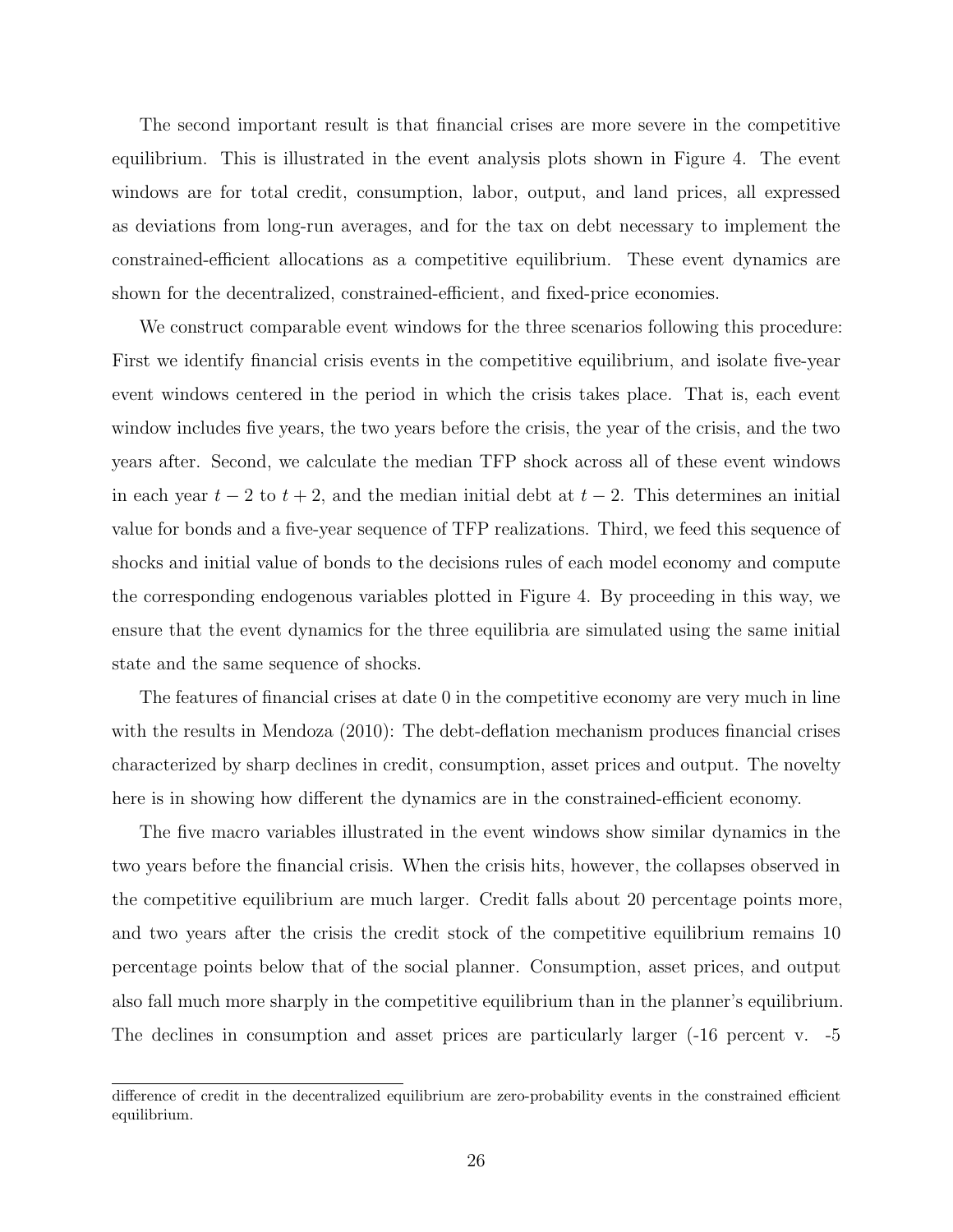

**Figure 4:** Event Analysis: percentage differences relative to unconditional averages

percent for consumption and -24 percent v. -7 percent for land prices). The asset price collapse also plays an important role in explaining the more pronounced decline in credit in the competitive equilibrium, because it reflects the outcome of the Fisherian deflation mechanism. Output falls by 2 percentage points more because of the higher shadow cost of hiring labor due to the tighter binding credit constraint. Labor falls almost 3 percentage points more.

The sequence of taxes on debt necessary to decentralize the constrained-efficient allocations shows strictly positive taxes of about 2.7 percent at  $t-2$  and  $t-1$  to mitigate the magnitude of the financial crisis if bad shocks occur. At date *t* the taxes fall to zero, and they increase again at  $t+1$  and  $t+2$  to about 1 and 2 percent respectively. The latter occurs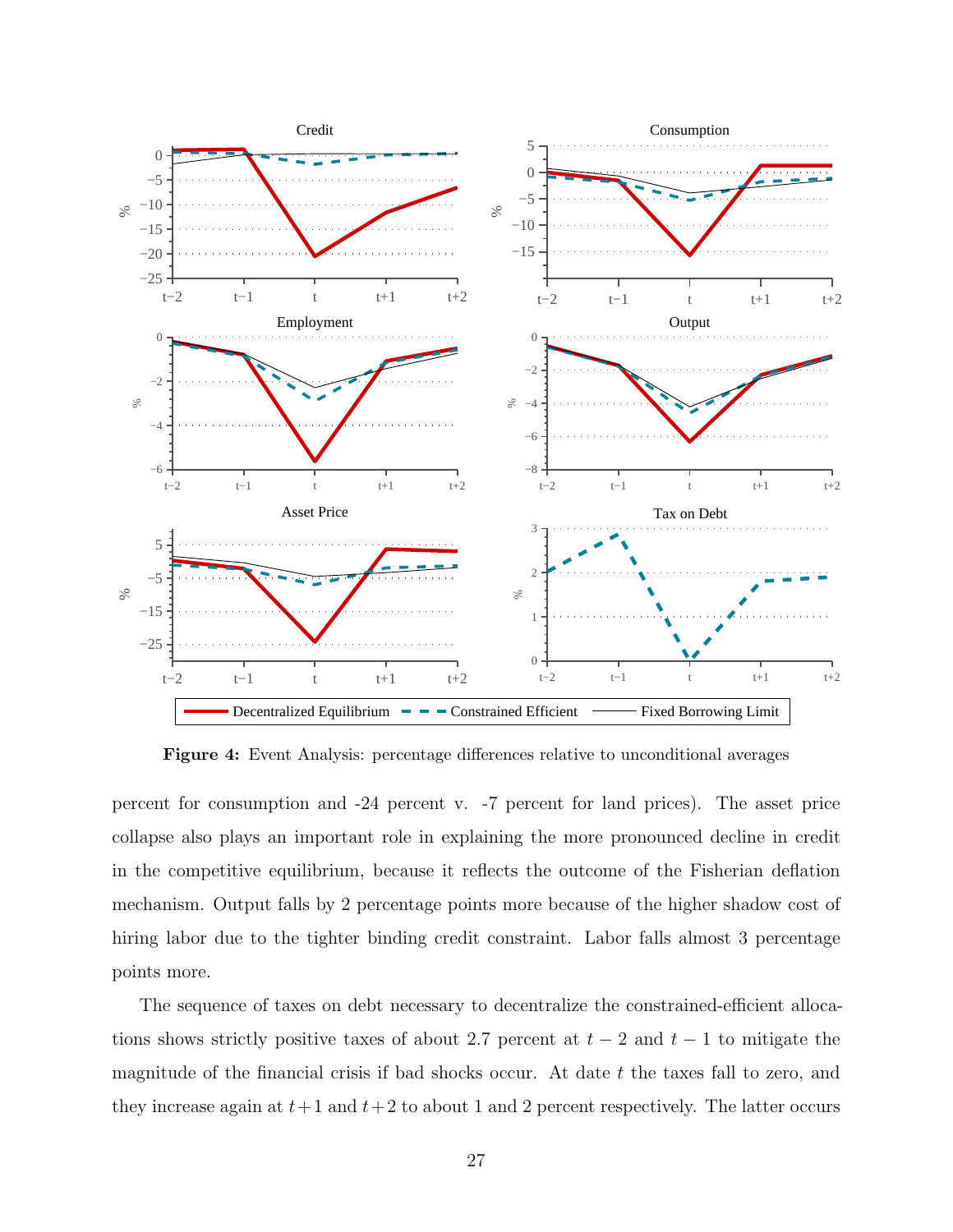because this close to the crisis the economy still remains financially fragile, i.e there is still a strictly positive probability of agents becoming credit constrained next period.

The fixed-price economy displays very little amplification given that the economy is free from the Fisherian deflation mechanism. Credit increases slightly at date *t* in order to smooth consumption and remains steady in the following periods. The fact that land is valued at the average price, and not the market price, contributes to mitigate the drop in the price of land since it remains relatively more attractive as a source of collateral.

To gain more intuition on why land prices drop more because of the credit externality, we plot in Figure 5 the projected conditional sequences of future dividends and returns on land up to 30 periods ahead of a financial crisis that occurs at date *t* (conditional on information available at date *t*). These are the sequences used to compute the present values of dividends that determine the equilibrium land price at *t*. The expected land returns sharply increase for both competitive and constrained-efficient equilibria, but significantly more for the former (peaking at about 40 percent) than the latter (peaking at 10 percent). On the other hand, expected dividends do not differ significantly, and therefore we conclude that the sharp change in the pricing kernel reflected in the surge in projected land returns is what drives the large differences in the drop of asset prices.



**Figure 5:** Forecast of expected returns on land and dividends.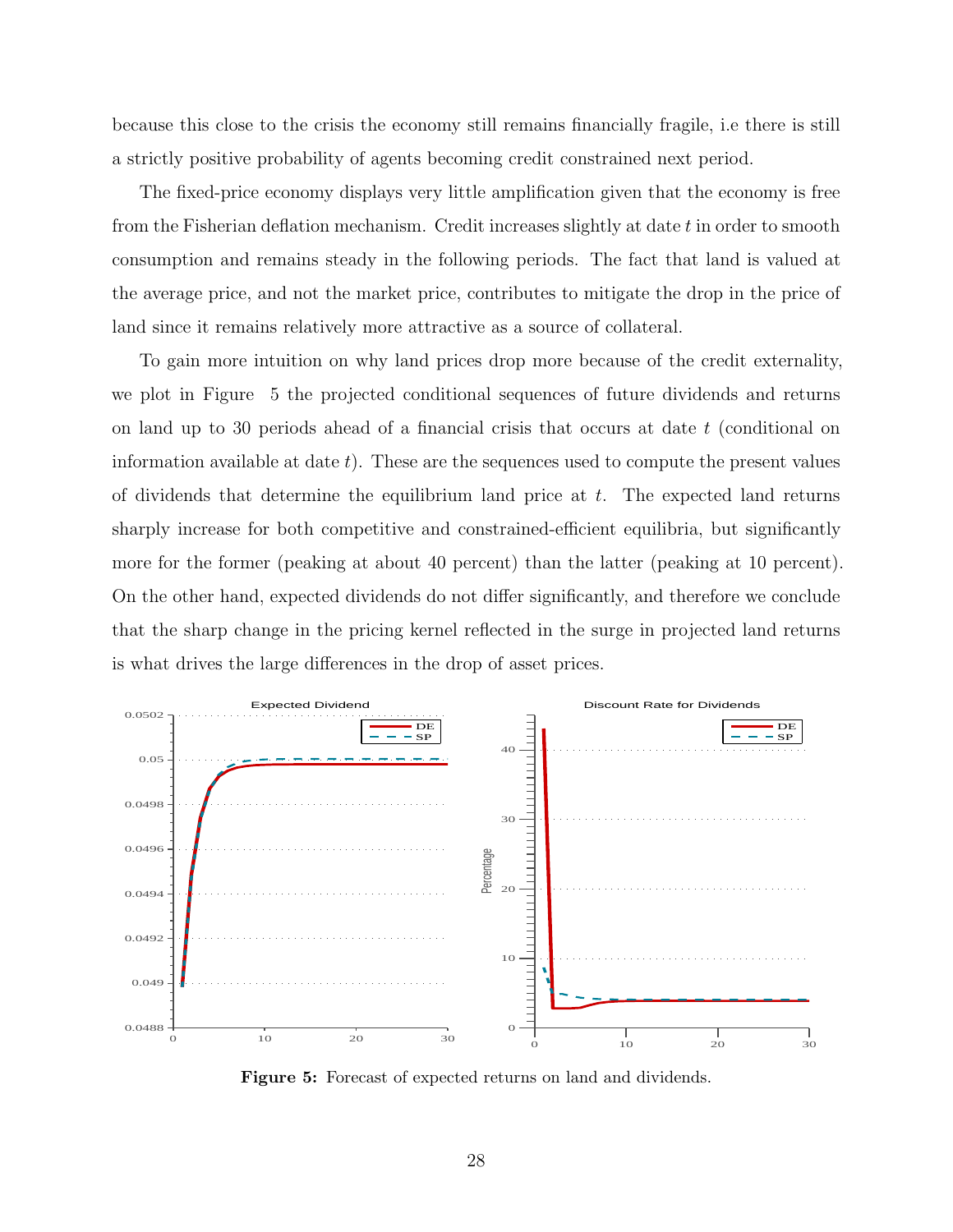The large deleveraging that occurs when a financial crisis occurs in the competitive equilibrium implies that, after the recovery, the expected land returns drop significantly. Expected dividends remain slightly smaller than the long-run average because of the persistence of the TFP shock. In the long-run, expected dividends are higher for the social planner because the marginal productivity of land drops less during financial crises as a result of the lower amount of debt. As explained above, the expected returns on land are higher for the social planner since it requires a larger premium to compensate for the credit externality.

#### **4.5 Long-Run Business Cycles**

Table 3 reports the long-run business cycle moments of the competitive, constrainedefficient and fixed-price equilibria, which are computed using each economy's ergodic distribution. The credit externality at work in the competitive equilibrium produces higher business cycle variability in output and labor, and especially in consumption, compared with the constrained-efficient and fixed-price economies. The high variability of consumption and credit are consistent with the results in Bianchi (2009), but we find in addition that the credit externality produces a moderate increase in the variability of labor and a substantial increase in the variability of land prices and leverage.

It may seem puzzling that we can obtain non-trivial differences in long-run business cycle moments even though financial crises are a low probability event in the competitive equilibrium. To explain this result, it is useful to go back to Figure 1. This plot shows that even during normal business cycles the optimal plans of the competitive and constrainedefficient equilibria differ, and this is particularly the case in the high-externality region. Because the economy spends about 70 percent of the time in this region, where private agents borrow more and are more exposed to the risk of financial crises, long-run business cycle moments differ.

The business cycle moments for consumption, output and labor in the constrainedefficient economy are about the same as those of the fixed-price economy. This occurs even though the constrained-efficient economy is subject to the Fisherian deflation mechanism and the fixed-price economy is not. The reason for this is because the social planner accumulates extra precautionary savings, which compensate for the sudden change in the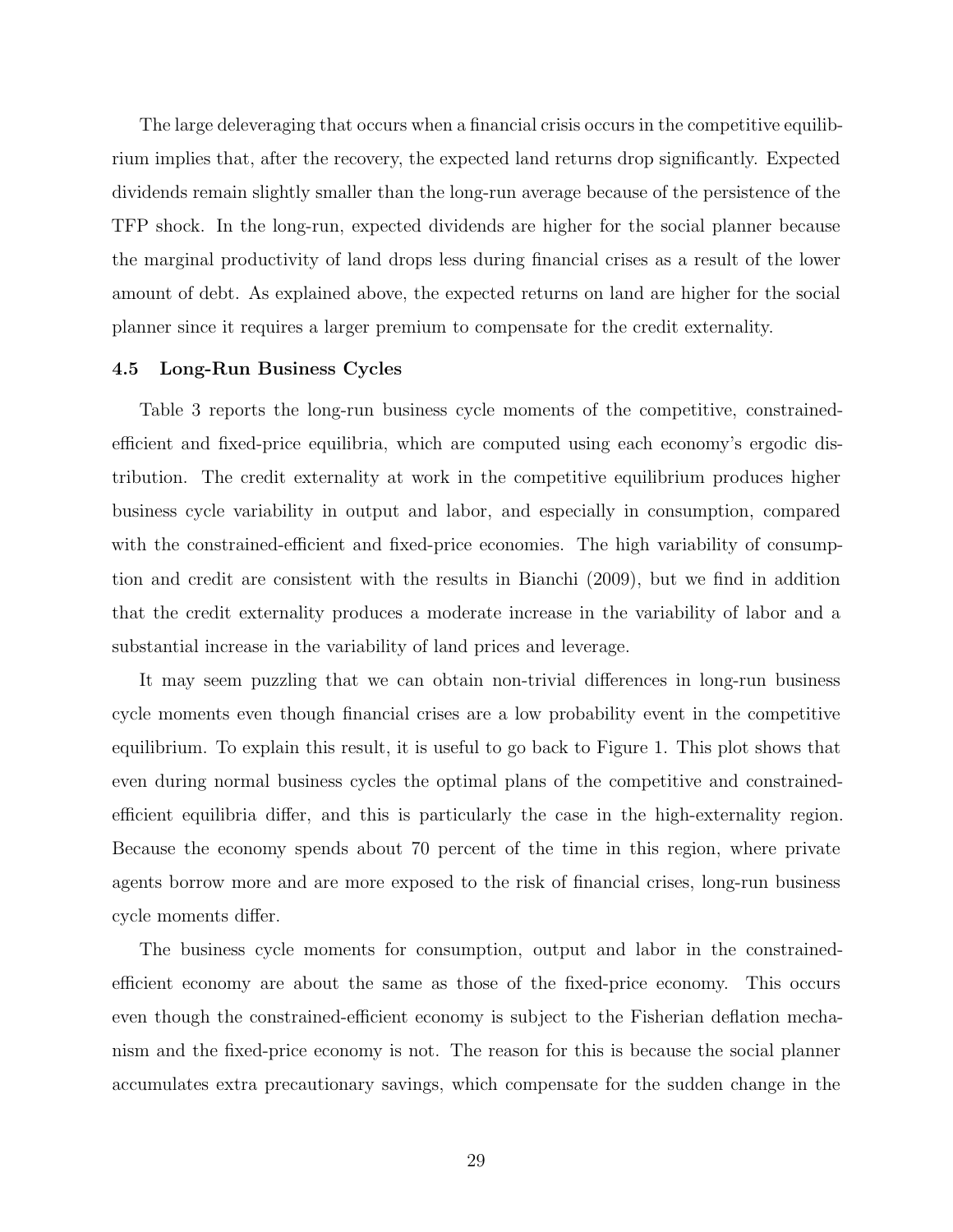borrowing ability when the credit constraint binds. The constraint binds less often and when it does it has weak effects on macro variables. On the other hand, the constrained-efficient economy does display lower variability in leverage and land prices that the fixed-price economy, and this occurs because the social planner internalizes how a drop in the price tightens the collateral constraint.

The output correlations of leverage, credit, and land prices also differ significantly across the model economies. The GDP correlations of leverage and credit are significantly higher in the competitive equilibrium, while the correlation between the price of land and GDP is lower. The model without credit frictions would have a natural tendency to produce countercyclical credit and leverage because consumption-smoothing agents want to save in good times and borrow in bad times. This effect still dominates in the constrained-efficient and fixed-price economies, but in the competitive equilibrium the collateral constraint and the Fisherian deflation hamper consumption smoothing enough to produce procyclical credit and a higher GDP-leverage correlation. Similarly, the GDP-land price correlation is nearly perfect when the Fisherian deflation mechanism is weakened (constrained-efficient case) or removed (fixed-price case), but falls to about 0.8 in the competitive equilibrium.

In terms of the first-order autocorrelations, the competitive equilibrium displays lower autocorrelations in all its variables compared to both constrained-efficient and fixed-price equilibria. This occurs because crises in the competitive equilibrium are characterized by deep but not very prolonged recessions

Table 3 also shows the cyclical moments for the debt tax that decentralizes the constrainedefficient equilibrium as a competitive equilibrium. The tax fluctuates about 2/3rds as much as GDP and is negatively correlated with GDP. This may seem counterintuitive given the conventional wisdom that macroprudential taxes should be high in good times and low in bad times. Notice, however, that in our model this is the case with regard to fluctuations in leverage: The tax is high when leverage is building up and low when the economy is deleveraging, but since leverage itself is negatively correlated with GDP, the tax also has a negative GDP correlation.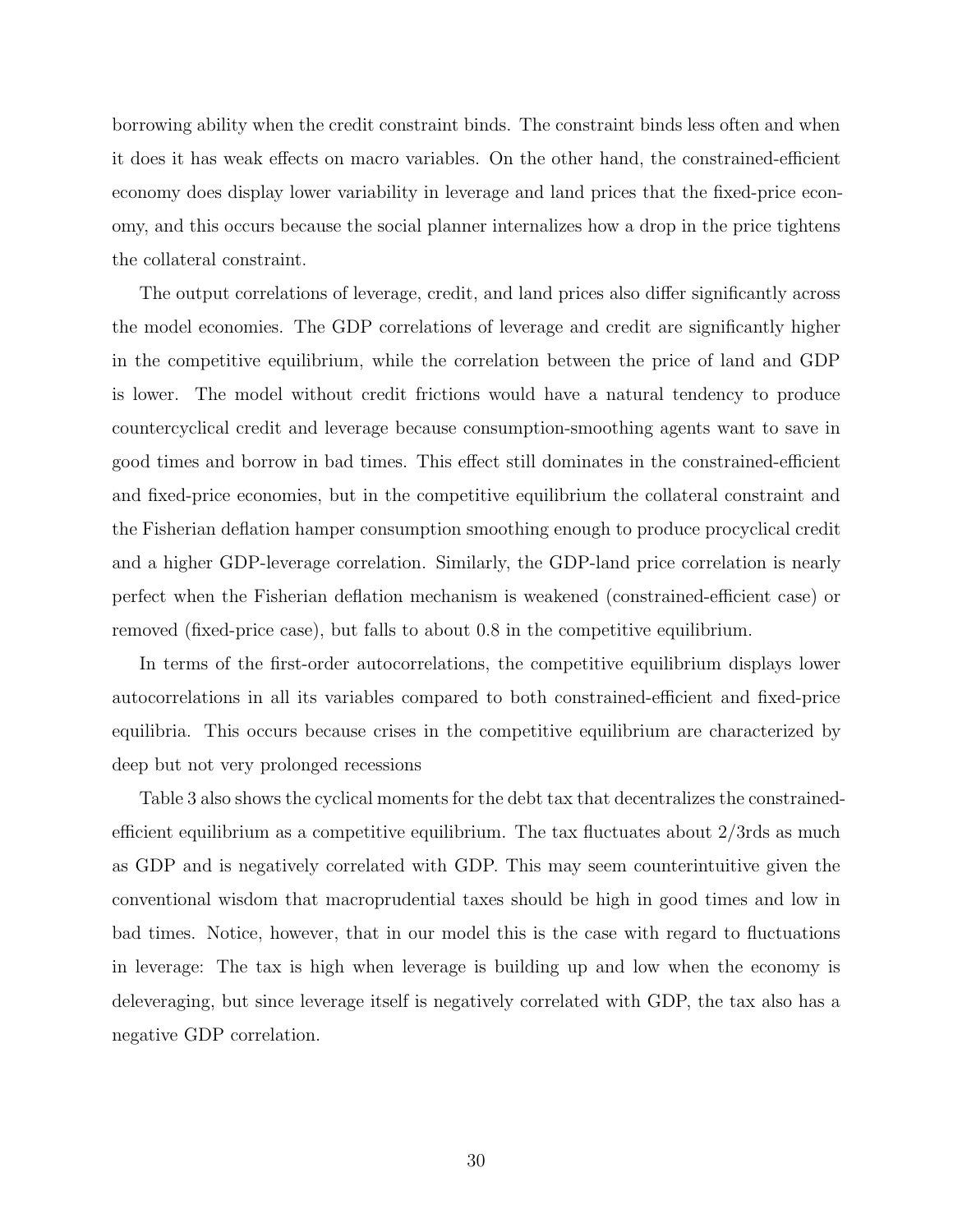|                 |      | Standard<br>Deviation |      |         | Correlation<br>with GDP |         |  |      | Autocorrelation |      |
|-----------------|------|-----------------------|------|---------|-------------------------|---------|--|------|-----------------|------|
|                 | DE   | SP                    | FP   | DE      | <b>SP</b>               | FP      |  | DE   | <b>SP</b>       | FP   |
| Output          | 2.10 | 1.98                  | 1.97 | 1.00    | 1.00<br>1.00            |         |  |      | 0.51            | 0.51 |
| Consumption     | 2.71 | 1.87                  | 1.85 | 0.86    | 0.99<br>0.99            |         |  |      | 0.56            | 0.57 |
| Employment      | 1.25 | 1.02                  | 0.98 | 0.97    | 1.00                    | 1.00    |  | 0.42 | 0.50            | 0.51 |
| Leverage        | 6.20 | 2.61                  | 3.76 | $-0.49$ | $-0.83$                 | $-0.91$ |  | 0.12 | 0.72            | 0.69 |
| Total Credit    | 3.55 | 0.95                  | 0.76 | 0.27    | $-0.35$                 | $-0.42$ |  | 0.58 | 0.77            | 0.81 |
| Land Price      | 3.95 | 2.24                  | 3.48 | 0.79    | 0.97                    | 0.97    |  | 0.16 | 0.56            | 0.60 |
| Working capital | 2.48 | 2.04                  | 1.97 | 0.97    | 1.00                    | 1.00    |  | 0.42 | 0.50            | 0.51 |
| Tax on Debt     |      | 1.38                  |      |         | $-0.75$                 |         |  |      | 0.40            |      |

**Table 3:** Long Run Moments

Note: 'DE' represents the decentralized equilibrium,'SP' represents the social planner, 'FP' represents an economy with land valued at a fixed price equal to the average of the price of land in the competitive equilibrium.

## **4.6 Welfare Effects**

We move next to explore the welfare implications of the credit externality. To this end, we calculate welfare costs as compensating consumption variations for each state of nature that make agents indifferent between the allocations of the competitive equilibrium and the constrained-efficient allocations. Formally, for a given initial state  $(B, \varepsilon)$  at date 0, the welfare cost is computed as the value of  $\gamma$  such that the following condition holds:

$$
E_0 \sum_{t=0}^{\infty} \beta^t u(c_t^{DE}(1+\gamma) - G(n_t^{DE})) = E_0 \sum_{t=0}^{\infty} \beta^t u(c_t^{SP} - G(n_t^{SP}))
$$
\n(21)

where the superscript DE denotes allocations in the decentralized competitive equilibrium and the superscript SP denotes the social planner's allocations. Note that these welfare costs reflect also the welfare gains that would be obtained by introducing the social planner's optimal debt and dividend tax policies, which by construction implement the constrainedefficient allocations as a competitive equilibrium.

The welfare losses of the DE arise from two sources. The first source is the higher variability of consumption, due to the fact that the credit constraint binds more often in the DE, and when it binds it induces a larger adjustment in asset prices and consumption. The second is the efficiency loss in production that occurs due to the effect of the credit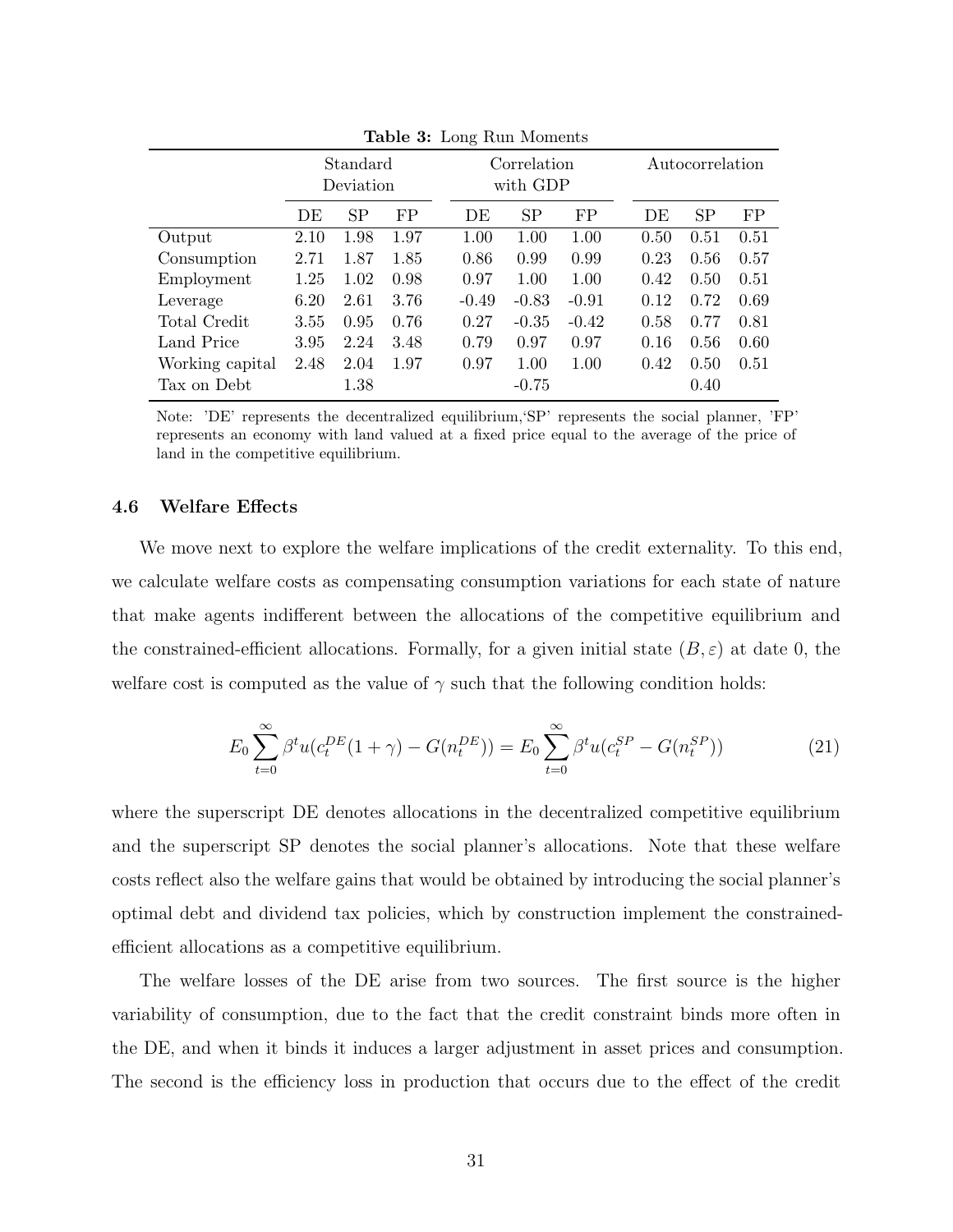friction on working capital. Without the working capital constraint, the marginal disutility of labor equals the marginal product of labor. With the working capital constraint, however, the shadow cost of employing labor rises when the constraint binds, and this drives a wedge between the marginal product of labor and its marginal disutility. Again, since the collateral constraint binds more often in the DE than in the SP, this implies a larger efficiency loss.

Figure 6 plots the welfare costs of the credit externality as a function of *b* for a negative, two-standard-deviations TFP shock. These welfare costs approximate a bell shape skewed to the left. This is due to the differences in the optimal plans of the social planner vis-a-vis private agents in the decentralized equilibrium. Recall than in the constrained region, the current allocations of the decentralized equilibrium essentially coincide with those of the constrained-efficient economy, as described in Figure 1. Therefore, in this region the welfare gains from implementing the constrained-efficient allocations only arise from how future allocations will differ. On the other hand, in the high-externality region, the constrained- efficient allocations differ sharply from those of the decentralized equilibrium, and this generally enlarges the welfare losses caused by the credit externality. Notice that, since the constrained-efficient allocations involve more savings and less current consumption, there are welfare losses in terms of current utility for the social planner, but these are far outweighed by less vulnerability to sharp decreases in future consumption during financial crises. Finally, as the level of debt is decreased further and the economy enters the low-externality region, financial crises are unlikely and the welfare costs of the inefficiency decrease.

The unconditional average welfare cost over the entire ergodic distributions of bonds and TFP is just about 0.05 percentage points of permanent consumption. This contrasts with Bianchi (2009) who found welfare costs as large as 0.3. Note, however, that our results are in line with his if we express the welfare costs as a fraction of the variability of consumption. Consumption was more volatile in his setup because he examined a calibration to data for emerging economies, which are more volatile than the United States.

The fact that welfare losses from the externality are small although the differences in consumption variability are large is related to the well-known Lucas result that models with CRRA utility, trend-stationary income, and no idiosyncratic uncertainty produce low welfare costs from consumption fluctuations. Moreover, the efficiency loss in the supply-side when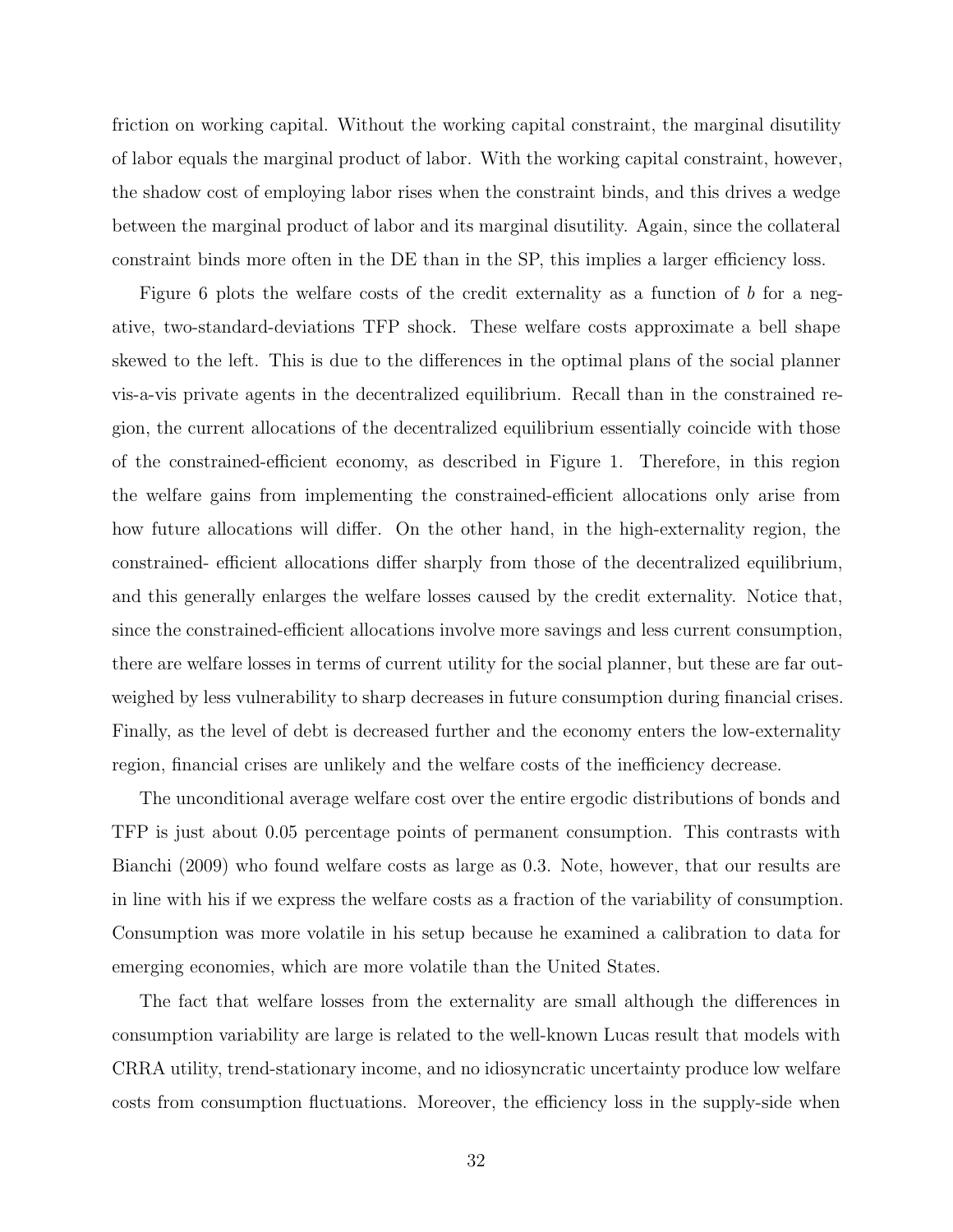

**Figure 6:** Welfare Costs of the Credit Externality for a two-standard-deviations TFP Shock

the constraint binds produces low welfare costs on average because those losses have a low probability in the ergodic distribution.

### **4.7 Sensitivity Analysis**

We examine now how the quantitative effects of the credit externality change as we vary the values of the model's key parameters. Table 4 shows the main model statistics for different values of  $\sigma$ ,  $\kappa$ ,  $\omega$  and  $\theta$ . The Table shows the unconditional averages of the tax on debt and the welfare loss, the covariance effect on excess returns, the probability of financial crises, and the impact effects of a financial crisis on key macroeconomic variables. In all of these experiments, only the parameter listed in the first column changes and the rest of the parameters remain at their baseline calibration values.

The results of the sensitivity analysis reported in Table 4 can be understood more easily by referring to the externality term derived in Section 2: The wedge between the social and private marginal costs of debt that separate competitive and constrained-efficient equilibria,  $\beta RE_t\left[\mu_{t+1}\left(\kappa \bar{K} \frac{\partial q_{t+1}}{\partial b_{t+1}} - \theta n_{t+1} \frac{\partial w_{t+1}}{\partial b_{t+1}}\right)\right]$ . For given  $\beta$  and  $R$ , the magnitude of the externality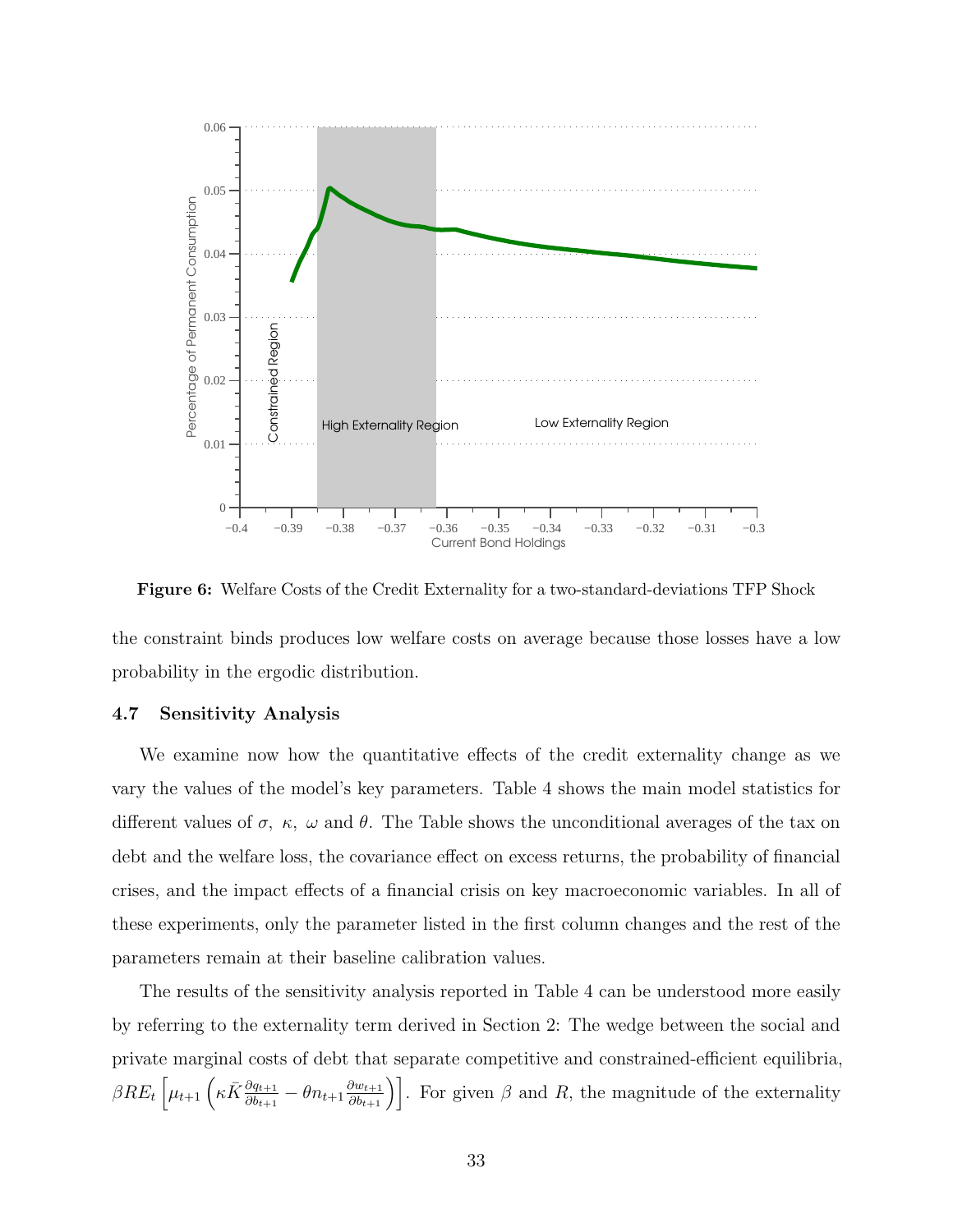is given by the expected product of two terms: the shadow value of relaxing the credit constraint,  $\mu_{t+1}$ , and the associated price effects  $\kappa \bar{K} \frac{\partial q_{t+1}}{\partial b_{t+1}} - \theta n_{t+1} \frac{\partial w_{t+1}}{\partial b_{t+1}}$  $\frac{\partial w_{t+1}}{\partial b_{t+1}}$  that determine the effects of the externality on the ability to borrow when the constraint binds*.* As explained earlier, the price effects are driven mostly by  $\frac{\partial q_{t+1}}{\partial b_{t+1}}$ , because of the documented large asset price declines when the collateral constraint binds. It follows therefore, that the quantitative implications of the credit externality must depend mainly on the parameters that affect  $\mu_{t+1}$ and  $\frac{\partial q_{t+1}}{\partial b_{t+1}}$ , as well as those that affect the probability of hitting the constraint.

The coefficient of relative risk aversion  $\sigma$  plays a key role because it affects both  $\mu_{t+1}$ and *∂qt*+1  $\frac{\partial q_{t+1}}{\partial b_{t+1}}$ . A high *σ* implies a low intertemporal elasticity of substitution in consumption, and therefore a high value from relaxing the constraint since a binding constraint hinders the ability to smooth consumption across time. A high  $\sigma$  also makes the stochastic discount factors more sensitive to changes in consumption, and therefore makes the price of land react more to changes in bond holdings. Accordingly, rising  $\sigma$  from 2 to 2.5 rises the welfare costs of the credit externality by a factor of 5, and widens the differences in the covariance effects across the competitive and constrained-efficient equilibria from 0.16 to 0.31 percent. Stronger precautionary savings reduce the probability of crises in the competitive equilibrium, and financial crises become a zero-probability event in the constrained-efficient equilibrium. Conversely, reducing  $\sigma$  to 1 makes the externality extremely small, measured either by differences in the incidence or severity of financial crises.  $^{\rm 13}$ 

The collateral coefficient  $\kappa$  also plays an important role because it alters the effect of land price changes on the borrowing ability. A higher  $\kappa$  implies that, for a given price response, the change in the collateral value becomes larger. Thus, this effect makes the externality term larger. On the other hand, a higher  $\kappa$  has two additional effects that go in the opposite direction. First, a higher  $\kappa$  implies that the direct effect of the collateral constraint on the land price is weaker, leading to a lower fall in the price of land during fire sales. Second, a higher *κ* makes the constraint less likely to bind, reducing the externality. The effects of changes in  $\kappa$  are clearly non-monotonic. If  $\kappa$  is equal to zero, there is no effect of prices on the borrowing-ability. At the same time, for high enough values of  $\kappa$ , the constraint

 $13$ Notice that the probability of a crisis in the competitive equilibrium becomes 10 percent, more than three times larger than the target employed in the baseline calibration.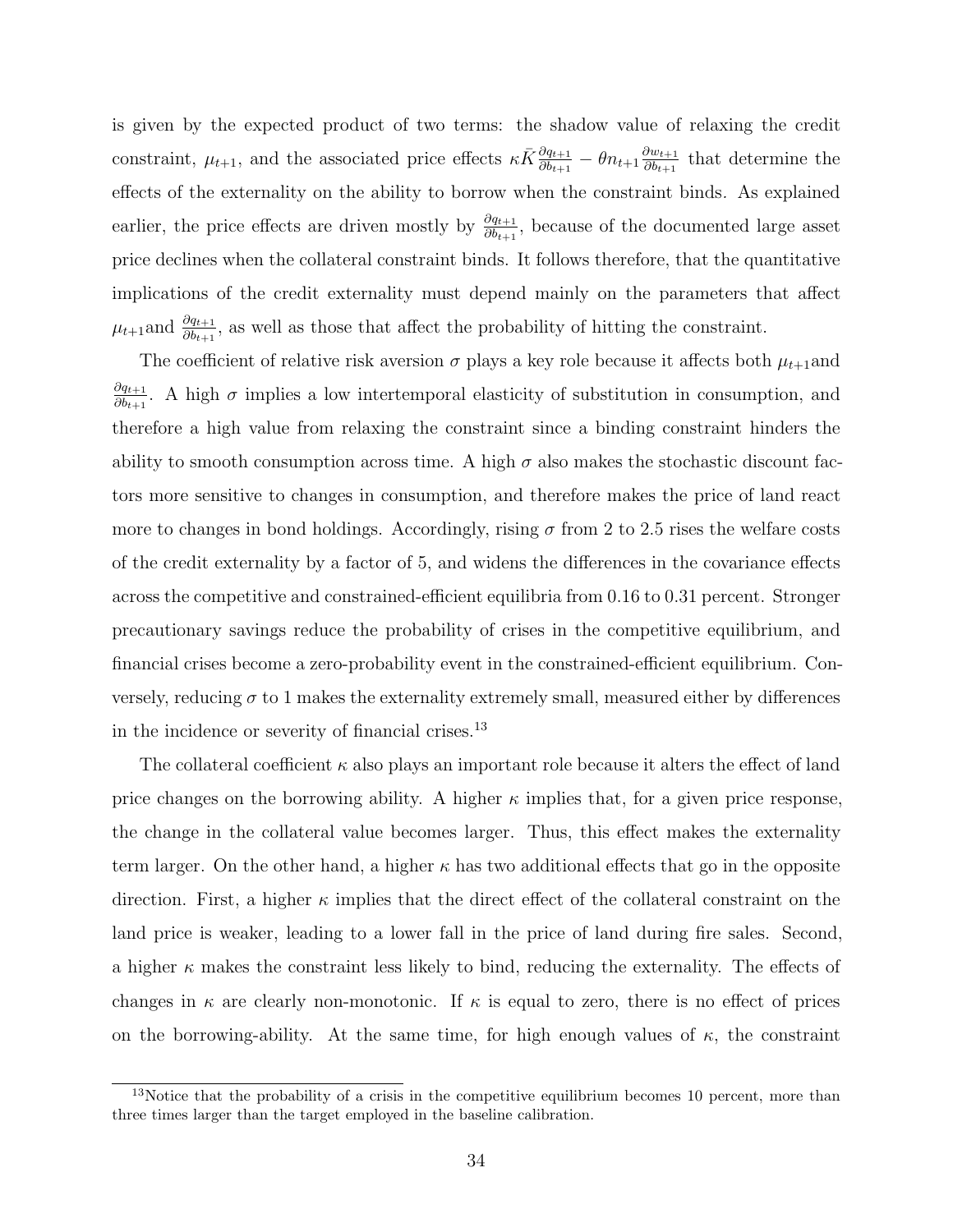never binds. In both cases, the externality does not play any role. Quantitatively, Table 4 shows that small changes in  $\kappa$  are positively associated with the size of the inefficiency. In particular, an increase in *κ* from the baseline value of 0.36 to 0.40 increases the welfare cost of the inefficiency by a factor of 6 and financial crises again become a zero-probability event in the constrained-efficient equilibrium.

The above results have interesting policy implications. In particular, they suggest that while increasing credit access by rising *κ* may increase welfare relative to a more financially constrained environment, rising  $\kappa$  can also strengthen the effects of credit externalities and hence make optimal debt taxes or macro-prudential regulation more desirable (since the welfare cost of the externality also rises).

A high Frisch elasticity of labor supply  $((1/\omega) = 1.2)$  implies that output drops more when a negative shock hits. If the credit constraint binds, this implies that consumption falls more, which increases the marginal utility of consumption and raises the return rate at which future dividends are discounted.<sup>14</sup> Hence, a higher elasticity of labor supply is associated with higher effects from the credit externality, captured especially by larger differences in the severity of financial crises, a higher probability of crises, and a larger welfare cost of the credit externality.

The fraction of wages that have to be paid in advance *θ* plays a subtle role. On one hand, a larger  $\theta$  increases the shadow value of relaxing the credit constraint, since this implies a larger rise in the effective cost of hiring labor when the constraint binds. On the other hand, a larger  $\theta$  implies, caeteris paribus, a weaker effect on borrowing ability, since the reduction of wages that occurs when the collateral constraint binds has a positive effect on the ability to borrow. Quantitatively, increasing (decreasing) *θ* by 5 percent increases (decreases) slightly the effects that reflect the size of the externality.

Changes in the volatility and autocorrelation of TFP do not have significant effects. Increasing the variability of TFP implies that financial crises are more likely to be triggered by a large shock. This results in larger amplification and a higher benefit from internalizing price effects. In general equilibrium, however, precautionary savings increase too, resulting

<sup>&</sup>lt;sup>14</sup>The increase in leisure mitigates the decrease in the stochastic discount factor but does not compensate for the fall in consumption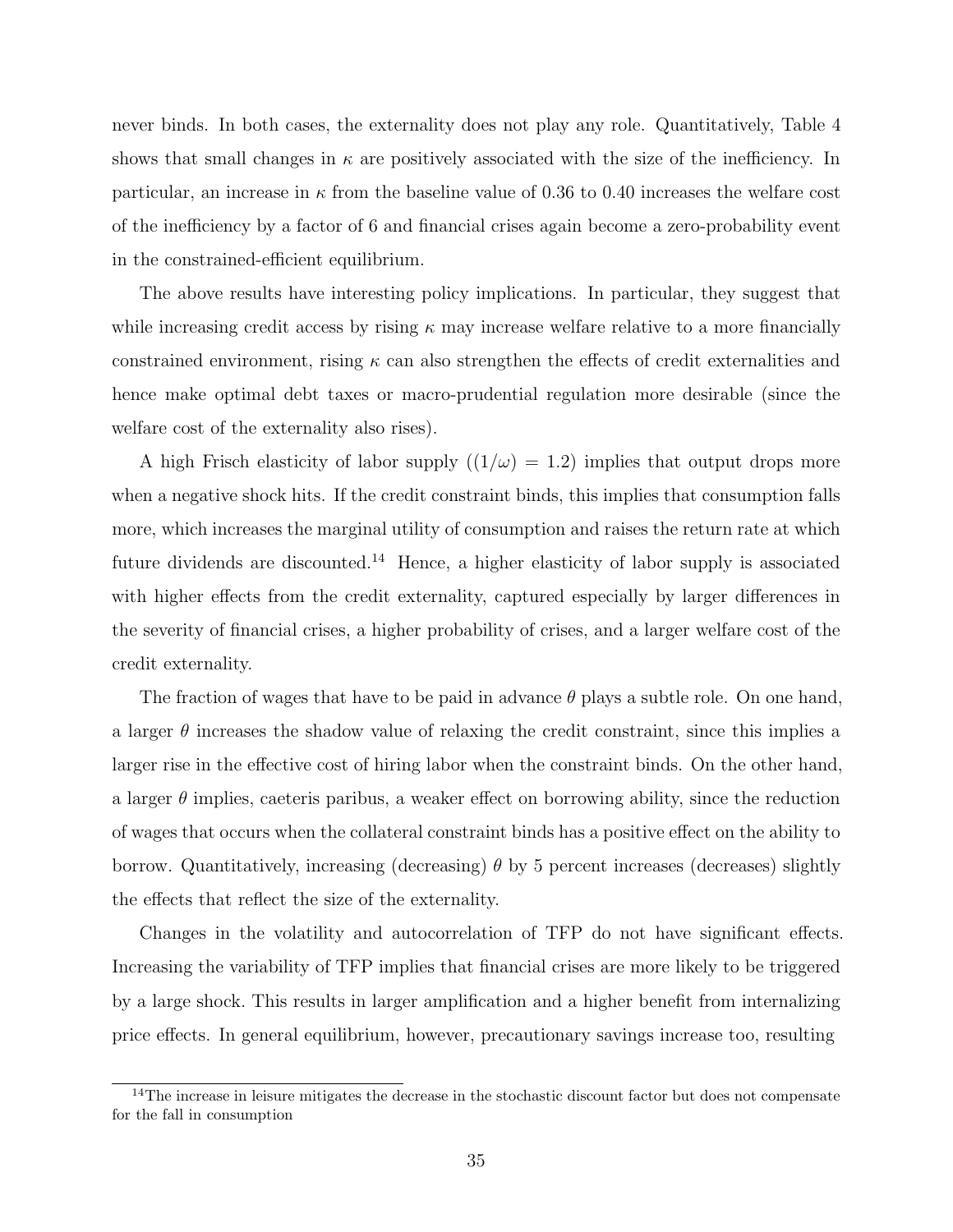|                            | Average Tax      | Welfare Loss                                                                                                                                                                                                | Covaria  | unce Effect                           |                   | Crisis Probability | Consumption        |                      | Credit  |                                                   |                      | Land Price                                                    | GDP                |                                                                                                                  |
|----------------------------|------------------|-------------------------------------------------------------------------------------------------------------------------------------------------------------------------------------------------------------|----------|---------------------------------------|-------------------|--------------------|--------------------|----------------------|---------|---------------------------------------------------|----------------------|---------------------------------------------------------------|--------------------|------------------------------------------------------------------------------------------------------------------|
|                            |                  |                                                                                                                                                                                                             | E        | 95                                    | BE                | 95                 | E                  | $_{\rm{SB}}$         | E       | $\overline{a}$                                    | EQ                   | S <sub>2</sub>                                                | E                  | SP.                                                                                                              |
| benchmark                  |                  | 0.05                                                                                                                                                                                                        | 0.22     | 0.06                                  | 3.0               | 0.9                | $-15.7$            | $-5.3$               | 20.5    | $-1.7$                                            | $-24.2$              | $-7.0$                                                        | $-6.3$             | $-4.6$                                                                                                           |
| $\frac{1}{\sigma}$         | 0.6              | 0.00                                                                                                                                                                                                        | 0.03     |                                       | $\overline{c}$    | $\overline{C}$     | $-3.8$             |                      | $-2.2$  |                                                   |                      | $-2.4$                                                        |                    |                                                                                                                  |
| $\frac{1}{\sigma}$         | $\supseteq$      |                                                                                                                                                                                                             | $0.08\,$ | $0.03$<br>0.04                        |                   | 0.0                | $-6.5$             | $3, -12$<br>$7, -12$ | $-4.0$  | -1 - 2<br>- 9 - 3<br>- 1 - 1                      | $-2.8$               | $-2.5$<br>-7.0                                                | 2.58               | $-2.5$<br>$-1.7$<br>$-1.7$                                                                                       |
| $\sigma = 2.5$             | 1.2              | 0.24                                                                                                                                                                                                        | 0.37     | $0.08\,$                              | $\frac{1}{2}$ .0  | 0.0                | $-15.9$            |                      | $-19.7$ |                                                   | $-30.3$              |                                                               |                    |                                                                                                                  |
| $\kappa = 0.32$            | $\overline{1.0}$ | 0.02                                                                                                                                                                                                        | 0.14     | 0.06                                  |                   | 2.1                | $-8.8$             |                      | $-9.4$  |                                                   |                      |                                                               |                    |                                                                                                                  |
| $\kappa=0.4$               | 1.2              | 0.29                                                                                                                                                                                                        | 0.34     | $0.06\,$                              | $\frac{4.6}{2.2}$ | $0.0\,$            | $-17.2$            | $-3.7$<br>$-4.2$     | $-21.6$ | $0.4$<br>1.7                                      | $-13.2$<br>$-27.9$   | $\frac{1}{2}$ $\frac{1}{2}$                                   | $-5.7$             | $-3.0$                                                                                                           |
| $1/\omega = 0.83$          | 1.04             | 0.03                                                                                                                                                                                                        | 0.16     | $\frac{1}{0.05}$                      |                   | $\Xi$              | $\frac{8.6}{ }$    | $\frac{-3.4}{-4.9}$  | $-8.5$  |                                                   | $\frac{12.3}{-29.8}$ | $\frac{3}{11}$                                                | $\frac{-4.7}{+.6}$ |                                                                                                                  |
| $\omega = 1.2$             | 0.1              | 0.12                                                                                                                                                                                                        | 0.27     | $0.06\,$                              | $\frac{1}{3}$ . 3 | 2.3                | $-18.5$            |                      | $-25.9$ | $\overline{\overset{\circ}{\circ}}$ $\frac{5}{1}$ |                      | $-6.3$                                                        |                    | $\begin{vmatrix} \omega & \omega & \omega \\ \omega & \omega & \omega \\ \omega & \omega & \omega \end{vmatrix}$ |
| $\theta = 0.13$            | 0.1              | 0.03                                                                                                                                                                                                        | 0.18     | $\overline{0.06}$                     | $\overline{11}$   | 1.6                |                    |                      | $-20.0$ | $-1.6$                                            |                      | $-6.9$                                                        | $-6.2$             |                                                                                                                  |
| $\theta = 0.15$            | 1.05             | 0.04                                                                                                                                                                                                        | 0.21     | $0.06\,$                              | 2.8               | $1.2\,$            | $-15.3$<br>$-17.5$ | $-5.4$               | $-24.0$ | $-2.0$                                            | $-23.7$<br>$-27.5$   | $-7-1$                                                        | $-6.6$             |                                                                                                                  |
| $\sigma_\varepsilon=0.010$ | 0.08             | 0.06                                                                                                                                                                                                        | 0.19     | 0.04                                  |                   | 0.00               | $-13.9$            | $-4.3$               | $-19.3$ |                                                   |                      | $-5.9$                                                        | $-4.9$             | $-3.4$                                                                                                           |
| $\sigma_\varepsilon=0.018$ | 1.01             | 0.05                                                                                                                                                                                                        | 0.26     | 0.08                                  | $3.23$<br>$2.51$  | 0.16               | $-17.3$            | $-6.9$               | 21.4    | $-2.5$<br>$-1.9$                                  | $-21.9$<br>$-26.7$   | $-9.0$                                                        | $-7.5$             | $-5.9$                                                                                                           |
| $\rho_\varepsilon=0.43$    | 1.06             | 0.05                                                                                                                                                                                                        | 0.22     | 0.05                                  | 2.78              | 0.00               | $-15.6$            | $-4.9$               | $-20.1$ | $-0.9$                                            | $-24.1$              | $-6.4$                                                        | $-6.3$             | $\frac{1}{4.5}$                                                                                                  |
| $\rho_\varepsilon=0.63$    | 1.05             | 0.05                                                                                                                                                                                                        | 0.23     | 0.06                                  | 2.74              | 1.17               | $-16.1$            | $-5.2$               | 21.7    | $-2.0$                                            | $-25.1$              | $-6.9$                                                        | $-6.3$             | $-4.5$                                                                                                           |
|                            |                  | Note: 'DE' represents the decentralized equilibrium, 'SE' represents the social planner. The average tax on debt corresponds to the average value of<br>the state contingent tax on debt to decentralize th |          | ne constrained-efficient allocations. |                   |                    |                    |                      |         |                                                   |                      | The covariance effect represents the unconditional average of |                    |                                                                                                                  |
|                            |                  |                                                                                                                                                                                                             |          |                                       |                   |                    |                    |                      |         |                                                   |                      |                                                               |                    |                                                                                                                  |

Table 4: Sensitivity Analysis: average tax, welfare, covariance effect and responses on impact during financial crises **Table 4:** Sensitivity Analysis: average tax, welfare, covariance effect and responses on impact during financial crises the covariance effect. Consumption, credit, land prices and output are responses of these variables on impact during a financial crisis (see section 4.4 for a definition of the event analysis). the covariance effect. Consumption, credit, land prices and output are responses of these variables on impact during a financial crisis (see section 4.4 for a definition of the event analysis).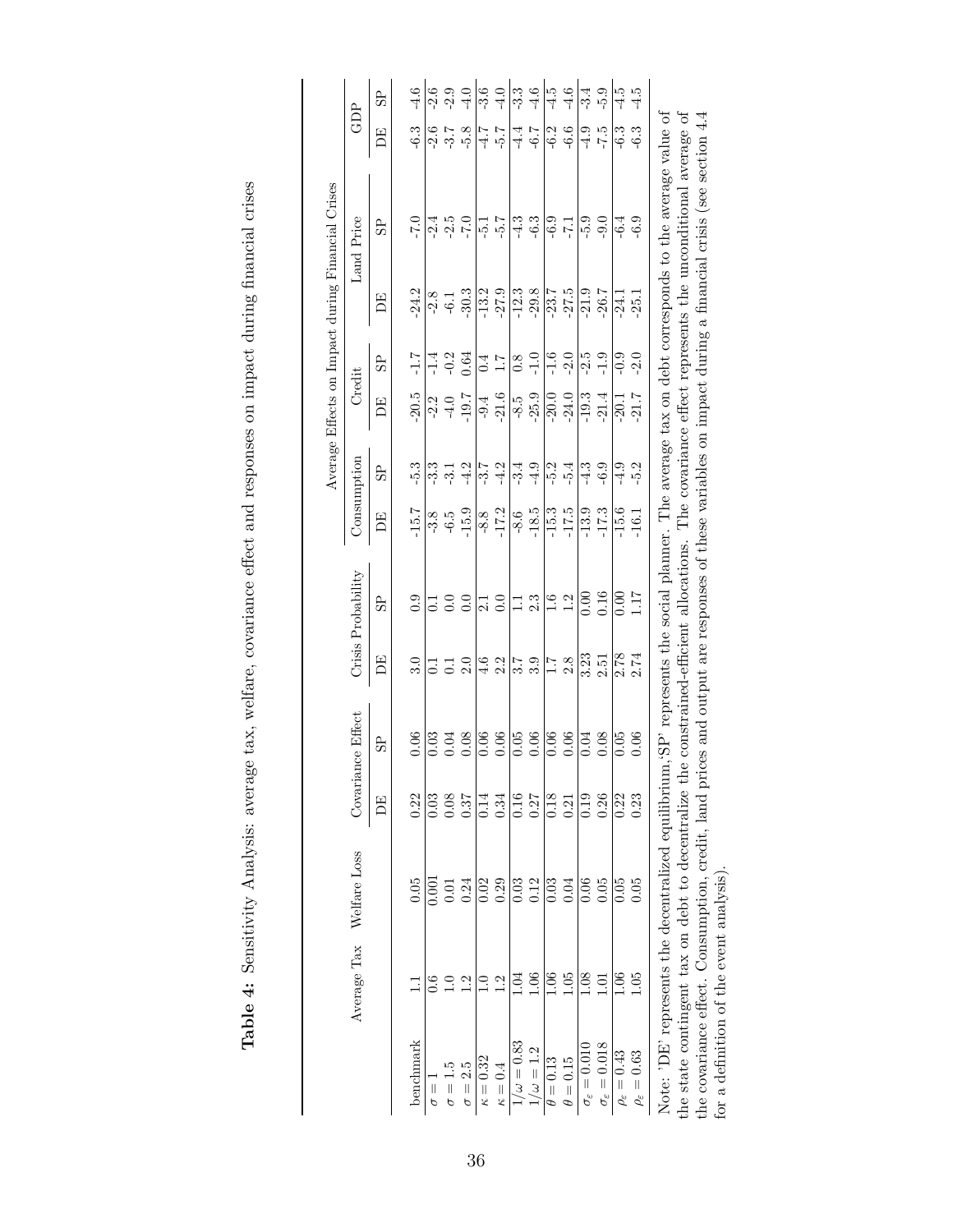in a lower probability of financial crises for both equilibria. Therefore, the overall effects on the externality of a change in the variability of TFP depend on the relative change in the probability of financial crisis in both equilibria and the change in the severity of these episodes.

An increase in the autocorrelation of TFP leads to more frequent financial crises for given bond decision rules. Again, in general equilibrium, precautionary savings increase making ambiguous the effect on the externality.

In terms of the optimal debt on tax, the results of the sensitivity analysis produce an important finding: The average debt tax of about 1.1 percent is largely robust to the parameter variations we considered. Except for the scenario that approximates logarithmic utility  $(\sigma = 1)$ , in all other scenarios included in Table 4 the mean tax ranges between 1.01 and 1.2 percent.

Overall, the results of the sensitivity analysis show that parameter changes that weaken the model's financial amplification mechanism also weaken the magnitude of the externality. This results in smaller average taxes, smaller welfare costs and smaller differences in the incidence and severity of financial crises. The coefficient of risk aversion is particularly important also because it influences directly the price elasticity of asset demand, and hence it determines how much asset prices can be affected by the credit externality. This parameter plays a role akin to that of to the elasticity of substitution in consumption of tradables and non-tradables in Bianchi (2009), because in his model this elasticity drives the response of the price at which the collateral is valued. Accordingly, he found that the credit externality has significant effects only if the elasticity is sufficiently low.

# **5 Conclusion**

This paper examined the positive and normative effects of a credit externality in a dynamic stochastic general equilibrium model in which a collateral constraint limits access to debt and working capital loans to a fraction of the market value of an asset in fixed supply (e.g. land). We compared the allocations and welfare attained by private agents in a competitive equilibrium in which agents face this constraint taking prices as given, with those attained by a constrained social planner that faces the same borrowing limits but takes into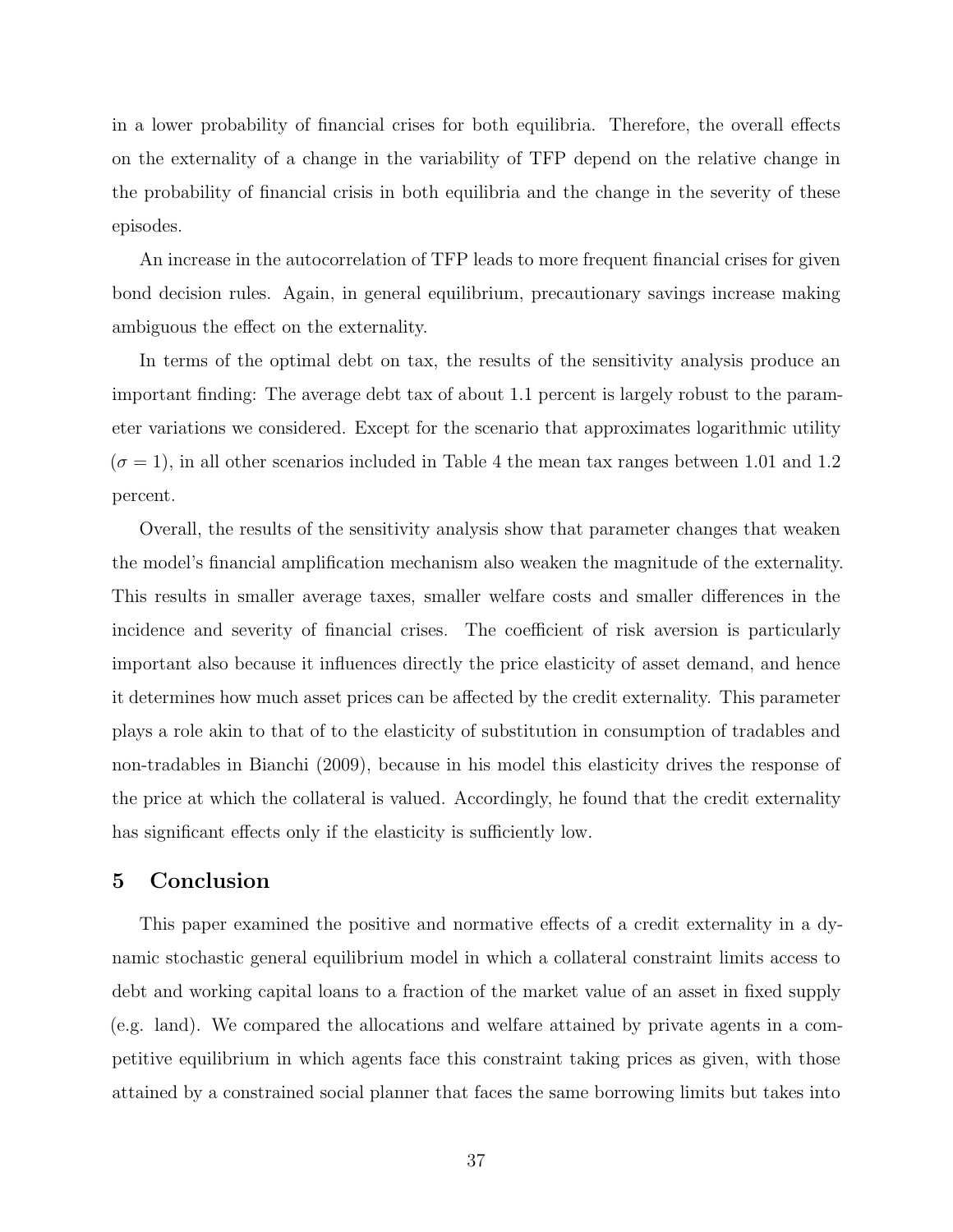account how current borrowing choices affect future asset prices and wages. This planner internalizes the debt-deflation process that drives macroeconomic dynamics during financial crises, and hence borrows less in periods in which the collateral constraint does not bind, so as to weaken the debt-deflation process in the states in which the constraint becomes binding. Conversely, private agents overborrow in periods in which the constraint does not bind, and hence are exposed to the stronger adverse effects of the debt-deflation mechanism when a financial crisis occurs.

The novelty of our analysis is in that it quantifies the effects of the credit externality in a setup in which the credit friction has effects on both aggregate demand and supply. The effects on demand are well-known from models with credit constraints: consumption drops as access to debt becomes constrained, and this induces an endogenous increase in excess returns that leads to a decline in asset prices. Because collateral is valued at market prices, the drop in asset prices tightens the collateral constraint further and leads to fire-sales of assets and a spiraling decline in asset prices, consumption and debt. On the supply side, production and labor demand are affected by the collateral constraint because firms buy labor using working capital loans that are limited by the collateral constraint, and hence when the constraint binds the effective cost of labor rises, so the demand for labor and output drops. This affects dividend rates and hence feeds back into asset prices. Previous studies in the macro/finance literature have shown how these mechanisms can produce financial crises with features similar to actual financial crises, but the literature had not conducted a quantitative analysis comparing constrained-efficient v. competitive equilibria in an equilibrium model of business cycles and asset prices.

We conducted a quantitative analysis in a version of the model calibrated to U.S. data. This analysis showed that, even though the credit externality results in only slightly larger average ratios of debt and leverage to output compared with the constrained-efficient allocations (i.e. overborrowing is not large), the credit externality does produce financial crises that are significantly more severe and more frequent than in the constrained-efficient equilibrium, and produces higher long-run business cycle variability. There are also important asset pricing implications. In particular, the credit externality and its associated higher macroeconomic volatility in the competitive equilibrium produce excess asset returns, Sharpe ratios,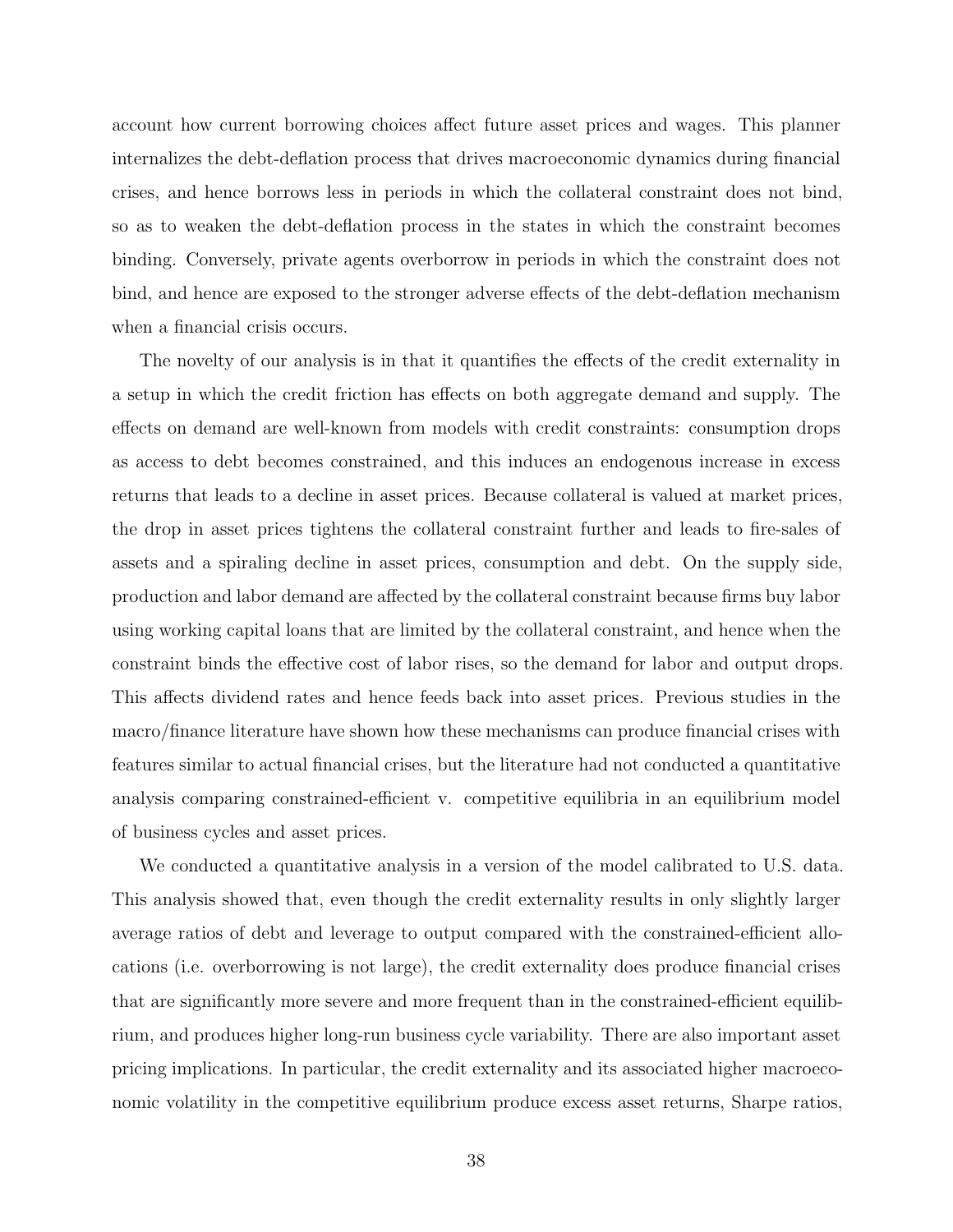and market price of risk that are much larger than in the constrained-efficient equilibrium. We also found that the degree of risk aversion plays a key role in our results, because it is a key determinant of the response of asset prices to volatility in dividends and stochastic discount factors. For the credit externality to be important, these price responses need to be nontrivial, and we found that they are nontrivial already at commonly used risk aversion parameters, and larger at larger risk aversion coefficients that are still in the range of existing estimates.

This analysis has important policy implications. In particular, the social planner can decentralize the constrained-efficient allocations as a competitive equilibrium by introducing an optimal schedule of state-contingent taxes on debt and dividends. By doing so, it can neutralize the adverse effects of the credit externality and produce an increase in social welfare. In our calibrated model, the tax on debt necessary to attain this outcome is about 1 percent on average. The tax is higher when the economy is building up leverage and becoming vulnerable to a financial crisis, but before a crisis actually occurs, so as to induce private agents to value more the accumulation of precautionary savings than they do in the competitive equilibrium without taxes.

These findings are relevant for the ongoing debate on the design of new financial regulation to prevent financial crises, which emphasizes the need for "macro-prudential" regulation. Our results lend support to this approach by showing that credit externalities associated with fire-sales of assets have large adverse macroeconomic effects. At the same time, however, we acknowledge that designing and implementing policies like the tax we studied in this paper for actual use in financial markets remains a very challenging task.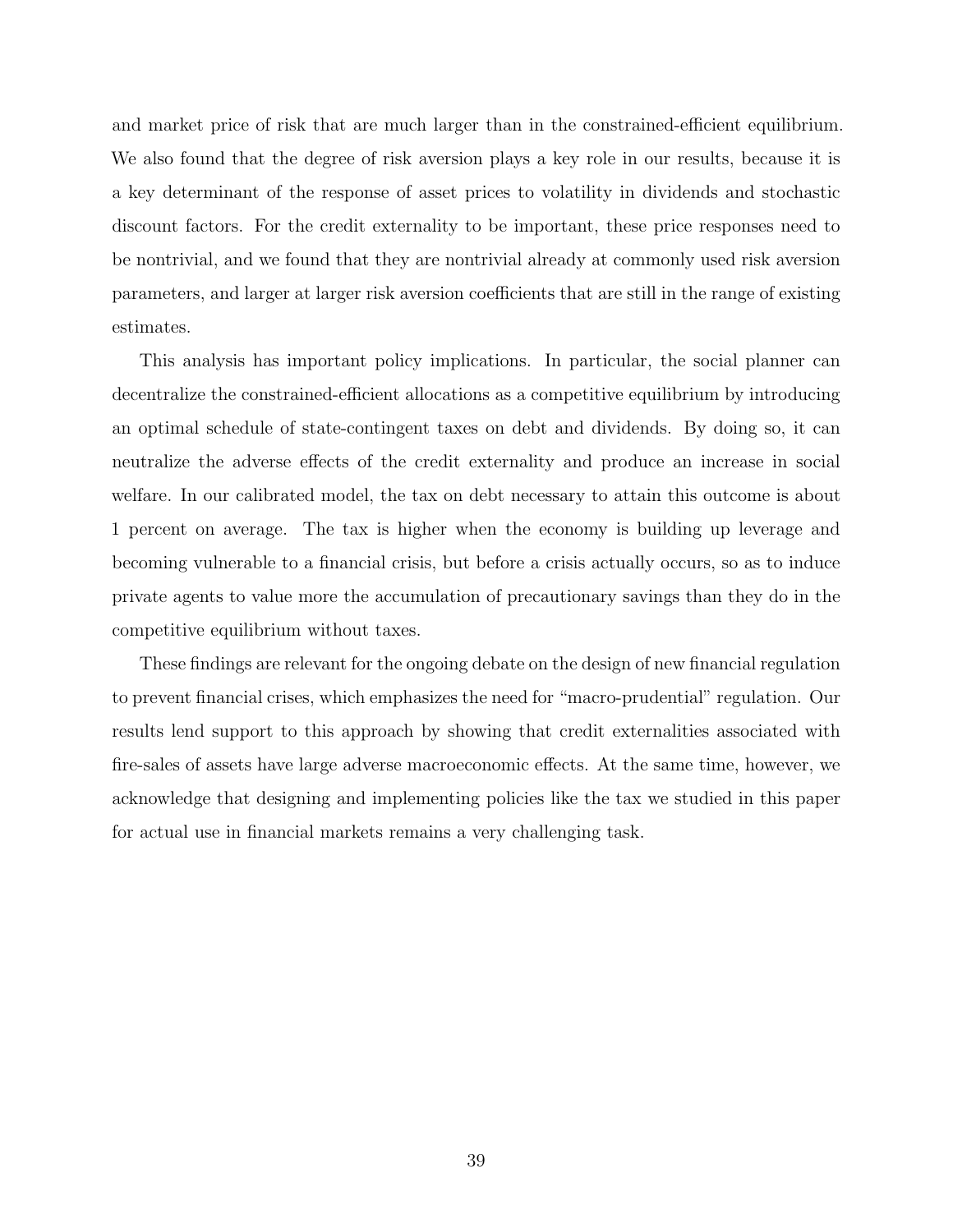# **References**

Aiyagari, S., and M. Gertler (1999): "Overreaction of Asset Prices in General Equilibrium," *Review of Economic Dynamics*, 2(1), 3–35.

Benigno, G., H. Chen, C. Otrok, A. Rebucci, and E. Young (2009): "Optimal Stabilization Policy in a Model with Endogenous Sudden Stops," Mimeo, University of Virginia.

(2010): "Revisiting Overborrowing and its Policy Implications," Mimeo, University of Virginia.

BIANCHI, J. (2009): "Overborrowing and Systemic Externalities in the Business Cycle," Mimeo, University of Maryland.

BOZ, E., AND E. G. MENDOZA (2010): "Financial Innovation, the Discovery of Risk, and the U.S. Credit Crisis," Working Paper 16020, National Bureau of Economic Research.

Caballero, R. J., and A. Krishnamurthy (2001): "International and domestic collateral constraints in a model of emerging market crises," *Journal of Monetary Economics*, 48(3), 513–548.

CALVO, G., A. IzQUIERDO, AND R. LOO-KUNG (2006): "Relative price volatility under Sudden Stops: The relevance of balance sheet effects," *Journal of International Economics*, 69(1), 231–254.

Chen, K., and Z. Song (2009): "Financial Frictions on Capital Allocation: A Transmission Mechanism of TFP Fluctuations," Mimeo,University of Oslo.

Corbae, D., and E. Quintin (2009): "Mortgage Innovation and the Foreclosure Boom," Mimeo, University of Texas at Austin.

Fisher, I. (1933): "The debt-deflation theory of great depressions," *Econometrica*, pp. 337– 357.

Greenwood, J., Z. Hercowitz, and G. Huffman (1988): "Investment, capacity utilization, and the real business cycle," *The American Economic Review*, 78(3), 402–417.

HEATON, J., AND D. LUCAS (1996): "Evaluating the effects of incomplete markets on risk sharing and asset pricing," *Journal of Political Economy*, 104(3), 443–487.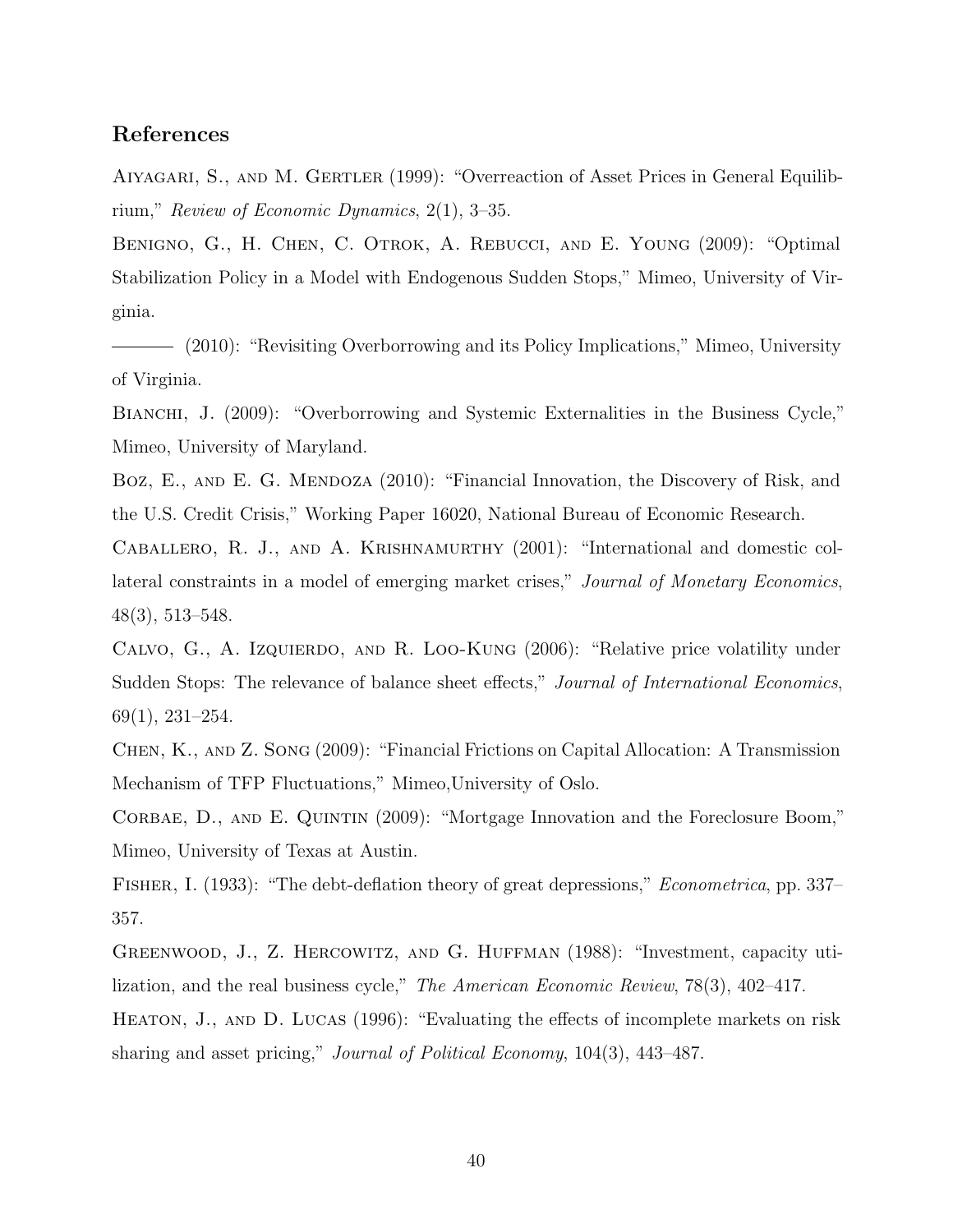JEANNE, O., AND A. KORINEK (2009): "Managing Credit Booms and Busts: A Pigouvian Taxation Approach," Mimeo, University of Maryland.

Kimball, M. S., and M. D. Shapiro (2008): "Labor Supply: Are the Income and Substitution Effects Both Large or Both Small?," Working Paper 14208, National Bureau of Economic Research.

Kiyotaki, N., and J. Moore (1997): "Credit Cycles," *Journal of Political Economy*, 105, 211–248.

KORINEK, A. (2009): "Systemic Risk-Taking: Accelerator Effects, Externalities, and Regulatory," Mimeo, University of Maryland.

Lorenzoni, G. (2008): "Inefficient Credit Booms," *Review of Economic Studies*, 75, 809– 833.

Mendoza, E. G. (2002): "Credit, Prices, and Crashes: Business Cycles with a Sudden Stop," in *Preventing Currency Crises in Emerging Markets*. Frankel, Jeffrey and Sebastian Edwards eds. Chicago: University of Chicago Press.

(2010): "Sudden Stops, Financial Crises and Leverage," forthcoming, American Economic Review, 2010.

Mendoza, E. G., and V. Quadrini (2009): "Financial Globalization, Financial Crises and Contagion," *Journal of Monetary Economics*, v. 57(1), 24–39.

MENDOZA, E. G., AND K. SMITH (2006): "Quantitative implications of a debt-deflation theory of Sudden Stops and asset prices," *Journal of International Economics*, 70(1), 82–114. Mulligan, C. (1997): "Scale economies, the value of time, and the demand for money:

Longitudinal evidence from firms," *Journal of Political Economy*, 105(5), 1061–1079.

Nikolov, K. (2009): "Is Private Leverage Excessive?," Mimeo, LSE.

Oviedo, P. (2004): "Intermediation of Capital Inflows: The Macroeconomics Implications of Neoclassical Banks and Working Capital," manuscript, Iowa State University.

REINHART, C., AND K. ROGOFF (2008): "Banking Crises: An Equal Opportunity Menace," Working Paper 14587, National Bureau of Economic Research.

SCHMITT-GROHE, S., AND M. URIBE (2007): "Optimal simple and implementable monetary and fiscal rules," *Journal of Monetary Economics*, 54(6), 1702–1725.